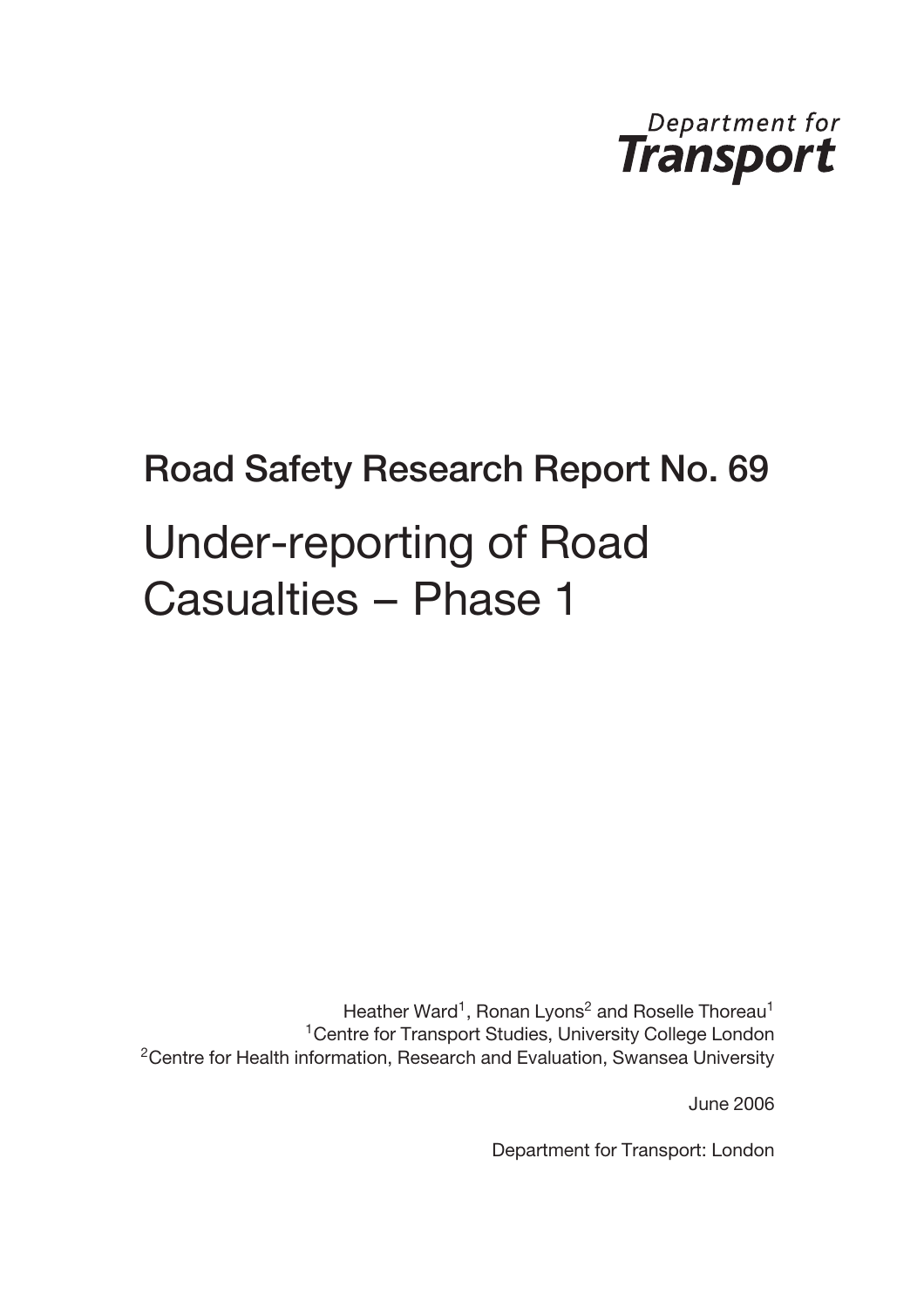Although this report was commissioned by the Department for Transport, the findings and recommendations are those of the authors and do not necessarily represent the views of the DfT.

Department for Transport Great Minster House 76 Marsham Street London SW1P 4DR Telephone 020 7944 8300 Web site www.dft.gov.uk

 $\odot$  Queen's Printer and Controller of Her Majesty's Stationery Office, 2006, except where otherwise stated.

Copyright in the typographical arrangement rests with the Crown.

This publication, excluding logos, may be reproduced free of charge in any format or medium for noncommercial research, private study or for internal circulation within an organisation. This is subject to it being reproduced accurately and not used in a misleading context. The copyright source of the material must be acknowledged and the title of the publication specified.

For any other use of this material please apply for a Core Click-Use Licence at www.opsi.gov.uk/click-use/ index.htm, or by writing to the Licensing Division, Office of Public Sector Information, St Clements House, 2–16 Colegate, Norwich NR3 1BQ, Fax 01603 723000, or e-mail licensing@cabinet-office.x.gsi.gov.uk

This is a value-added publication which falls outside the scope of the Core Click-Use Licence.

To order further copies of this publication, contact: DfT Publications PO Box 236 Wetherby LS23 7NB Tel: 0870 1226 236

Fax: 0870 1226 237 Textphone: 0870 1207 405 E-mail: dft@twoten.press.net or online via www.publications.dft.gov.uk

ISBN 1 904763 69 3

ISBN-13 978 1 904763 69 7

If you would like to be informed in advance of forthcoming Department for Transport titles, or would like to arrange a standing order for all of our publications, call 020 7944 4668.

Printed in Great Britain on paper containing at least 75% recycled fibre.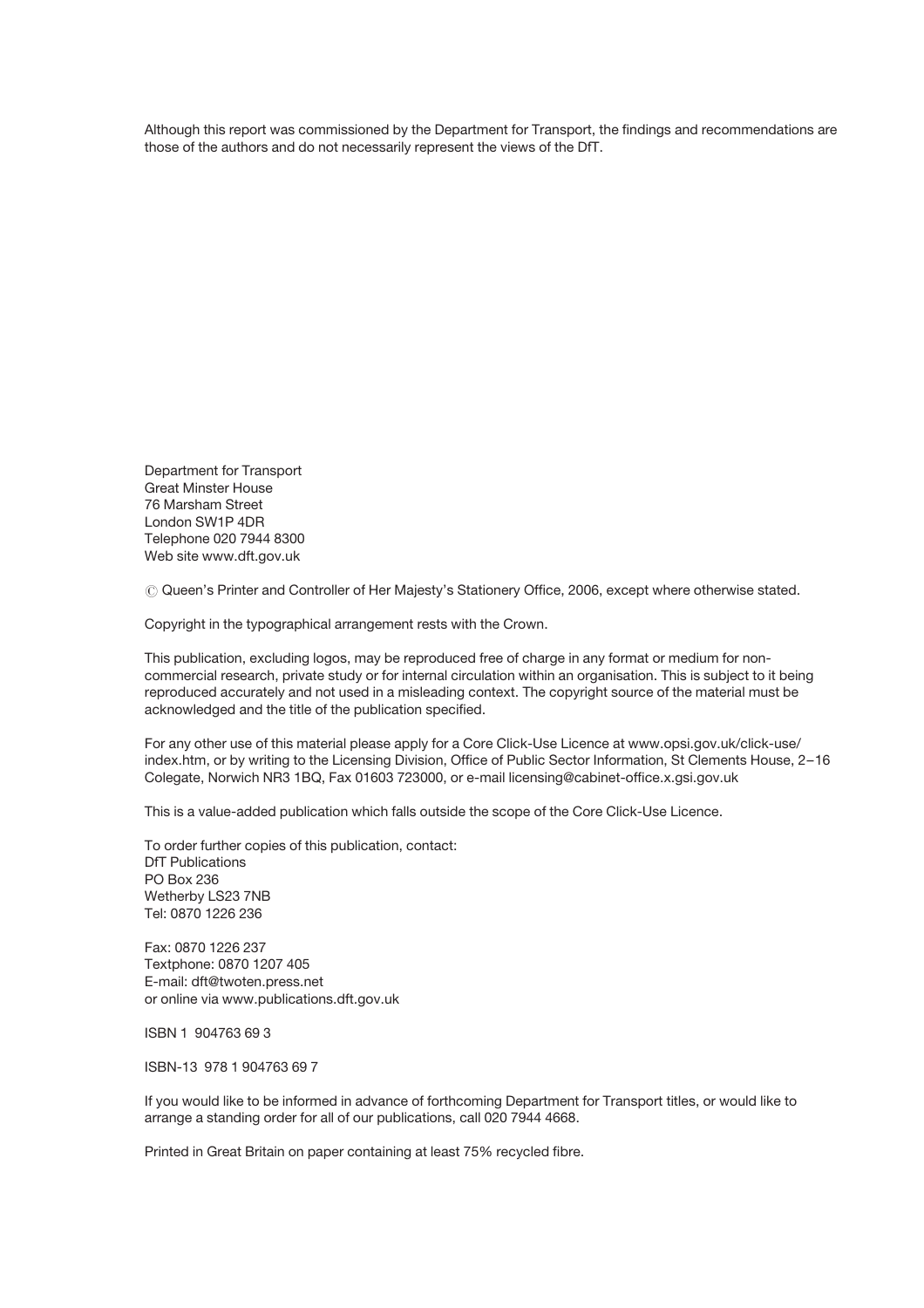# **CONTENTS**

|                         |     | <b>EXECUTIVE SUMMARY</b>                                                                                                                     | 6  |
|-------------------------|-----|----------------------------------------------------------------------------------------------------------------------------------------------|----|
| $\mathbf{1}$            |     | <b>INTRODUCTION</b>                                                                                                                          | 13 |
|                         | 1.1 | <b>Context</b>                                                                                                                               | 13 |
|                         | 1.2 | Aims and objectives of the Phase 1 research                                                                                                  | 13 |
|                         | 1.3 | Scope of the report                                                                                                                          | 14 |
| $\overline{2}$          |     | <b>REVIEW OF PREVIOUS STUDIES OF UNDER-REPORTING AND</b><br>UNDER-RECORDING OF CASUALTIES BY THE POLICE                                      | 15 |
|                         | 2.1 | What is a reportable road traffic accident?                                                                                                  | 15 |
|                         | 2.2 | Summary of estimates of under-reporting in the literature                                                                                    | 16 |
|                         | 2.3 | <b>Summary</b>                                                                                                                               | 20 |
| $\overline{3}$          |     | WHAT HEALTH DATA ARE AVAILABLE AND HOW CAN THEY BE<br><b>USED TO ESTIMATE THE INCIDENCE AND SEVERITY OF ROAD</b><br><b>TRAFFIC INJURIES?</b> | 21 |
|                         | 3.1 | <b>Ambulance Service data</b>                                                                                                                | 21 |
|                         | 3.2 | <b>A&amp;E</b> department data                                                                                                               | 23 |
|                         | 3.3 | <b>Hospital inpatient data</b>                                                                                                               | 23 |
|                         | 3.4 | <b>Specialised health databases</b>                                                                                                          | 25 |
|                         |     | <b>Trauma Audit and Research Network Data</b><br>3.4.1                                                                                       | 25 |
|                         |     | <b>GP</b> data<br>3.4.2                                                                                                                      | 26 |
| $\overline{\mathbf{4}}$ |     | SAMPLE ANALYSES OF AVAILABLE HEALTH DATA                                                                                                     | 27 |
|                         | 4.1 | <b>Ambulance Service data</b>                                                                                                                | 27 |
|                         | 4.2 | Data by road user type from one Welsh A&E department from 2001<br>to 2004                                                                    | 27 |
|                         | 4.3 | <b>Hospital inpatient data</b>                                                                                                               | 30 |
|                         |     | <b>All admissions</b><br>4.3.1                                                                                                               | 30 |
|                         |     | 4.3.2<br>Admissions by road user group                                                                                                       | 31 |
|                         | 4.4 | Analysis of data from 33 hospitals included in the Trauma Audit and<br><b>Research Network database</b>                                      | 33 |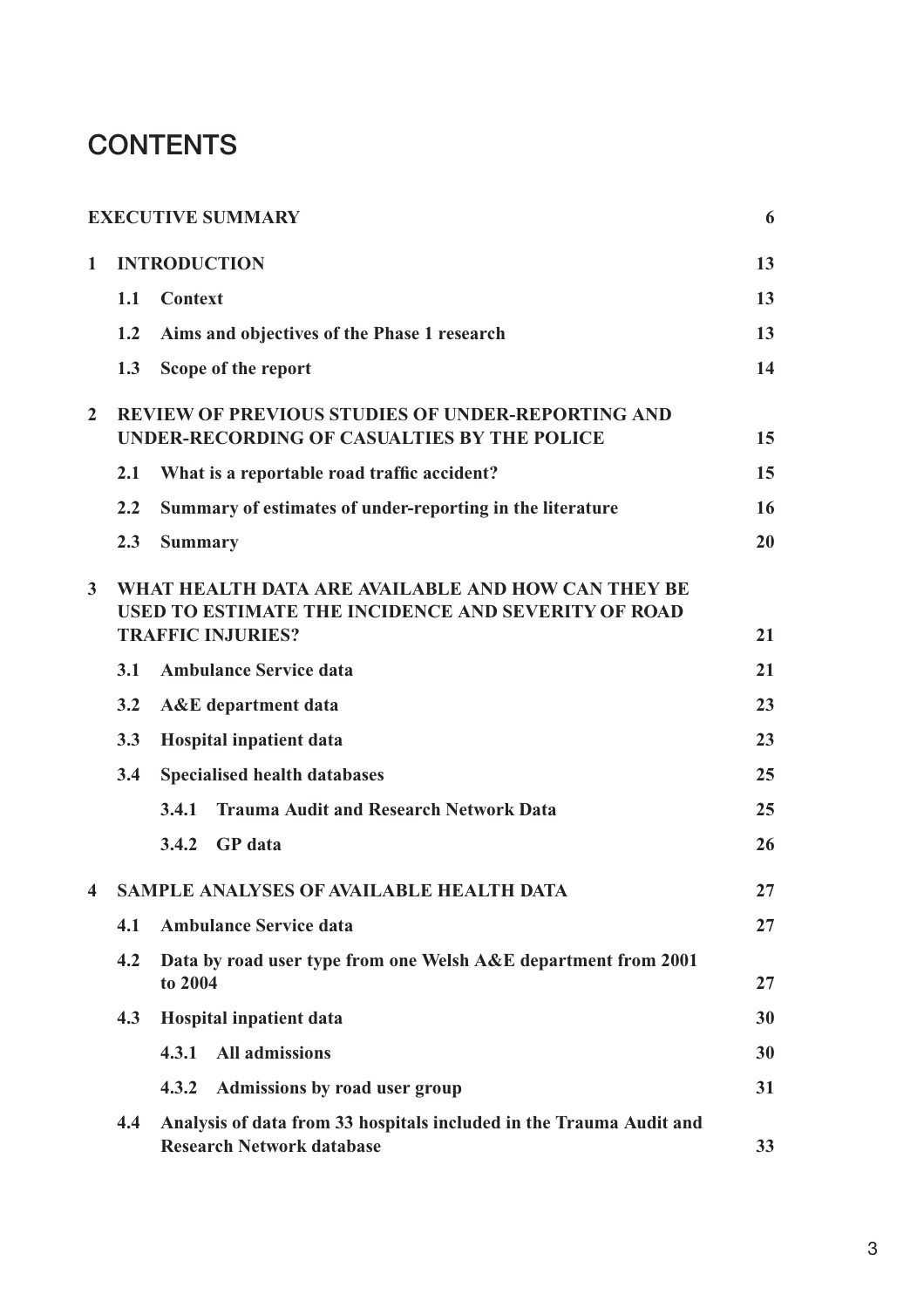| 5              | NATIONAL COMPARISON BETWEEN HOSPITAL ADMISSIONS DATA<br><b>AND STATS19 DATA</b> |                      |                                                                                                                                       |    |  |
|----------------|---------------------------------------------------------------------------------|----------------------|---------------------------------------------------------------------------------------------------------------------------------------|----|--|
|                | 5.1                                                                             |                      | <b>Trends in STATS19 data</b>                                                                                                         | 36 |  |
|                | 5.2                                                                             |                      | Comparison between hospital admissions data and STATS19 data for<br><b>Great Britain</b>                                              | 37 |  |
|                | 5.3                                                                             | hospitals            | Matching of A&E department data with STATS19 data for two English                                                                     | 40 |  |
|                |                                                                                 | 5.3.1                | <b>Cheltenham General Hospital</b>                                                                                                    | 40 |  |
|                |                                                                                 | 5.3.2                | <b>Gloucester Royal Hospital</b>                                                                                                      | 42 |  |
| 6              |                                                                                 |                      | <b>ESTIMATES OF MISRECORDING OF SEVERITY</b>                                                                                          | 44 |  |
|                | 6.1                                                                             |                      | Accident recording by the police                                                                                                      | 44 |  |
|                | 6.2                                                                             |                      | Estimation of miscoding using the English hospital data and STATS19                                                                   | 45 |  |
|                | 6.3                                                                             | <b>Study data</b>    | Estimation of misrecording of casualties in Co-operative Crash Injury                                                                 | 47 |  |
| $\overline{7}$ |                                                                                 | <b>CONCLUSIONS</b>   |                                                                                                                                       | 49 |  |
|                | 7.1                                                                             |                      | The overall picture                                                                                                                   | 49 |  |
|                | 7.2                                                                             |                      | <b>Individual road user groups</b>                                                                                                    | 50 |  |
|                |                                                                                 | 7.2.1                | Pedestrians                                                                                                                           | 50 |  |
|                |                                                                                 | 7.2.2                | <b>Pedal cyclists</b>                                                                                                                 | 51 |  |
|                |                                                                                 | 7.2.3                | <b>Motorcyclists</b>                                                                                                                  | 51 |  |
|                |                                                                                 | 7.2.4                | Vehicle occupants                                                                                                                     | 52 |  |
| 8              |                                                                                 |                      | <b>RECOMMENDATIONS FOR FURTHER DATA COLLECTION</b>                                                                                    | 53 |  |
| 9              |                                                                                 |                      | <b>ACKNOWLEDGEMENTS</b>                                                                                                               | 55 |  |
|                |                                                                                 | <b>10 REFERENCES</b> |                                                                                                                                       | 56 |  |
|                |                                                                                 |                      | <b>APPENDIX 1: List of Medical Priority Dispatch System (MPDS) chief</b><br>complaint codes used by Welsh Ambulance Service NHS Trust | 58 |  |
|                |                                                                                 |                      | <b>APPENDIX 2:</b> List of fields collected in the All Wales Injury Surveillance<br><b>System (AWISS)</b>                             | 59 |  |
|                |                                                                                 |                      | APPENDIX 3: The new accident and emergency minimum dataset                                                                            | 63 |  |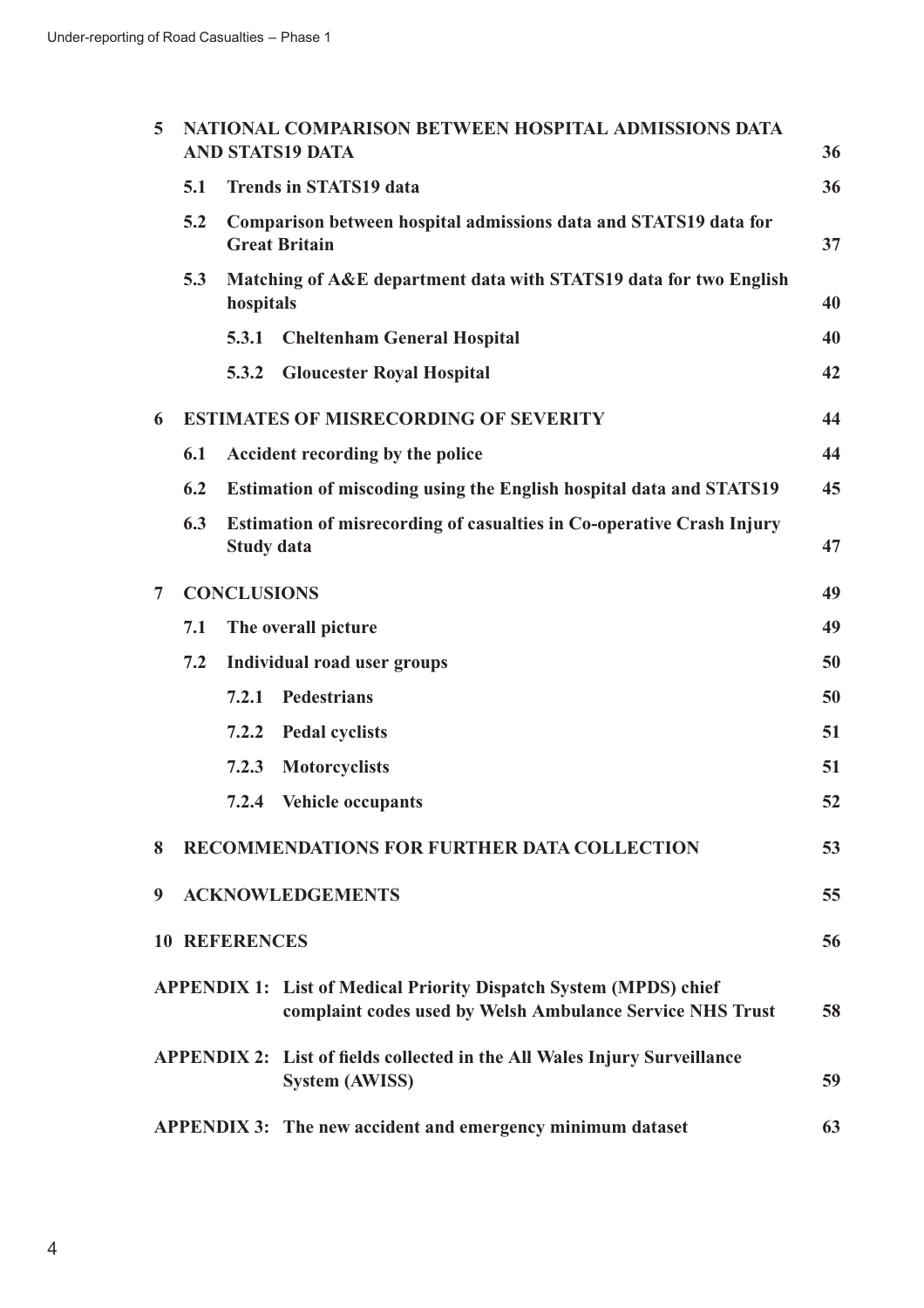| <b>APPENDIX 4: List of fields collected in the Health Episode Statistics</b>         | 66 |
|--------------------------------------------------------------------------------------|----|
| <b>APPENDIX 5:</b> List of fields collected in the Scottish Morbidity Record         | 72 |
| APPENDIX 6: Tables of matched data for an English hospital for 1996 and<br>1998-2004 | 75 |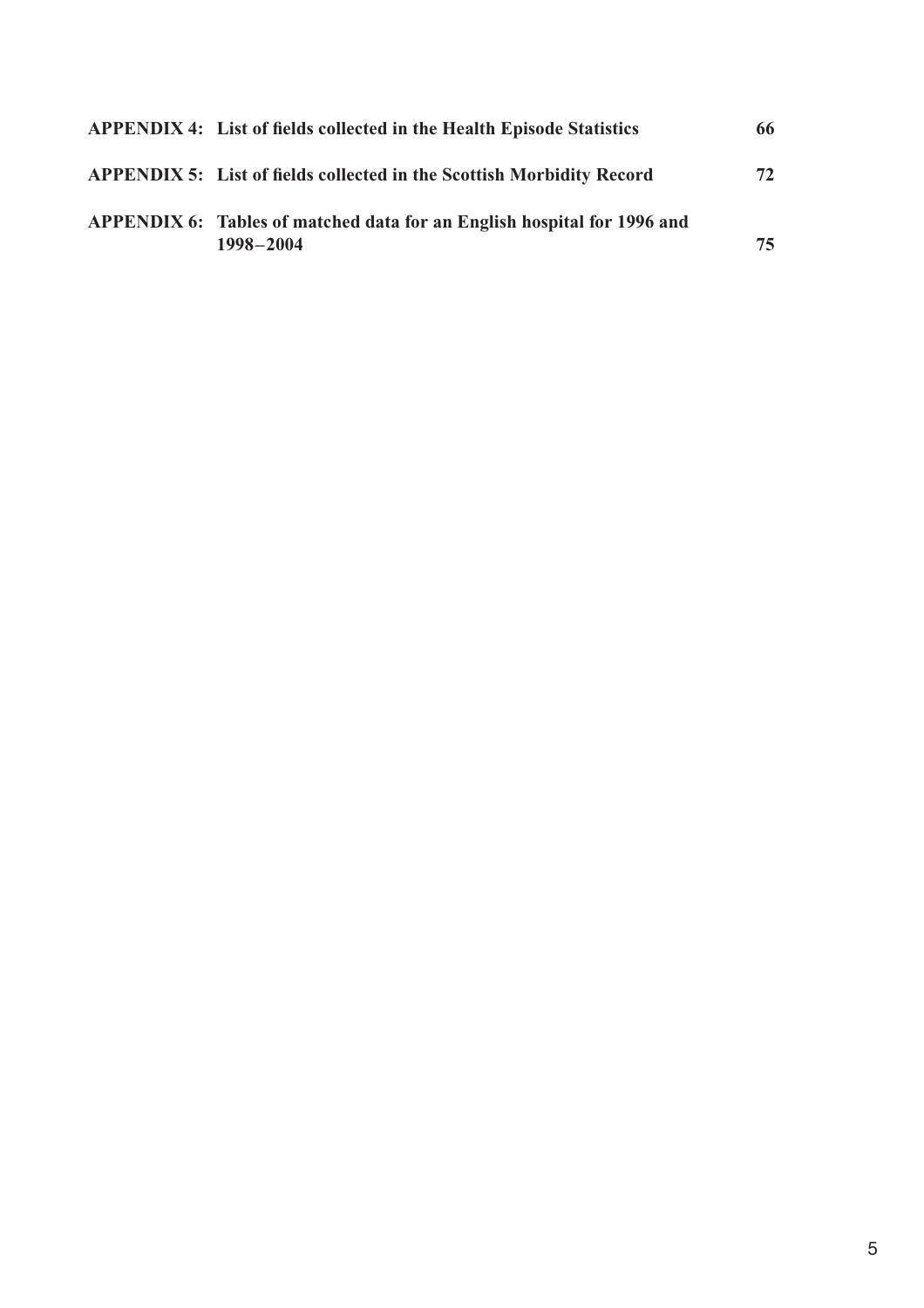## EXECUTIVE SUMMARY

There is some concern that the trends in the serious road traffic injuries as recorded in STATS19 may not be an altogether accurate reflection of the true situation. Indeed, there is general recognition and acceptance that the STATS19 record is an underestimation of the actual number of road traffic accident casualties. This has been acknowledged for some time and studies have been undertaken which provide estimates of this shortfall. But the issue is how constant over time are the levels of under-recording, misclassification and under-reporting, especially of serious accidents, to the police. And, if they are not constant, by how much have they changed, so that the implications can be assessed to inform road safety policy and practice to the end of this target period.

#### Aims and objectives of the Phase 1 research

The aim of this study is to assess the level of under-reporting and misclassification of road traffic casualties, and, in particular, to find out whether there have been any changes in reporting and/or recording practices over the period 1996–2004.

The objectives are:

- to provide a comprehensive review of previous studies of under-reporting;
- to find out what additional sources of health data are available both across Great Britain as a whole (taking account of differences between the data collection systems of, say, England and Scotland) and locally that can be used to investigate the extent of under-reporting of road casualties;
- to see how the available data could be used for the purpose of this study;
- to carry out analysis of the available data to inform our knowledge and understanding of the extent of under-reporting;
- to compare current information with the results of other studies of underreporting; and
- to make recommendations for further data collection, to be undertaken in Phase 2, in order to address the questions that cannot be answered with the available data.

Previous studies were reviewed as part of this study. They all agree that there is some degree of under-reporting of casualties to the police and some are able to estimate levels of under-recording and misclassification. However, most studies do not describe their methods in sufficient detail for comparisons to be made. Most, it seems, look at the number of casualties in the police record that can also be found in the records of the accident and emergency (A&E) department of the relevant local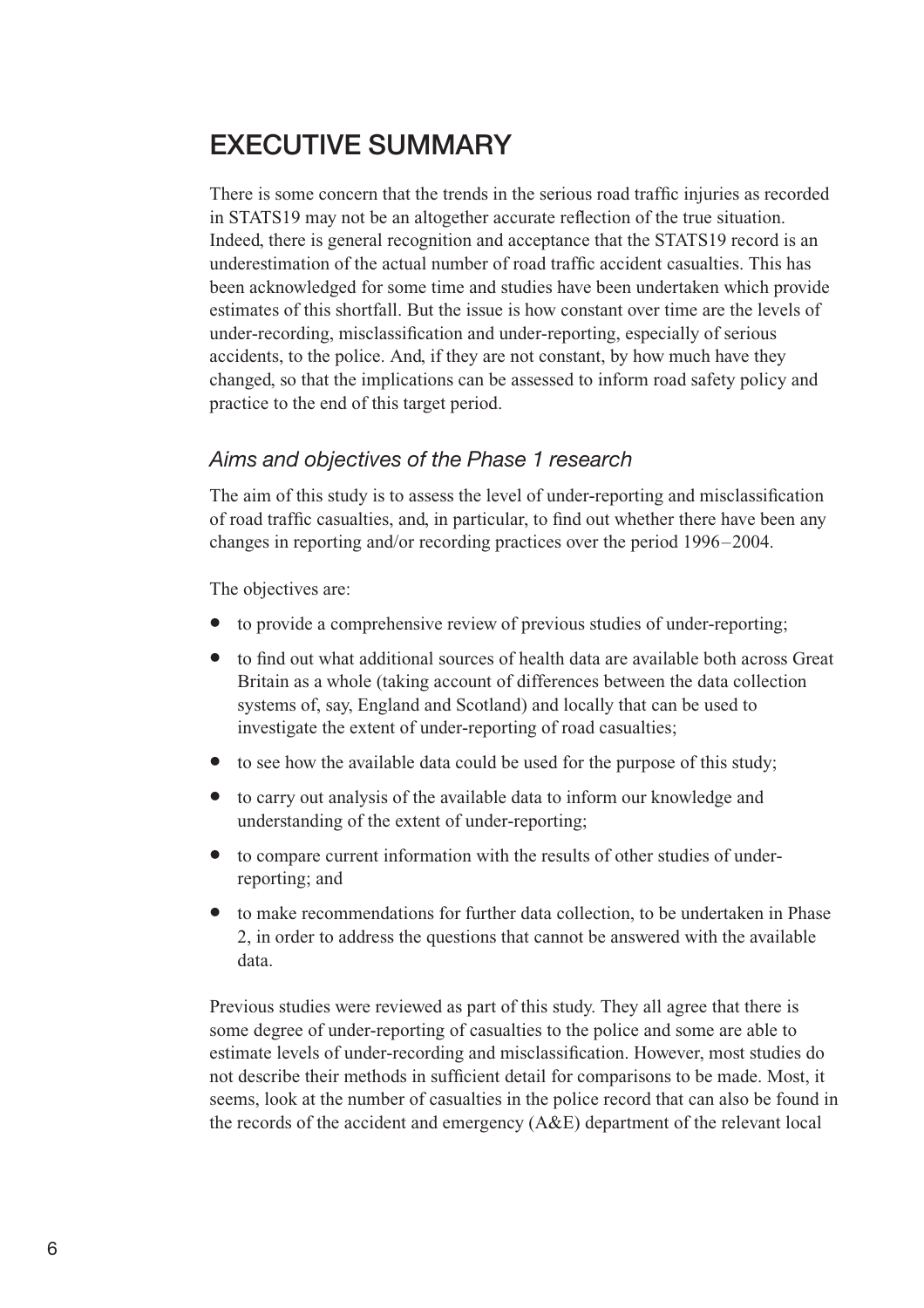hospital. In general, these studies do not take into account the casualties the police know about but the hospital do not.

#### Definition of reporting levels used in this study

The numerator in this study is the total number of casualties known to the police and the denominator is all known casualties. This is calculated by matching police casualty records with A&E department records. Those that match are 'known to both' and those that do not are either those 'known only to the police' (in the police record and not in the hospital record) or 'those known only to the hospital' (in the hospital record and not in the police record). 'All known casualties' is then the sum of these three numbers.

#### The use of NHS data

The use of data from the NHS can provide insights into the nature of injuries sustained in road traffic accidents and give a more finely graded assessment of severity than the data in current use by the police. It also provides additional information on those injured who do not appear in the police record.

There are several administrative health datasets or databases which can be used to provide insight into the number of patients injured from road traffic collisions accessing NHS treatments services. These include:

- Ambulance Service data;
- A&E department data;
- hospital inpatient data, Health Episode Statistics (HES) in England, Patient Episode Database for Wales (PEDW) and the Scottish Morbidity Record (SMR); and
- specialised databases such as the Trauma Audit Research Network (TARN).

These administrative datasets vary considerably across the UK, in both being present or not, and also in specific detail. This study makes use of A&E department data and inpatient data, and sample analyses are given. The comparison of the data from these datasets with STATS19 is quite difficult as the operational definitions used by police officers to classify road traffic accidents are not widely used within the NHS. Staff within the NHS will tend to use a lay perspective to classify injuries as being due to a road traffic injury, and may include some injuries which do not meet the STATS19 definition and exclude some which do, particularly cycling related injuries.

The use of A&E data allows estimates to be made of the number of road traffic casualties attending A&E departments. The disposal code, or where the casualty went next, is useful in helping assess the severity of injury. For example, about 10%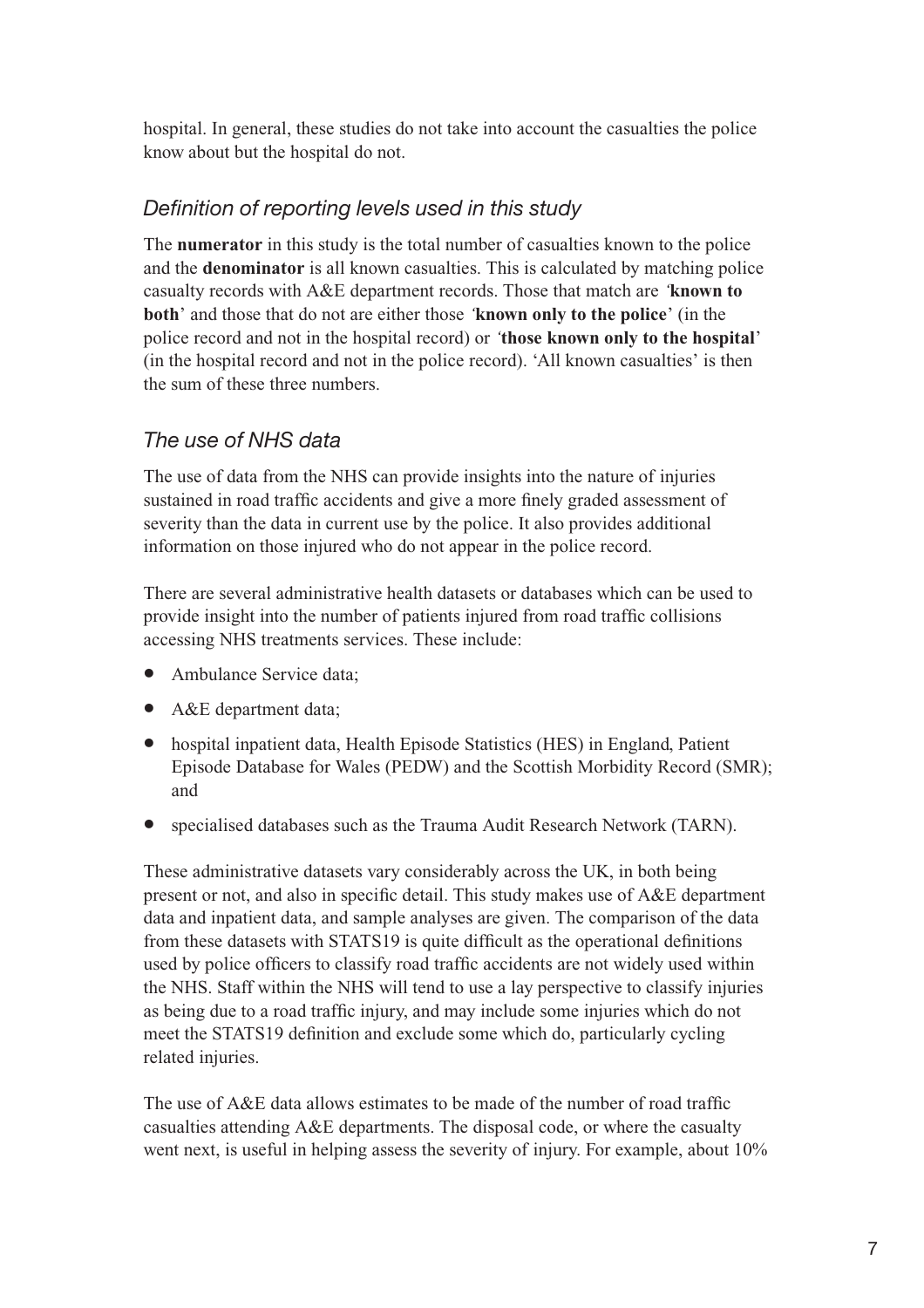of casualties are admitted to a ward and about another 10% are referred to specialist clinics. For the purposes of this study, it has been assumed that injuries requiring referral to a specialist clinic map onto the STATS19 serious category. This is not a perfect match but it is the best estimate given the data available.

There has been a tendency over recent years to admit fewer patients and to treat more at specialist clinics, such as fracture clinics. Data analysed for this study (for one hospital in Wales) indicate a tendency of fewer inpatients but it is impossible to tell whether these trends are due to fewer admissions (i.e. lower severity) or due to changes in medical and health service practices.

The A&E data also indicate that pedestrians are rather more likely to be admitted as a result of their injuries than other road user groups. There are four times as many injured car passengers as pedestrians, but about the same number of each are admitted. At the Welsh hospital, pedal cyclists are less likely to be admitted than pedestrians.

Inpatient data are rather tricky to analyse as they are recorded as finished consultant episodes, which means that records for individuals need first to be traced through the episodes of care to produce one record for each individual. This was done for the English, Welsh and Scottish data. Trends in admissions for the three countries show that for England it is flat and for Wales and Scotland it is falling. Trends for individual road user groups indicate that admissions for pedestrians are falling across all three countries; they are rising steeply for motorcyclists in England but more modestly in Wales and Scotland. Vehicle occupant trends in England and Scotland are fairly flat but are declining in Wales.

Extractions from a specialist database were commissioned. This is the TARN database which is based at the Hope Hospital in Salford. Data from 33 hospitals were used to look at road traffic injuries from 1996 to 2003. The database holds information on the more severely injured casualties where, amongst other inclusion criteria, the length of stay is at least 72 hours. The data show that there has been no decline in the number of severely injured casualties over the period studied. However, the distribution of injured road users has changed over this period, with a marked decline in pedestrian injuries and a marked increase in injured motorcyclists. The number of car drivers has increased since 1998.

#### Comparisons between inpatient and STATS19 data

STATS19 data shows a reduction in the number of serious injuries in England, Wales and Scotland, although those in England have shown the steepest decline in all but three police forces. Comparison of the serious casualties in STATS19 for England, Wales and Scotland with the inpatient data for the same countries shows that the number of admissions is almost equal to the total number of serious casualties in the STATS19 database, rising steadily from there being fewer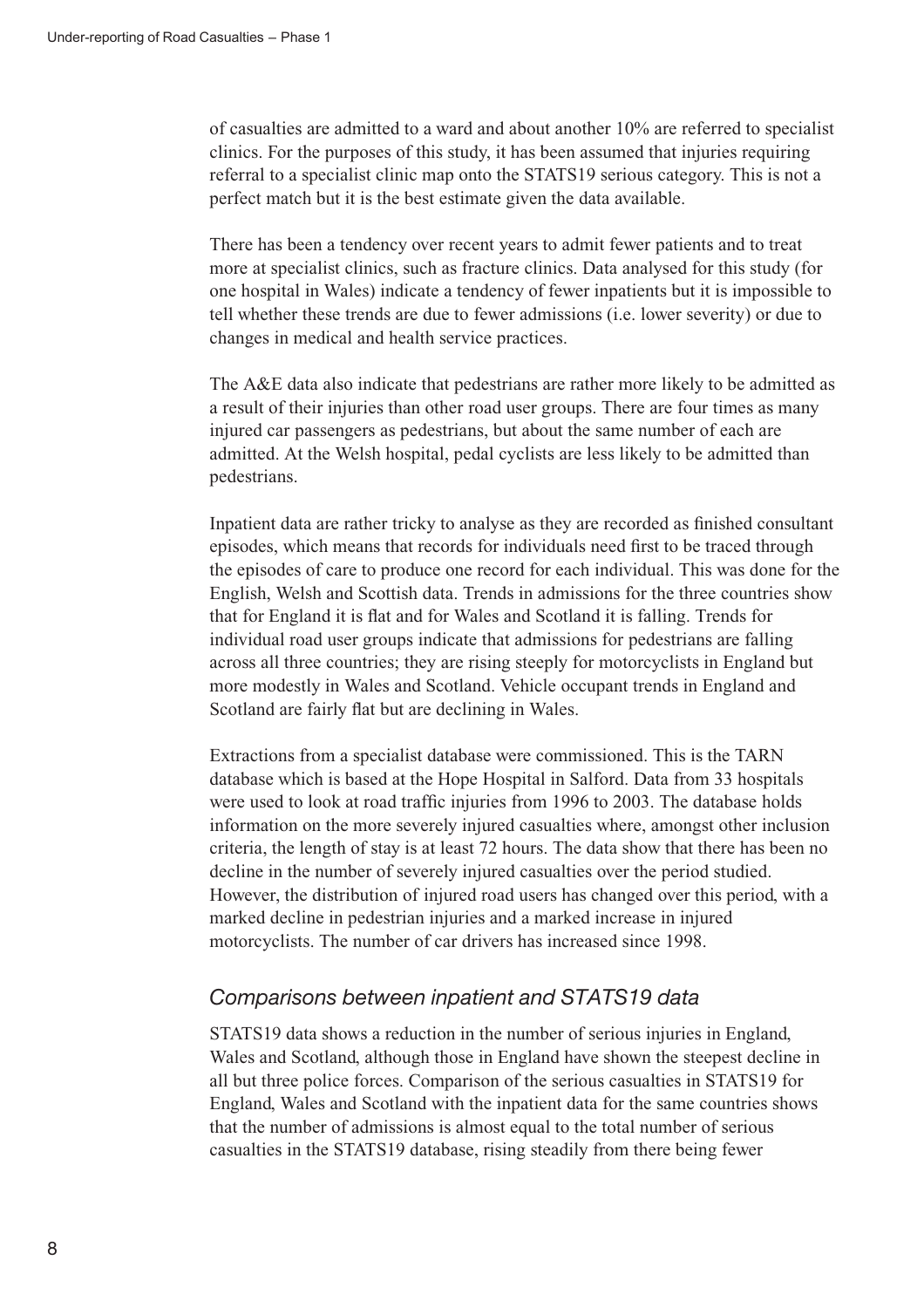admissions in 1999 (by about 3,000) to there being more in 2003 (by about 1,800). On the basis of this and the finding that admissions account for about 50% of seriously injured casualties (defined by an admission, referral to fracture clinic, or other specialised clinics, or planned follow-up at hospital), the immediate interpretation is that the number of serious casualties could be under-reported and/or be misrecorded or misclassified by as much as half, and it is possible that this has risen over recent years.

This assumes that there has been no change in healthcare practices or service provision, which we know there has been, and whilst these cannot be strictly quantified they are unlikely to account for the size of this effect. It is assumed that the coding in the hospital data is uniformly complete and accurate, but it is known that there are issues to do with incorrect or incomplete recording of Chapter 20 (external cause) ICD-10 codes, which describe which category an injury appears in the record. This is exemplified in the comparison of pedal cycle injuries in the inpatient databases, where only 10% of admitted injuries are shown as involving a motor vehicle.

Despite the unknown magnitude of these effects, the inpatient database is showing a similar pattern to the A&E data analyses and the STATS19 where pedestrian and motorcyclist trends are in the expected direction. Vehicle occupants show diverging trends, with there being 3,700 fewer admissions than serious injuries in 1999 but, as a result of falling numbers in the STATS19 database, there are more admissions than STATS19 occupants by 2003. Our tentative conclusion at this point is that the problem is in the reporting/recording/classification of car occupant injuries, by far the largest group, although more work will be needed to confirm this.

#### Matching A&E data with STATS19

STATS19 and A&E data were analysed for one hospital for the years 1996–2004. The reporting rate to the police was calculated as ranging from 54% in 1996 to about 56% in 2004, although there was no systematic change in this rate. It has been possible to estimate reporting rates for different road user groups, with pedestrians and pedal cycles being well reported at about 70%, two-wheeled motor vehicles at about 60% and vehicle occupants at around 50%, making them the most underreported group at this hospital. In terms of age, the overall reporting rate was about 60%, but for 20–24-year-olds it was about 45%.

Estimates of reporting rate and misclassification were made using the A&E data which matched the STATS19 data. Reporting was higher for the more serious injuries (61%) compared with only about half of the slightly injured casualties being known to the police.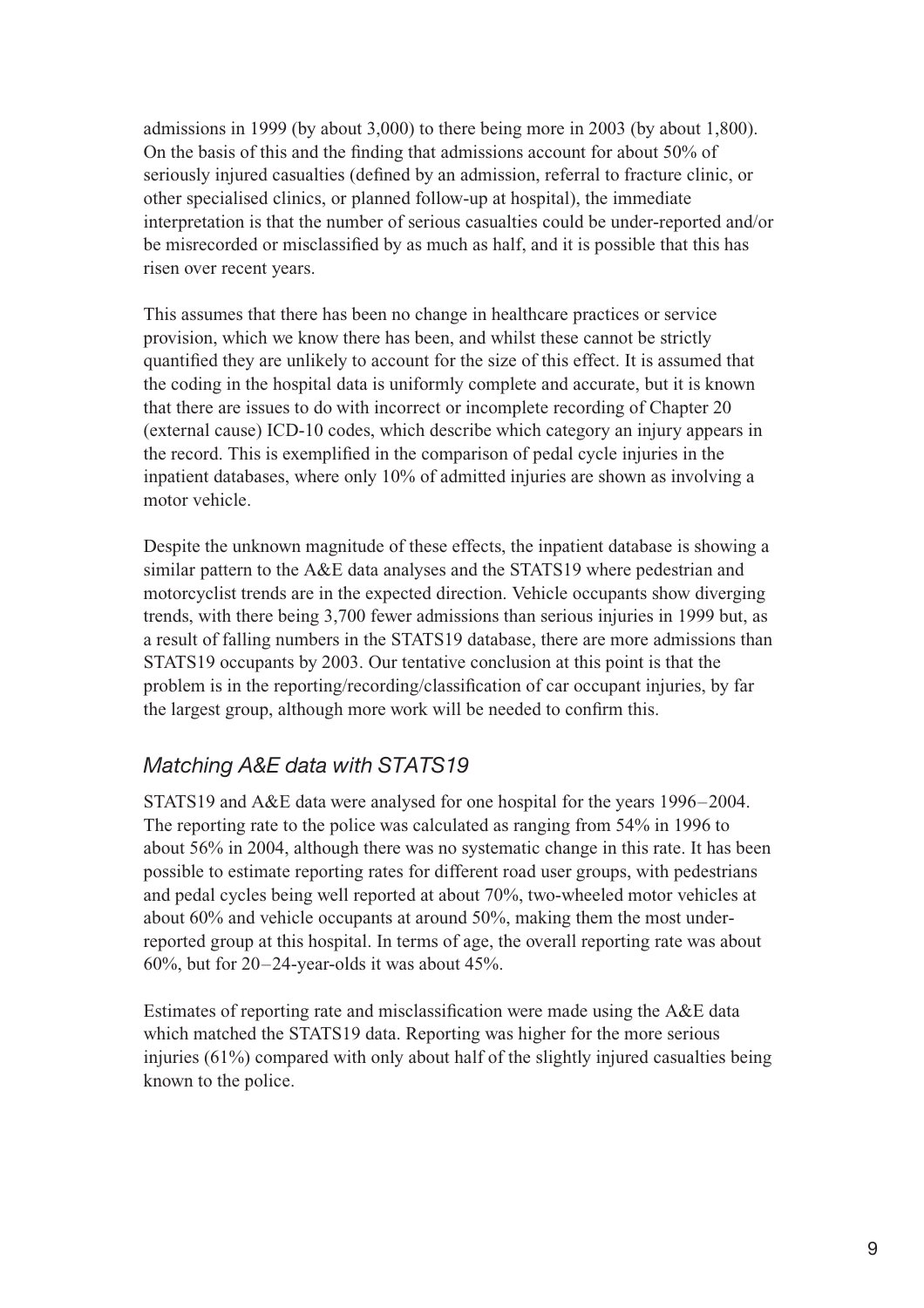Using the information in the  $A\&E$  record, it was possible to estimate that about:

- 38% (126) marked as serious in the police record are not found in the hospital record;
- 41% (135) are matched as serious in both records; and
- $\bullet$  21% (67) are classified by the police as serious but treated and discharged by the hospital (slight).

This indicates that some unknown proportion of the serious injuries found only in the police record are not in fact serious and that about 20% of the serious casualties that could be matched are in fact slight.

The police recorded 2,866 casualties (about 360 each year) as having slight injuries. Of these, about:

- 51% (1,462) are not found in the hospital record;
- $41\%$  (1,173) are matched as slight in both records; and
- 8% (231) are classified by the police as slight and by the hospital as serious.

The hospital recorded a further 2,644 casualties not known to the police. Of these:

- 15% (391) were seriously injured; and
- 85% (2,253) were slightly injured.

It is not surprising that 50% of police slight injuries are not found in the hospital record as some of these injuries are very minor and are treated at home or at a minor injuries centre or by a GP. Whilst 8% of injuries classed by the police as slight and the hospital as serious is not high in percentage terms, it represents a higher number (231) than those classified as serious by the police and slight by the hospital (67).

What is of interest is that about the same number of people appearing in STATS19 as slightly injured people are admitted as those correctly appearing as seriously injured. This probably explains why the number admitted in the inpatient data equals the total number of serious injuries in the STATS19. For the clinics and follow up there are more in the slight category than the serious category. Whilst there is a bit of a grey area around the coding of certain types of injuries, for example whiplash, which is coded as slight in STATS19 has a very variable clinical presentation, the picture is still one of interest and again it will not take much change at the serious slight boundary to change the overall picture of severity.

#### **Conclusions**

This study has used NHS and police recorded data to build up a picture of injury on the road. The data analyses were supplemented with interviews with police officers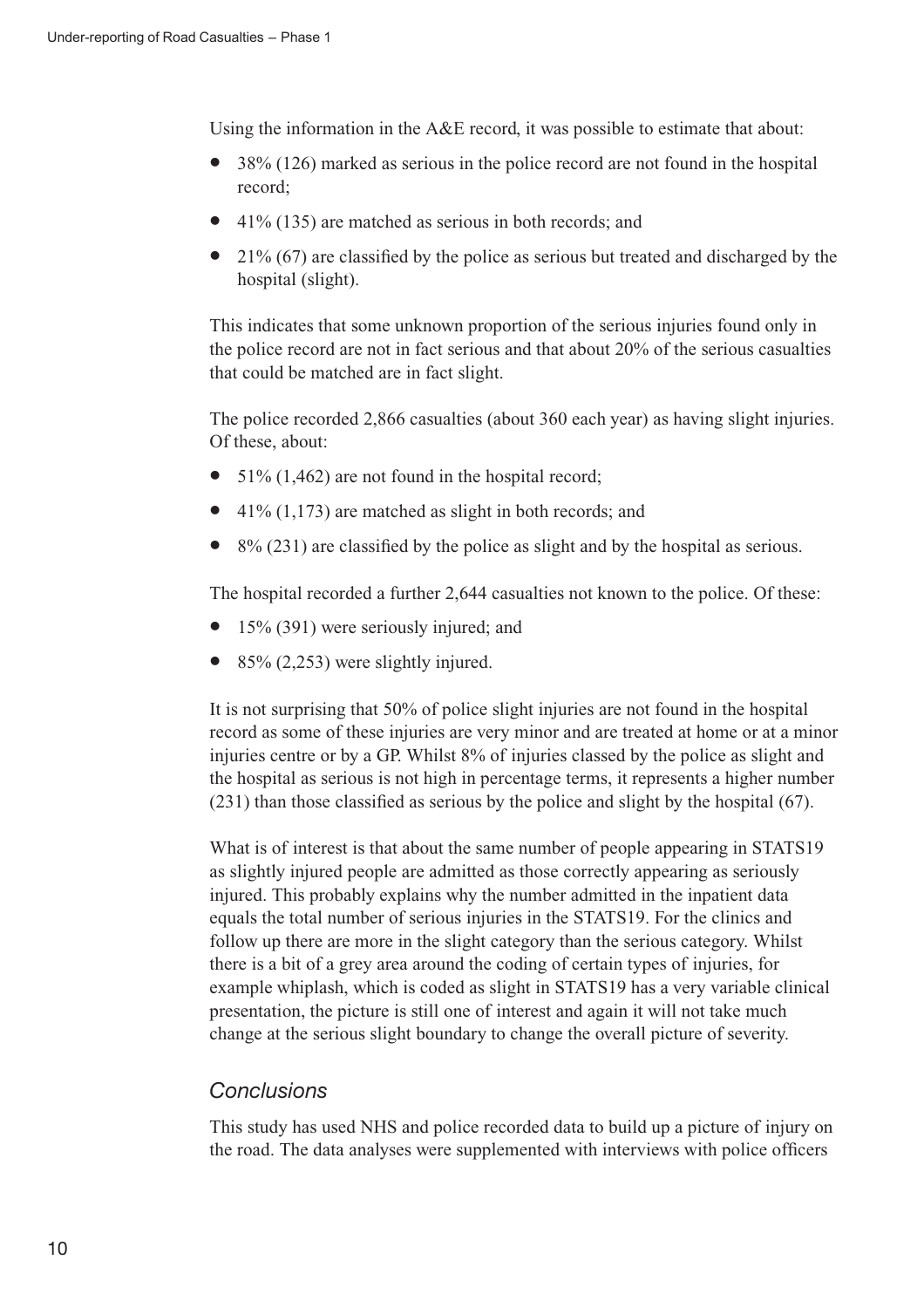who suggested that it was perhaps more difficult to report an accident at a police station given that many are open for only office hours and there is a lack of trained personnel to take down details correctly.

Not all the conclusions from this study are straightforward to draw out. The identification of trends in under-reporting and misrecording have been particularly difficult to identify. There have been changes in healthcare practice over the period of study, with a reducing tendency to admit casualties if their injuries can be dealt with as outpatients. However, the three admissions databases show very little overall change in admission numbers to hospital. If the changes in healthcare were in some way being reflected in these databases, this effect would be very difficult to distinguish from a change in severity of injury.

The authors conclude from the limited data available that the serious group of casualties could be up to twice as large as indicated by the STATS19 serious category. Whilst this finding is not new (see Simpson, 1996), it does highlight the difficulty in interpreting data from only one source. Not all of the shortfall in the STATS19 serious group of casualties is due to under-reporting because in the slight category are casualties which should be in the serious category and have been misclassified or misrecorded. These could add up to another 25% to the serious category.

Car occupants are the road user group with the largest number of casualties, the largest diversion in trends from the inpatient data and the lowest reporting rate. If there were small but systematic changes in the reporting or recording of these injuries at the serious/slight margin, part of the rapidly reducing trend in English serious casualties might be explained. However, there is insufficient data at present to strongly support this supposition and more work needs to be done.

#### Recommendations

This and other studies have shown that it is insufficient to rely solely on STATS19 data, or on any one data source for an assessment of trends in serious injury. That different databases show different parts of the picture is useful and it is recommended that greater use be made of all sources. A system of data triangulation should be used to compare and understand trends in road casualties.

As changes in the provision of hospital and health facilities and changes in clinical practice may affect the number of people with a given level of injury severity admitted to hospital, further research is needed to determine whether there is a subset of injury diagnoses always treated as inpatient, which on its own, or expressed as a ratio of all hospital admissions, could serve as an improved indicator for comparison with STATS19 defined serious road casualties on a national or regional basis.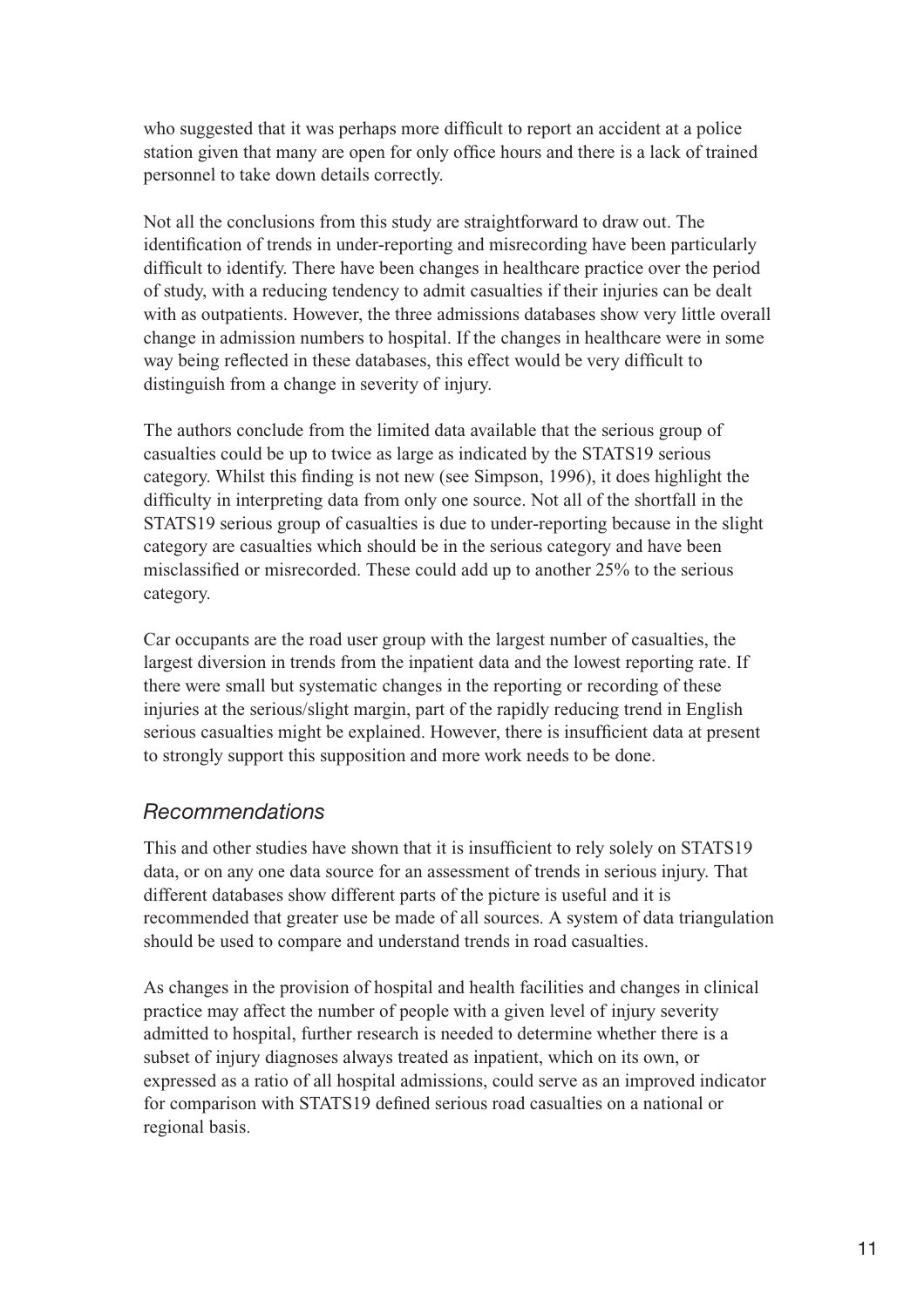There are difficulties with the use of any database at the very local level, for example one hospital or one police force, since the numbers of serious injury are rather small and variable and there is rarely co-terminosity of operational boundaries between the police and NHS. For these reasons it has been difficult to draw conclusions at the local level in this study.

It would be instructive to compare the locations of incidents recorded by ambulance services with the STATS19 data, particularly in places where these could also be matched to the A&E and inpatient data. One of the unanswered questions is the accuracy of grid references derived from the nearest property to the incident location, particularly in rural areas. These linkage studies would be helpful, especially as the A&E data may become less useful.

In April 2005 a new A&E minimum dataset was introduced into English hospitals. The advantage of the minimum dataset is that all hospitals will collect data to a common format and submit it to a central database. The big disadvantage is that individual road user groups will not be able to be identified as only one category is now used and that is 'RTA' (road traffic accident). Location will not be identifiable as the only location identifier is 'In a public place'. It will be up to individual hospitals to decide whether to continue with collecting the data previously collected and which data are really useful. They should be encouraged to do so. The existing dataset that identifies road user type is continuing in Wales. Comparison of road user type with all casualties in the Welsh data with overall numbers attending A&E departments in England and Wales, and with the numbers being admitted to hospitals in England and Wales, would provide very useful information to partially address the deficiency on the new dataset in England.

Outpatient department minimum datasets are being developed and these can provide additional information on specialist follow-up. It is recommended that the progress and form of the final dataset be monitored as to its usefulness in helping understand changes in both hospital healthcare practice and severity of injury.

The analysis of the hospital inpatient data from England (HES), Wales (PEDW) and Scotland (SMR) has been very helpful in understanding the bigger picture. It is recommended that inpatient data be routinely used in this way to compare trends with the STATS19 data. The inpatient data for an individual hospital or group of hospitals will reflect changes in healthcare practices particularly as they relate to treatment and care preferences of individual consultants. At the national or regional level, individual factors should be ironed out and the bigger picture should emerge. Where possible, analyses should be undertaken by road user group and by age group.

In addition to the research reported here, the Department for Transport also conducted a comparison of Hospital Episode Statistics and police data (DfT, 2006), which is available from the Department's web site at http://www.dft.gov.uk/stellent/ groups/dft\_rdsafety/documents/page/dft\_rdsafety\_611756.pdf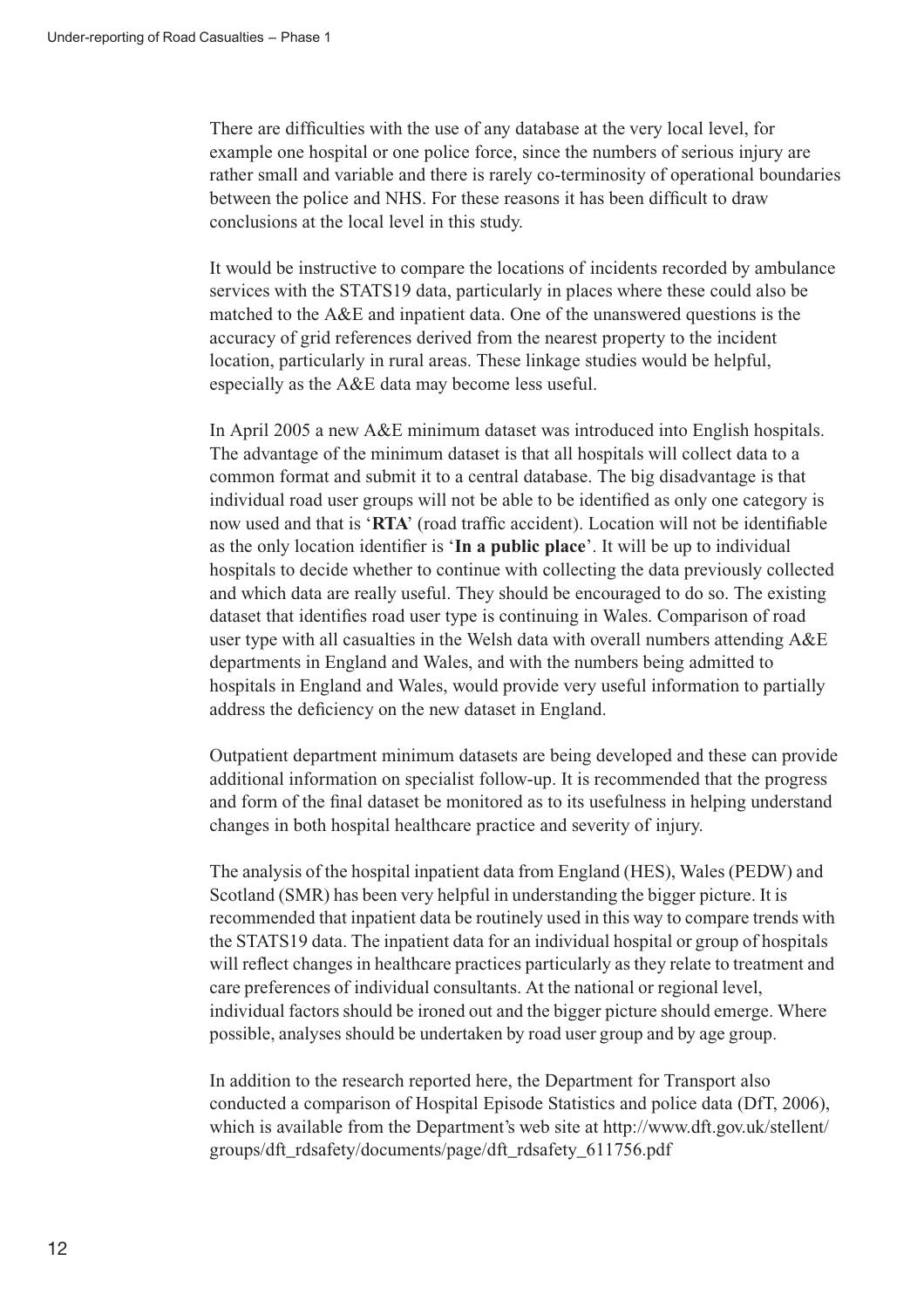# 1 INTRODUCTION

#### 1.1 Context

The first three-year review published by the Government of its progress towards achieving its  $2010$  casualty reduction targets<sup>1</sup> indicates that (Department for Transport 2004), whilst the trend is downward, there is strong evidence that the number of deaths on the road is no longer following its historical decrease year-onyear in line with the number of serious casualties which are continuing to decline. The Department for Transport has commissioned this study to investigate the levels of under-reporting of serious injuries together with a complementary study to investigate, in-depth, the trends in fatal accidents, both of which are subject to influences such as changes in vehicle and road design, and healthcare practices.

There is some concern that the trends in the serious injuries as recorded in STATS19 may not be an altogether accurate reflection of the true situation. Indeed, there is general recognition and acceptance that the STATS19 record is an underestimation of the actual number of road traffic accident casualties. This has been acknowledged for some time and studies have been undertaken which provide estimates of this shortfall, but the issue is how constant over time are the levels of under-recording, misclassification and under-reporting, especially of serious accidents, to the police. And, if they are not constant, by how much have they changed so that the implications can be assessed to inform road safety policy and practice to the end of this target period.

### 1.2 Aims and objectives of the Phase 1 research

The aim of this study is to assess the level of under-reporting and misclassification of casualties, and, in particular, to find out whether there have been any changes in reporting and/or recording practices over the period 1996–2004.

The objectives are:

- to provide a comprehensive review of previous studies of under-reporting;
- to find out what additional sources of health data are available both across Great Britain as a whole (taking account of differences between the data collection systems of, say, England and Scotland) and locally that can be used to investigate the extent of under-reporting of road casualties;
- to see how the available data could be used for the purpose of this study;
- to carry out analysis of the available data to inform our knowledge and understanding of the extent of under-reporting;
- <sup>1</sup> The target is expressed as a reduction of 40% against the baseline (average of 1994–98) of killed or seriously injured casualties (KSI casualties).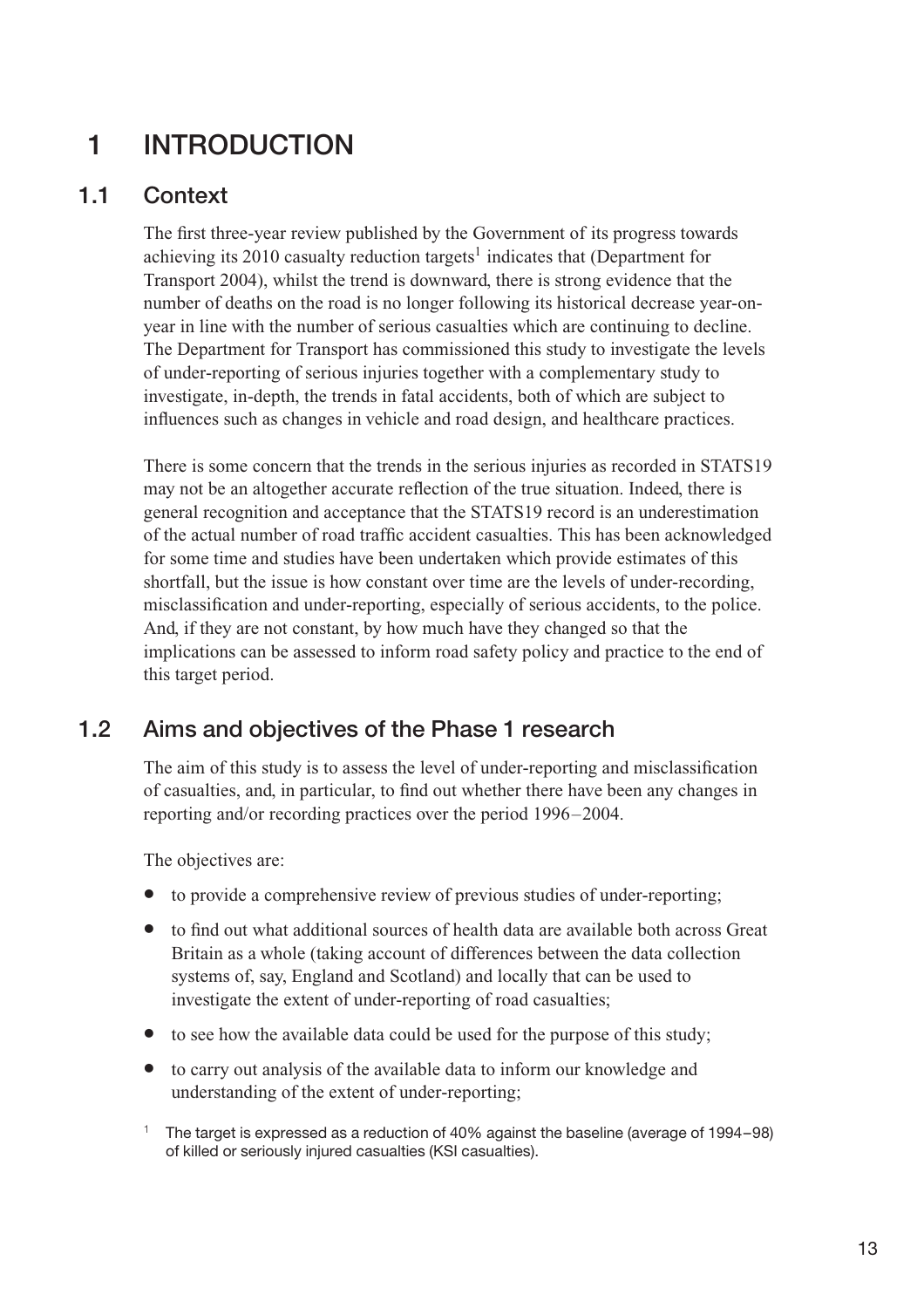- to compare current information with the results of other studies of underreporting; and
- to make recommendations for further data collection, to be undertaken in Phase 2, in order to address the questions that cannot be answered with the available data.

### 1.3 Scope of the report

This report is a Phase 1 or scoping study. Chapter 2 sets out findings from previous studies of under-reporting. Chapter 3 briefly describes a number of health service data sets that are available and how they can be used to build up a picture of road traffic casualty occurrence in an area. Chapter 4 describes sample analyses that have been undertaken using health, STATS19 and other specialised data, and how this can be used to build up a picture of injuries, casualties and severity of injury. Chapter 5 compares, at the national level, hospital admissions data from England, Scotland and Wales with STATS19 data, and, at the local level, matches data from an English accident and emergency (A&E) department with STATS19 data. Chapter 6 reports on interviews with police who have many years' experience with accident reporting in order to try to establish whether there are changing patterns in recording, and the chapter provides estimates of misrecording of severity of injury using an A&E dataset and one from a large-scale study of crashes. Chapter 7 contains conclusions from the study and Chapter 8 provides recommendations for further data collection.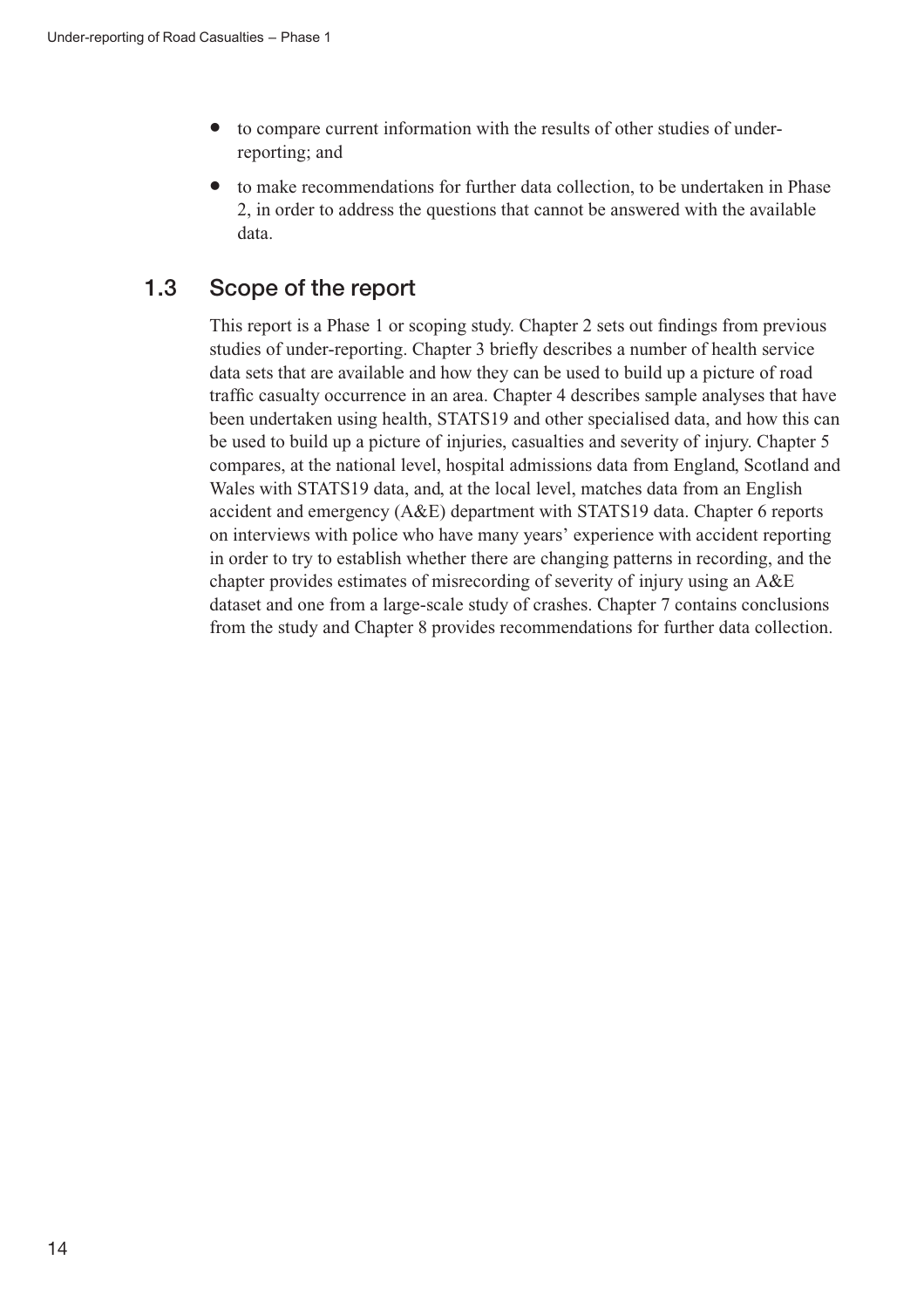# 2 REVIEW OF PREVIOUS STUDIES OF UNDER-REPORTING AND UNDER-RECORDING OF CASUALTIES BY THE POLICE

#### 2.1 What is a reportable road traffic accident?

The Road Traffic Act 1988 (Section 170) defines the duty of drivers to stop, report an accident and give information or documents when personal injury is caused to a person other than the driver of that motor vehicle.

The Act states that an offence is committed when the driver of a motor vehicle does not stop and exchange, at the scene, addresses, vehicle registration and insurance details (of both the driver and the owner) or give them to any person 'having reasonable ground for so requiring'. If the driver does not give their name and address, the accident must be reported to a constable or at a police station within 24 hours of the incident.

The Road Traffic Act 1991 (Section 72 of Schedule 4) amended 'motor vehicle' to 'mechanically propelled vehicle'. This seems to indicate that single vehicle nonpedestrian accidents in which only the driver was injured do not need to be reported. The 1988 Act, until its amendment in 1991, also seems to indicate that only accidents resulting in injury where a motor vehicle is involved need be reported.

The instructions for the completion of the Road Accident Report Form, STATS19, are given in a document called STATS20. The 1999 edition (Department of Environment, Transport and the Regions, 1999) is quite clear that it contained a wider definition of road accidents than that used in the Road Traffic Acts. Accidents to be reported are defined as:

'All road accidents involving human death or personal injury occurring on the Highway and notified to the police within 30 days of occurrence, and in which one or more vehicles are involved, are to be reported.''

STATS20 notes that the 1991 amendment to mechanically propelled vehicles has caused some confusion and confirms that all accidents involving non-motor vehicles, such as pedal cycles and ridden horses on a public road, should be reported, regardless of motor vehicle or pedestrian involvement.

Despite the Road Traffic Act and the instructions for filling out forms, many people do not report road traffic accidents involving injury. This could be because:

• some people are ignorant of the fact that injury accidents should be reported;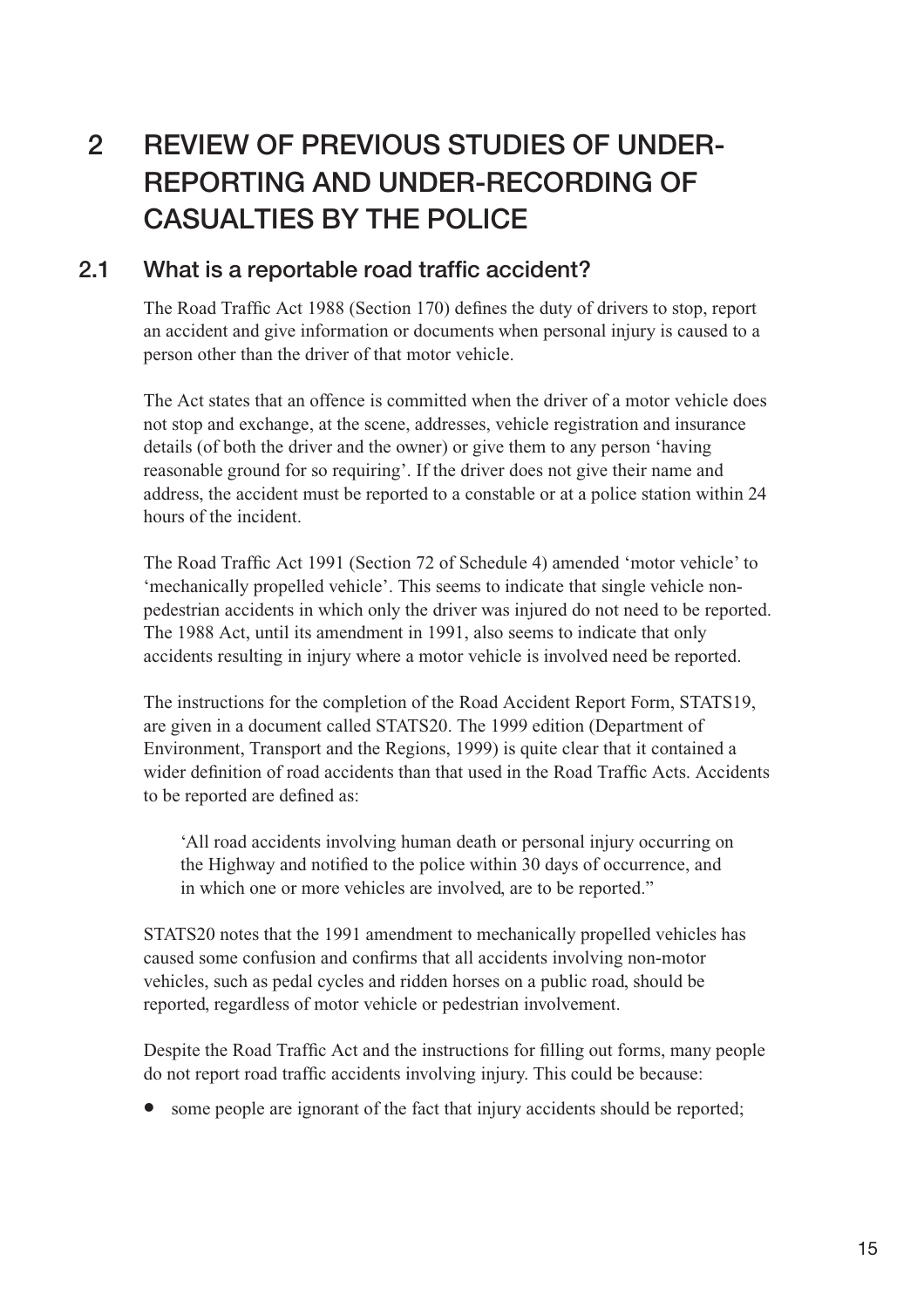- $\bullet$  there is a minority of people who do not want contact with the police (e.g. if they are driving unlicensed or under the influence of alcohol or drugs); or
- their injury did not immediately become apparent.

Those accidents that are reported to the police are then recorded and entered onto the local police database before being transferred to the DfT to be added to the national database. The local and national databases are called STATS19 after the recording sheet in common use. Thus the STATS19 record is not a 100% record of all injury accidents in Great Britain.

Several studies have attempted to estimate the level of reporting to the police and these have mainly matched records of those casualties appearing in both the police STATS19 record and the hospital A&E department record. It is important to distinguish between two components of under-reporting: not reporting a road traffic related injury at all, and misclassification of the severity of an injury. However, most studies do not adequately define which component of under-reporting they are investigating. Many studies have attempted to estimate the reporting levels according to different levels of severity of injury. In the STATS19 record, the severity of an accident is classified according to the severity of the most severely injured casualty:

- a fatal injury is one where a casualty dies within 30 days of the accident;
- a serious injury is defined, for the purposes of STATS19 recording, as a casualty with one or more of the following injuries:
	- fracture;
	- internal injury;
	- severe cuts;
	- crushing;
	- burns;
	- concussion;
	- shock requiring hospital treatment;
	- detention in hospital as an inpatient; and
	- injuries to casualties who die 30 or more days after the accident from injuries sustained in the accident;
- a slight injury is defined as minor cuts, bruising or sprains and strains.

### 2.2 Summary of estimates of under-reporting in the literature

The under-reporting of road traffic accident injuries is not a problem confined to the UK. There is a prevalence of under-reporting in other countries as well. Whilst the international studies provide some interesting information, they will not be reviewed further in this present study because the British definition of a serious accident or casualty is rather different from those used overseas where hospitalisation is often taken as the measure of a serious injury. James (1991) summarised seven British and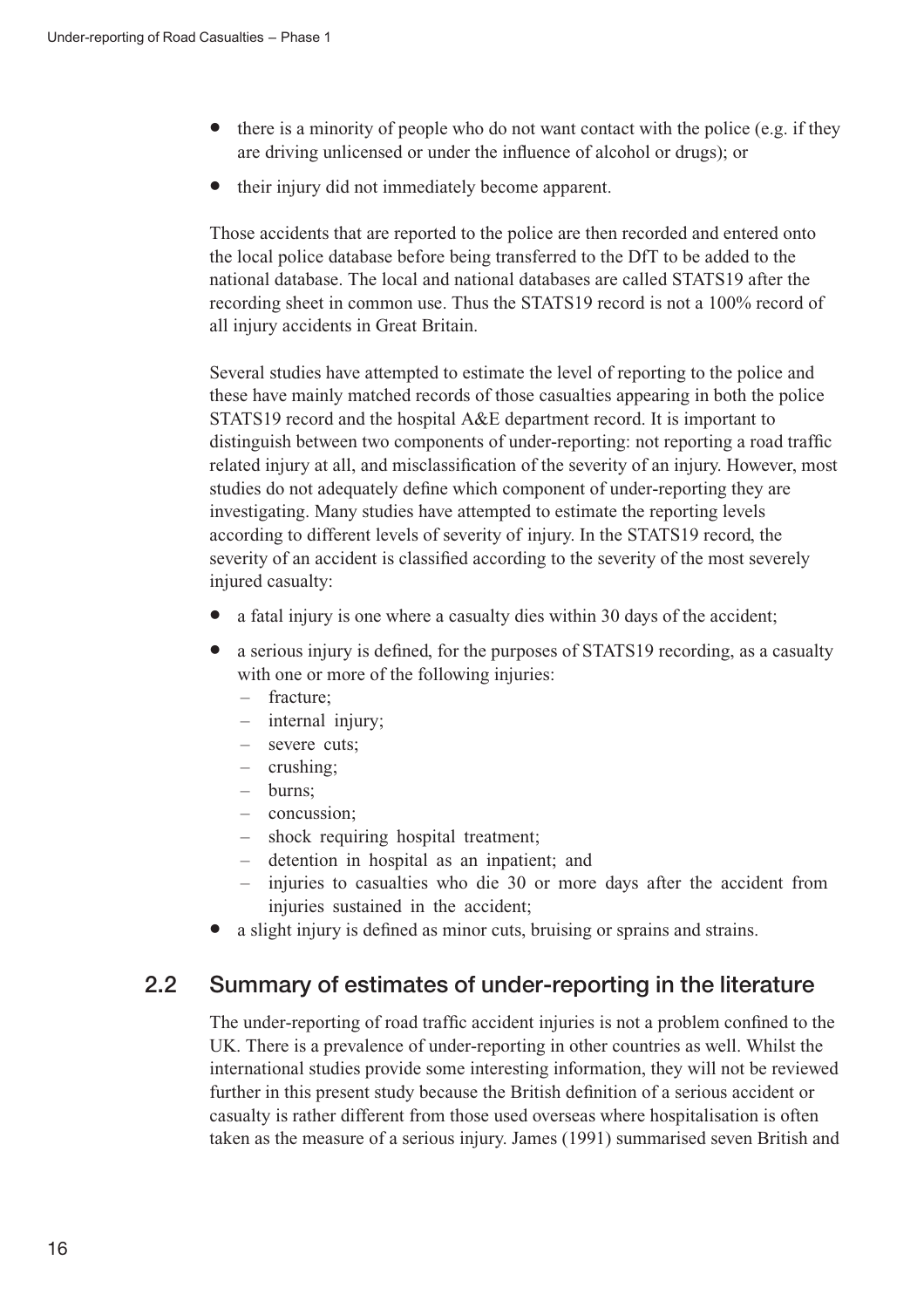twenty international studies of under-reporting. Six of the British studies matched police and hospital data (Tunbridge et al., 1988; Bull and Roberts, 1973; Hobbs et al., 1979; Mills, 1989; Nicholl, 1980; Pedder et al., 1981) and one study matched police and GP data (Saunders and Wheeler, 1987). However, the reporting rate is not defined by James for the studies summarised, so it is difficult to assess whether the studies used the same definitions and methodology. What is clear from these studies is that, as severity of injury increased, the more likely that the accident had been reported to the police. Injuries to pedal cyclists where a motor vehicle was involved were found by Mills (1989) to be under-reported by a large margin.

Austin (1992) matched police and hospital records for Hull Royal Infirmary and found a matching rate of 67%. The matching rate was defined as the proportion of the 1593 hospital records that were matched with the police record (in this case 1,067 out of 1,593). The names and addresses of casualties were available for matching.

Tunbridge et al. (1988) collected information on road traffic casualties presenting to the John Radcliffe hospital in Oxfordshire for 1983 and 1984. Reporting rates to the police are given but it is not stated how these are calculated. Personal communication with the author revealed that the reporting rate was calculated as the proportion of casualties in the hospital record who are also in the police record.

Hopkin et al. (1993) in their study of accidents in Greater Manchester hospitals estimated under-reporting of road accident casualties (a casualty in the hospital record for which there is no corresponding police STATS19 record) and underrecording of casualties (where a casualty states during a follow-up survey that their accident has been reported to the police but no corresponding STATS19 record is found). The study found that the less severe the injury, the higher the likelihood of under-recording. However, 20% of injuries were not recorded when they were reported and 16% of those unrecorded injuries were serious injuries. The group with the highest levels of under-recording was found to be car occupants.

Under-recording is thought to be predominantly a clerical error in the transfer of data from one record format to another, or the exclusion of those in multiple casualty accidents thought to be uninjured at the scene (and therefore not entered on the police database) but who subsequently attended hospital and did not then report the injury to the police. Numerous reasons for under-reporting are given – the accident not fitting legal requirements, an ignorance of the legal requirements, the perception of injuries as being too trivial to report, and not being aware of the injuries sustained until a period of time after the accident.

Simpson (1996) matched police STATS19 records with 20,164 A&E records of road traffic accidents collected in 16 hospitals during 1993 using an extension of the Department of Trade and Industry's (DTI) Accident Surveillance System. The results are shown in Table 2.1.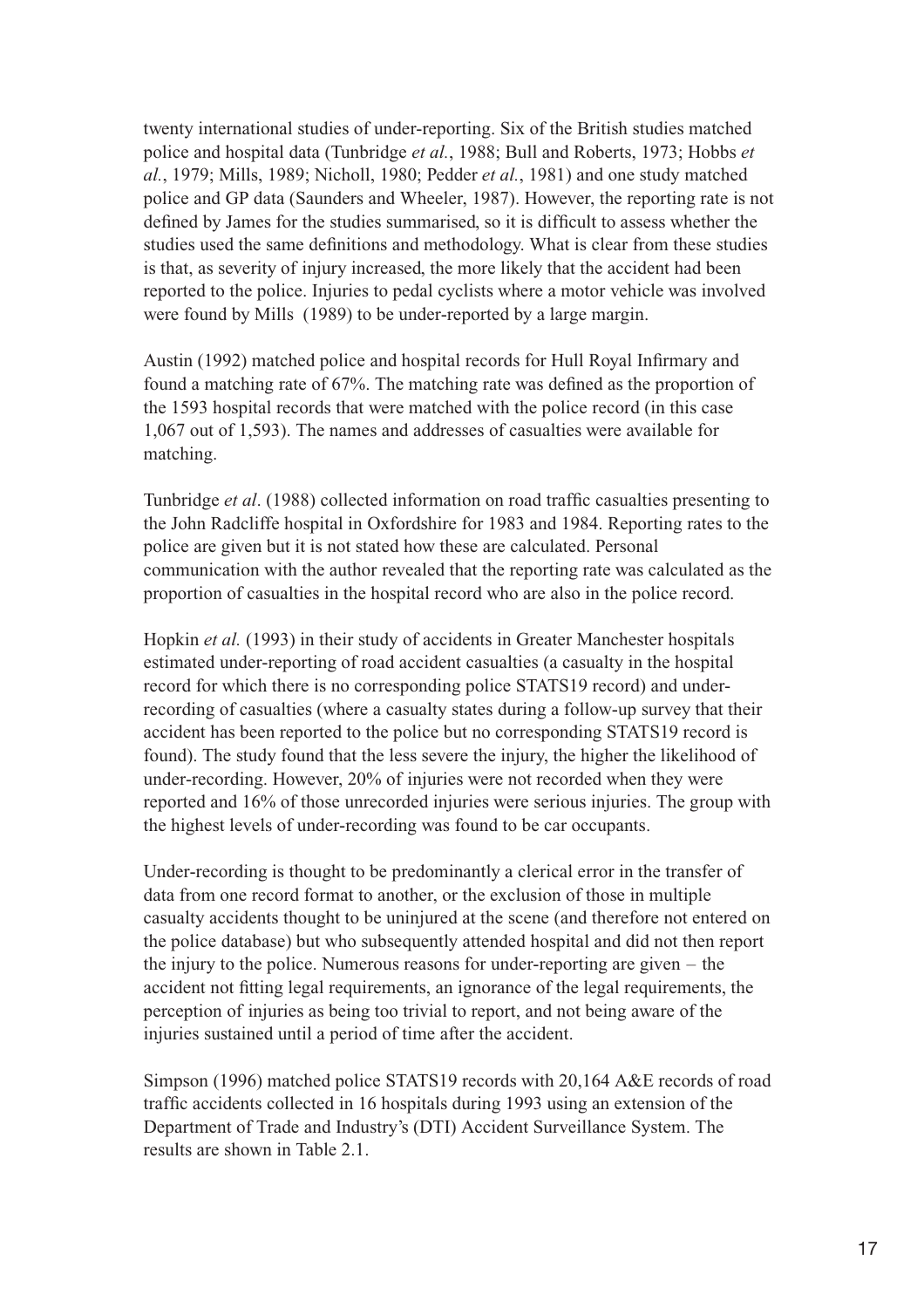| Table 2.1:Matched police STATS19 records with A&E records of road traffic |
|---------------------------------------------------------------------------|
| accidents collected in 16 hospitals during 1993 (Simpson, 1996)           |

| Treatment outcome in the hospital sample               | Per cent of casualties in sample |
|--------------------------------------------------------|----------------------------------|
| No further medical attention                           | 46                               |
| Examined but not treated or did not wait for treatment | 9                                |
| Referred to their GP                                   | 16                               |
| Referred an outpatient clinic                          | 16                               |
| Admitted or transferred to another hospital            | 10                               |
| Unknown outcomes                                       | っ                                |

Simpson's (1996) estimate of under-recording is about 22%, with slight injuries at 24% being more under-recorded than serious ones (11%). In addition, the hospital data were matched with STATS19 data for accidents occurring within the hospital's catchment area. Names and addresses were not used in either dataset. Of the 20,164 casualties in the hospital record, 9,337 (46%) were matched with the STATS19 record. This is similar to the percentage found in the Manchester study by Hopkin et al. (1993).

Simpson estimated the levels of under-reporting and under-recording by using a follow-up interview to ask casualties whether the police had attended the scene of the accident or whether they, or someone else, had given the police details of the accident. About 60% of the casualties in the hospital database considered that they had reported their accident to the police. This level of self-reporting varied by casualty class, with car occupants most likely to report their accidents (70%), followed by pedestrians, motorcyclists and other vehicle occupants (55–60%), with pedal cycles rather unlikely to report their accidents (22%).

Simpson also looked at casualty reporting rates by road type. Not-surprisingly, the highest rate was found on motorways (78%), followed by rural roads (68%) then urban roads (58%). This, in part, reflects the higher reporting rate for car occupants who are in the majority on the non-urban roads. From the analysis it is estimated that the police records contain higher proportions of

- casualties whose vehicles were severely damaged;
- casualties whose injuries were apparent at the accident scene;
- casualties who were transported to hospital by the emergency services;
- casualties who attended hospital shortly after the accident; and
- accidents resulting in more than one casualty.

Cryer et al. (2001) produced a linked database between 2,666 hospital admissions records and STATS19 records for Sussex NHS hospitals during the period April 1995 to March 1998. The Abbreviated Injury Scale (AIS) (Association for the Advancement of Automotive Medicine, 1990) is commonly used by hospitals to describe the severity of injury where: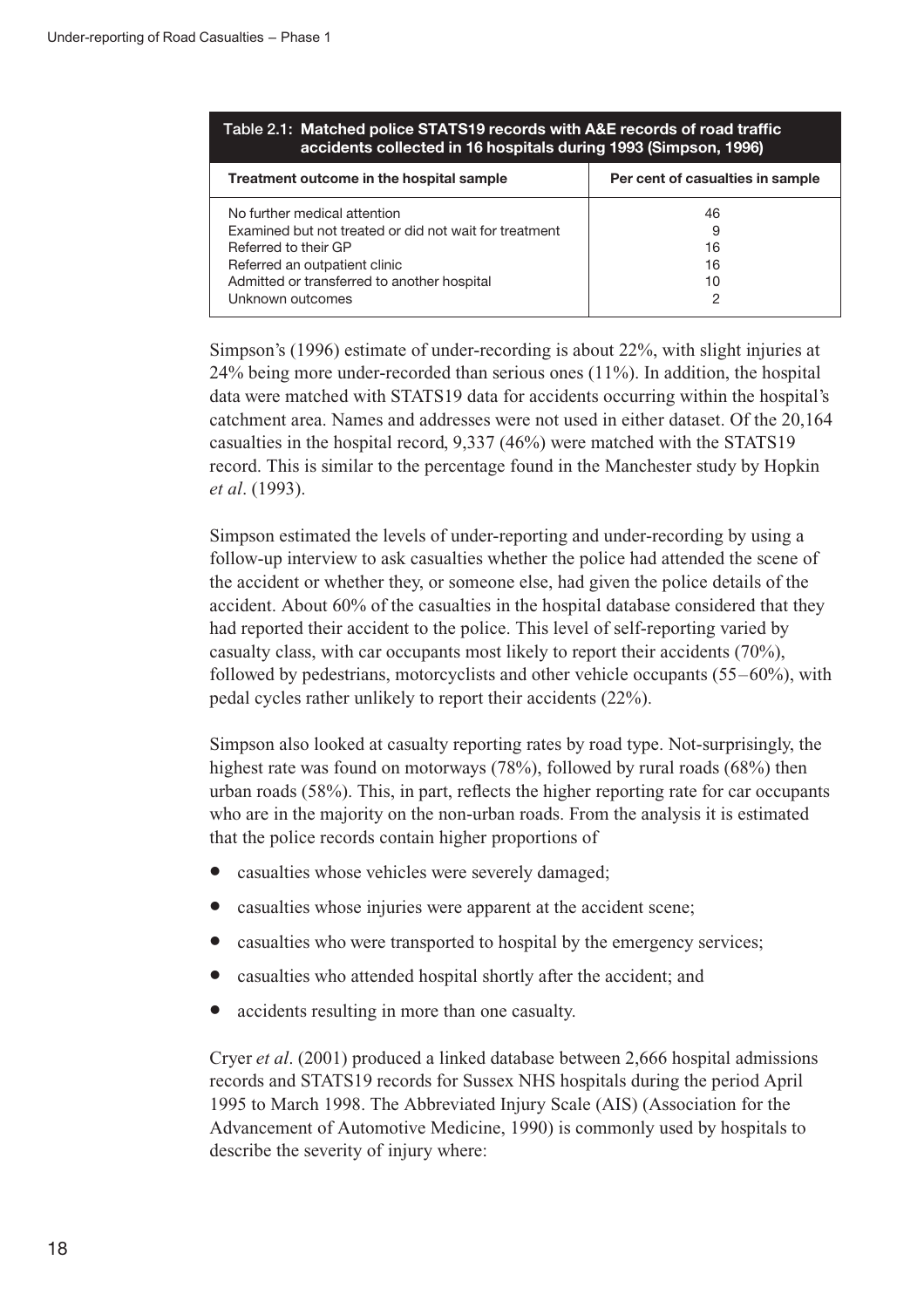- AIS 1 is a minor injury;
- AIS 2 is a moderate injury;
- AIS 3 is serious;
- AIS 4 is severe:
- AIS 5 is critical; and
- AIS 6 is the maximum injury which is currently unsurvivable.

An AIS of 3 or greater is considered a serious injury. However, this does not map neatly onto the STATS19 classification of serious where some injuries in AIS 2 are considered serious. Cryer distinguishes the STATS19 serious injury in the hospital AIS 2 record as 'non-slight'. It is well known that for minor and moderately severe injuries (AIS 1 and 2), hospital admissions can be influenced by certain factors, such as socio demographic, health service provision and access to the hospital, so hospital data themselves are not always a reliable indicator of the severity of injury (Lyons et al., 2005). For example, children are more likely to be kept in for observation than other age groups. Those with a minor or moderate injury who can get to a hospital easily may be more likely to attend than those who live some distance away. Also bed availability can influence whether a casualty is admitted or referred to an A&E or outpatient clinic. More serious injuries are thought to be less influenced by these factors.

In a study of pedestrians in Northampton, the reporting rate was 76% (Ward et al., 1994). In this study the reporting rate was defined as all casualties reported to the police divided by all known casualties. This comprises all those recorded by the hospital plus those known only to the police (i.e. those appearing only in the police record but not present in the hospital record).

The same methodology was used for a study of road traffic casualties in the Gloucester Safer City project for the years 1996 to 2000 (Ward and Robertson, 2002). Casualties recorded by the police and casualties recorded by the Gloucester Royal Infirmary were matched to identify those known only to the police, known only to the hospital and known to both (i.e. matched records). Casualty numbers and reporting rates were analysed. A similar analysis was undertaken for a nearby comparison town for the years 1996, 1998 and 2000. This was to establish whether underlying reporting rates had changed across the region. The rates did increase from about 52% to about 60% in Gloucester but stayed at about 53–54% in the comparison hospital. This study is updated in Section 5.3 of this report.

Ward *et al.* (2005) have also completed a study of the under-reporting of casualties in London. The calculation of the reporting rate was the same but the way the sample was selected differed. Northampton, Cheltenham and Gloucester are freestanding towns, each with one hospital with a 24-hour A&E department to which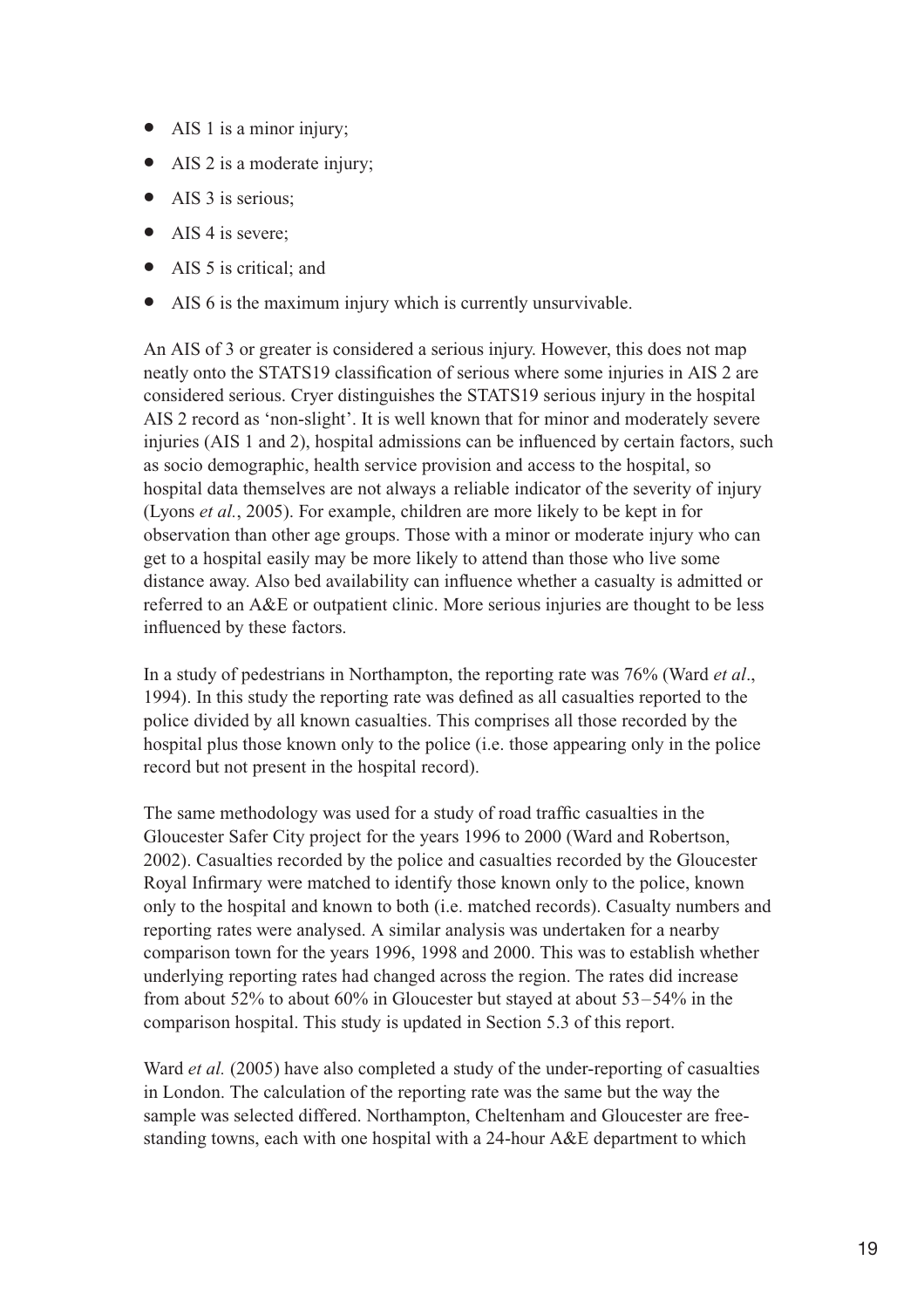nearly all casualties would be taken. In London, and other major conurbations, there is a greater density of hospitals and therefore greater choices where a casualty might be taken. The methodology is described in Ward et al. but the indications are that the reporting rate as measured by the study for London is higher than elsewhere, and could be as high as 70%.

### 2.3 Summary

Table 2.2 provides a summary of the results of the published studies of underreporting. Some studies provided details of the type of road user whereas others provided overall results for all road users combined.

| Table 2.2: Summary of previous studies of under-reporting |                               |                             |                                                                                                            |  |  |
|-----------------------------------------------------------|-------------------------------|-----------------------------|------------------------------------------------------------------------------------------------------------|--|--|
| Author, year                                              | <b>Type of study</b>          | Per cent of all<br>reported | Other percentages<br>reported                                                                              |  |  |
| Bull and Roberts, 1973                                    | Police vs hospital            |                             | Fatal 100<br>Serious 81<br>Slight 65                                                                       |  |  |
| Nicholl, 1980                                             | Police vs hospital            | 50                          |                                                                                                            |  |  |
| Tunbridge et al., 1988                                    | Police vs hospital            | 61                          | Fatal 100<br>Serious 66<br>Slight 55                                                                       |  |  |
| <b>Austin, 1992</b>                                       | Police vs hospital            |                             | Cyclist 67<br>Pedestrian 75<br>Driver <sub>61</sub><br>Passenger 60                                        |  |  |
| Hopkin et al., 1993                                       | Police vs hospital (no fatal) | 64                          | Slight 69                                                                                                  |  |  |
| Simpson, 1996                                             | Police vs hospital            | 46                          | Bicycle 22<br>Car driver 70<br>Car occupant 53<br>Pedestrian 60<br>Motorbike 57<br>Serious 55<br>Slight 45 |  |  |
| Cryer et al., 2001                                        | Police vs hospital (no fatal) | 61                          | Vehicle 67<br>Bicycles 31<br>Motorbikes 69<br>Pedestrians 72                                               |  |  |
| Broughton et al., 2005                                    | Police vs hospital            | 61                          | Cyclist 43<br>Pedestrian 66<br>Driver <sub>67</sub><br>Passenger 57<br>Motorbike 60                        |  |  |
| Ward et al., 1994                                         | Police vs hospital            |                             | Pedestrians 74                                                                                             |  |  |
| Ward et al., 2005                                         | Police vs hospital            | $52 - 60$                   |                                                                                                            |  |  |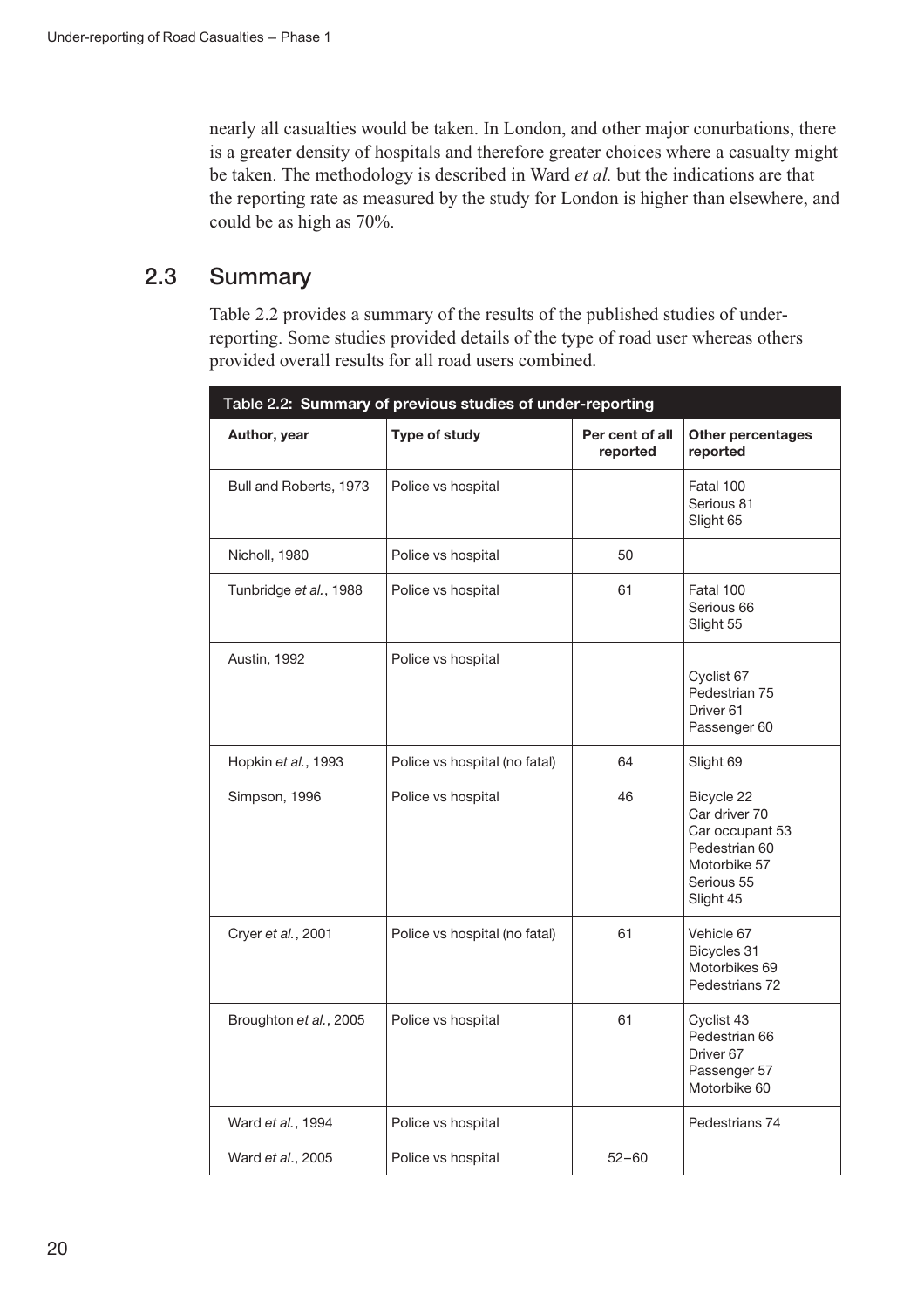# 3 WHAT HEALTH DATA ARE AVAILABLE AND HOW CAN THEY BE USED TO ESTIMATE THE INCIDENCE AND SEVERITY OF ROAD TRAFFIC INJURIES?

The use of data from the NHS can provide insights into the nature of injuries sustained in road traffic accidents and can give a more finely graded assessment of severity than that data in current use by the police. It also provides additional information on those injured who might not report their injuries to the police.

There are several administrative health datasets or databases which can be used to provide insight into the number of patients injured from road traffic collisions accessing NHS treatments services. These include:

- Ambulance Service data;
- A&E department data;
- hospital inpatient data; and
- specialised databases.

These administrative datasets vary considerably across the UK, both in presence or not, and also in specific detail. Within Great Britain there are separate, comprehensive systems in England, Scotland and Wales for inpatient data. The comparison of the data from these datasets with STATS19 is quite difficult, as the operational definitions used by police officers to classify road traffic accidents are not widely used within the NHS. Staff within the NHS will tend to use a lay perspective to classify injuries as being due to a road traffic injury, and may include some which do not meet the STATS19 definition and exclude some which do, particularly cycling related injuries as will be demonstrated later.

#### 3.1 Ambulance Service data

Emergency ambulances respond to 999 calls. When a call is made a series of questions is asked by the ambulance personnel using a system called MPDS (Medical Priority Dispatch System) or sometimes AMPDS (Advanced Medical Priority Dispatch System). MPDS was developed in the US and its purpose is to assess the seriousness of the situation, whether acute illness or injury, and to prioritise the use of the ambulance fleet in order to attend the most serious calls in preference to the less serious. AMPDS asks the following questions: 'Tell me what the problem is', 'Tell me exactly what happened?', 'Is s/he conscious?' and 'Is s/he breathing?'.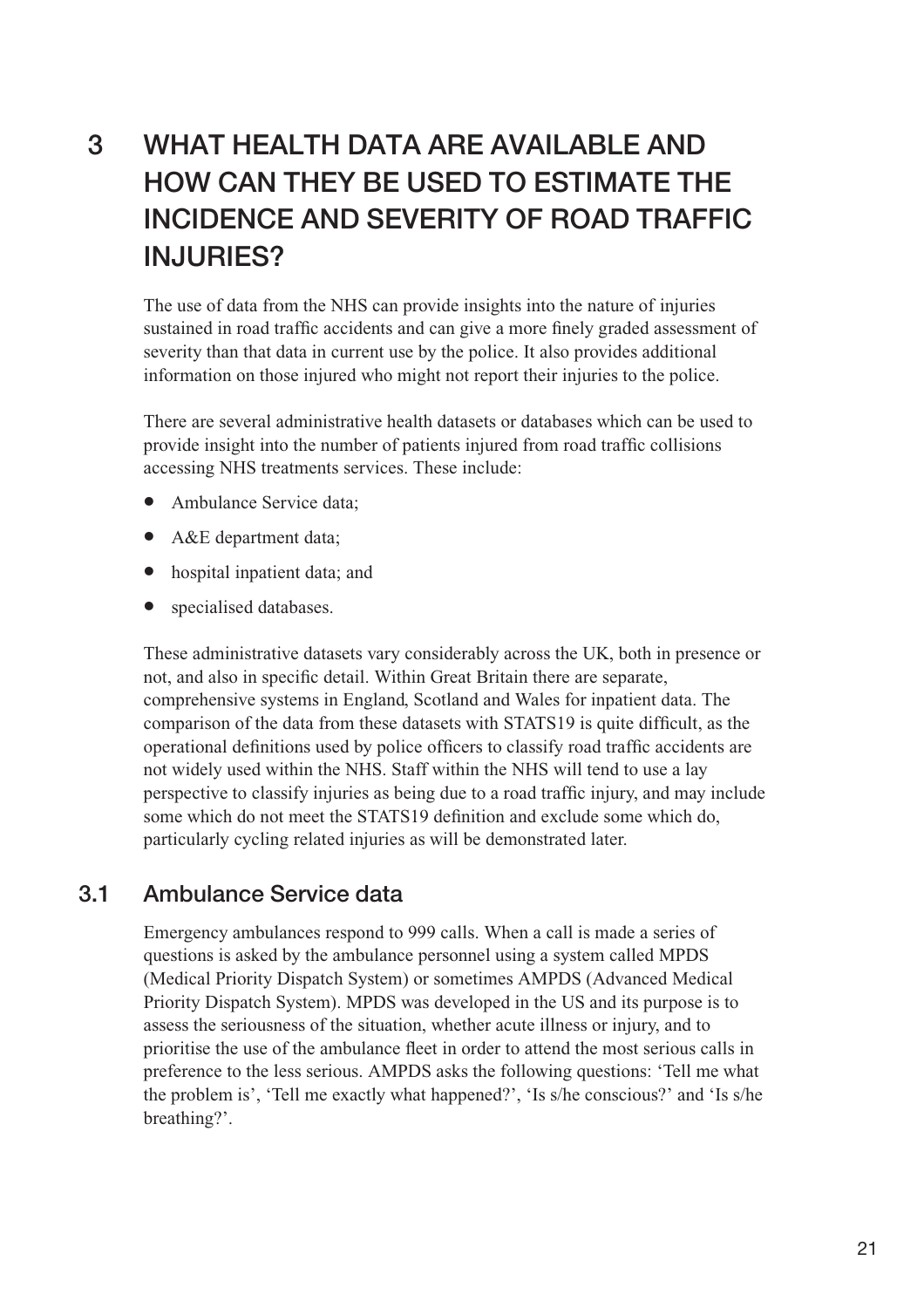The MPDS includes a list of 32 chief complaints which are shown in Appendix 1, with number 27 being road traffic accidents.

Ambulance services vary in their ability and procedures to collect data on the location of incidents. Some use an on-board global positioning system (GPS), some use the grid reference to the nearest property and then match this with a system called Addresspoint or Mastermap, and some have no system in place. Addresspoint is now part of an Ordnance Survey product which has grid references for every property with a postal address.

Such a system could be used as another method of monitoring the frequency and severity of road traffic collisions. Data from the system could be linked, in future, to the clinical and situational data collected by the ambulance crew on scene. The onscene data may vary between ambulance services, but it usually contains a figure of a car and indications of damage to the car, the position of casualties within the car, a description of the injuries and the treatments provided. Whilst not all injured road traffic accident victims are conveyed to hospital by ambulance, a substantial proportion (49%) are and virtually all the most seriously injured.

The London Ambulance Service receives, on average, 29,000 callouts per year in London (Lowdell *et al.*, 2002). It is estimated that about  $61\%$  of the casualties in London arrive at A&E by ambulance (Ward *et al.*, 2005). The Metropolitan Police had about 44,500 reported casualties (Lowdell *et al.*, 2002). The difference between these two amounts gives an indication as to the number of injuries not requiring emergency treatment which will result in:

- being taken to hospital by private car;
- not being treated;
- being treated at the hospital at a later time; or
- being treated by a local GP.

The ambulance service only records a fatality when the casualty is pronounced dead at the scene of the accident. They are then usually taken by private ambulance directly to a mortuary. If this is not the case, the casualty is taken by NHS ambulance to hospital where the A&E staff continue to attempt stabilisation and resuscitation. If these attempts are unsuccessful, the casualty is recorded as dying at the hospital.

Anecdotal evidence suggests that, in the case of road traffic accidents, communication between the police and medical practitioners over road casualties has come full circle. Previously, the police would ring/return to hospital to check on a casualty status and then they may make an amendment to their record. However, this ceased to occur because of an increased emphasis on the privacy issues of the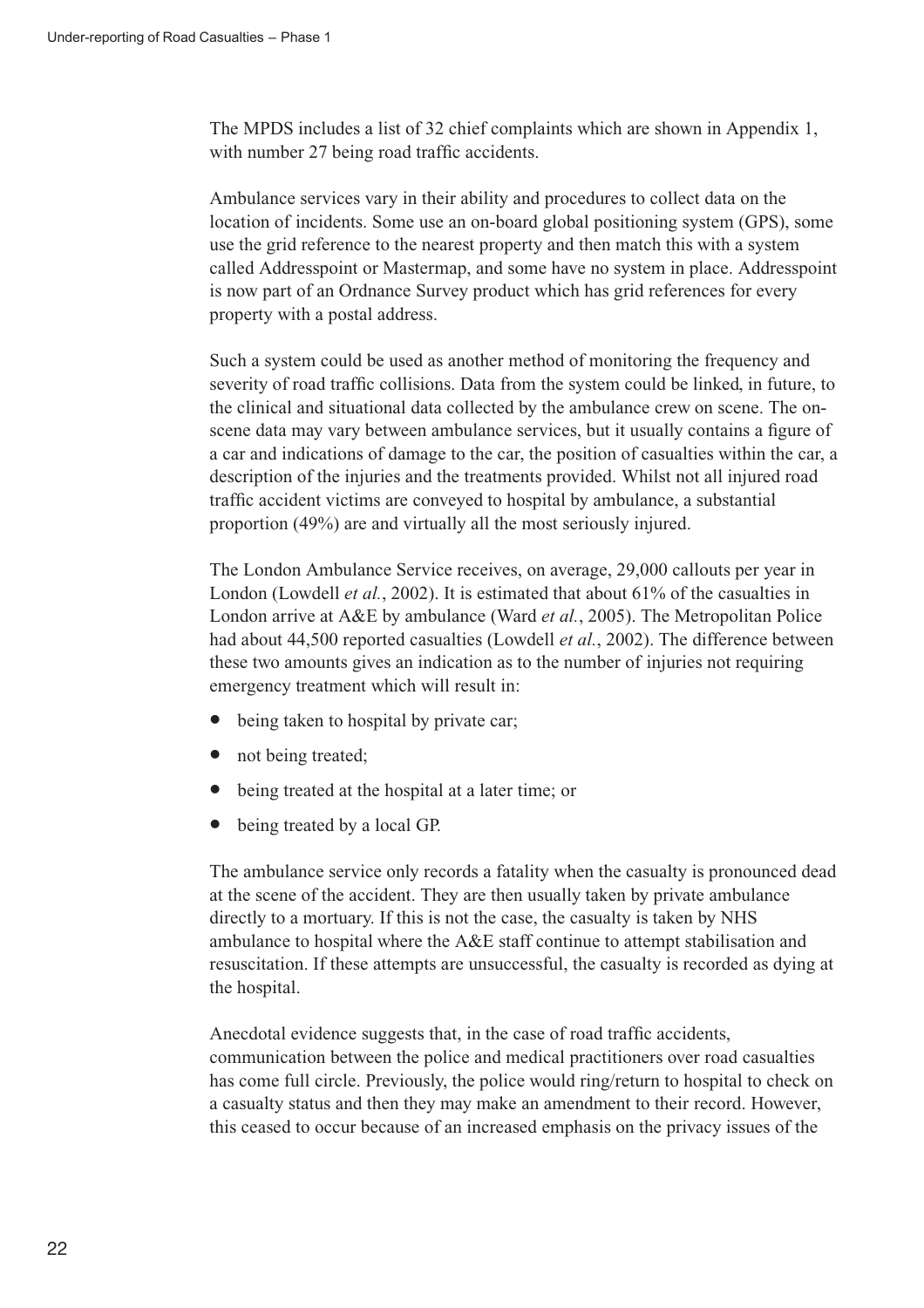casualty. This now may be changing again as paramedics are being encouraged to contact the police to give them more precise information.

#### 3.2 A&E department data

There are a considerable number of computerised A&E systems used in Trusts across Great Britain. The systems do not contain exactly the same variables or variable definitions, but have evolved from a fairly common core. The systems have been developed with considerable input from A&E clinicians and are often modified for local purposes. The purpose of the systems is to facilitate the care and treatment of injured and ill patients rather than to collect precise details on the factors involved in the causation. The systems often contain fields with 'Road Traffic Accident (RTA)' titles, for example the location of the incident in text, the role of the injured person (driver, occupant, pedestrian), and whether seat belts were worn or not. However, those fields are completed from questioning the injured party or from witnesses and are not subject to rigorous definitions. Hence, 'RTA' is used as understood by the general public and not as defined for STATS19 purposes. It is likely that some off-road incidents are recorded as 'RTAs'. In addition, some hospitals have ceased collecting these RTA codes following changes to the method of reimbursing costs of treatment from the insurance industry some years ago.

Appendix 2 shows the field names and type for the A&E dataset for hospitals in the Gwent area of Wales participating in the All Wales Injury Surveillance System (AWISS). Appendix 3 shows the new minimum dataset for the England area.

#### 3.3 Hospital inpatient data

In each country an administrative dataset is collected on every patient admitted to a hospital as an inpatient or day case, and an electronic copy is submitted to a central NHS repository. In England, the system is called HES (Hospital Episode Statistics), in Wales it is PEDW (Patient Episode Database for Wales), and in Scotland it is the SMR (Scottish Morbidity Record).

The data are collected primarily to reimburse hospitals for work completed against contracts. The basis of a record is a period of care under a particular consultant, called a finished consultant episode (FCE). When a patient is transferred to the care of another consultant, another FCE commences. FCEs can be aggregated to hospital spells within a particular hospital. However, this does not take account of patient transfer between hospitals. Data linkage, using unique identifiers, is needed to create person-based records. The standard published hospital activity data are based upon FCEs and not individual patients. In recent years, the number of FCEs for patients has increased. Work carried out in Wales on hip fractures shows that between 1996 and 2002 there was a 30% increase in hip fracture related FCEs but no change in the incidence of hip fractures (Brophy et al., 2006). Analysis of other types of injury has not yet been carried out and the magnitude of the FCE effect is unknown.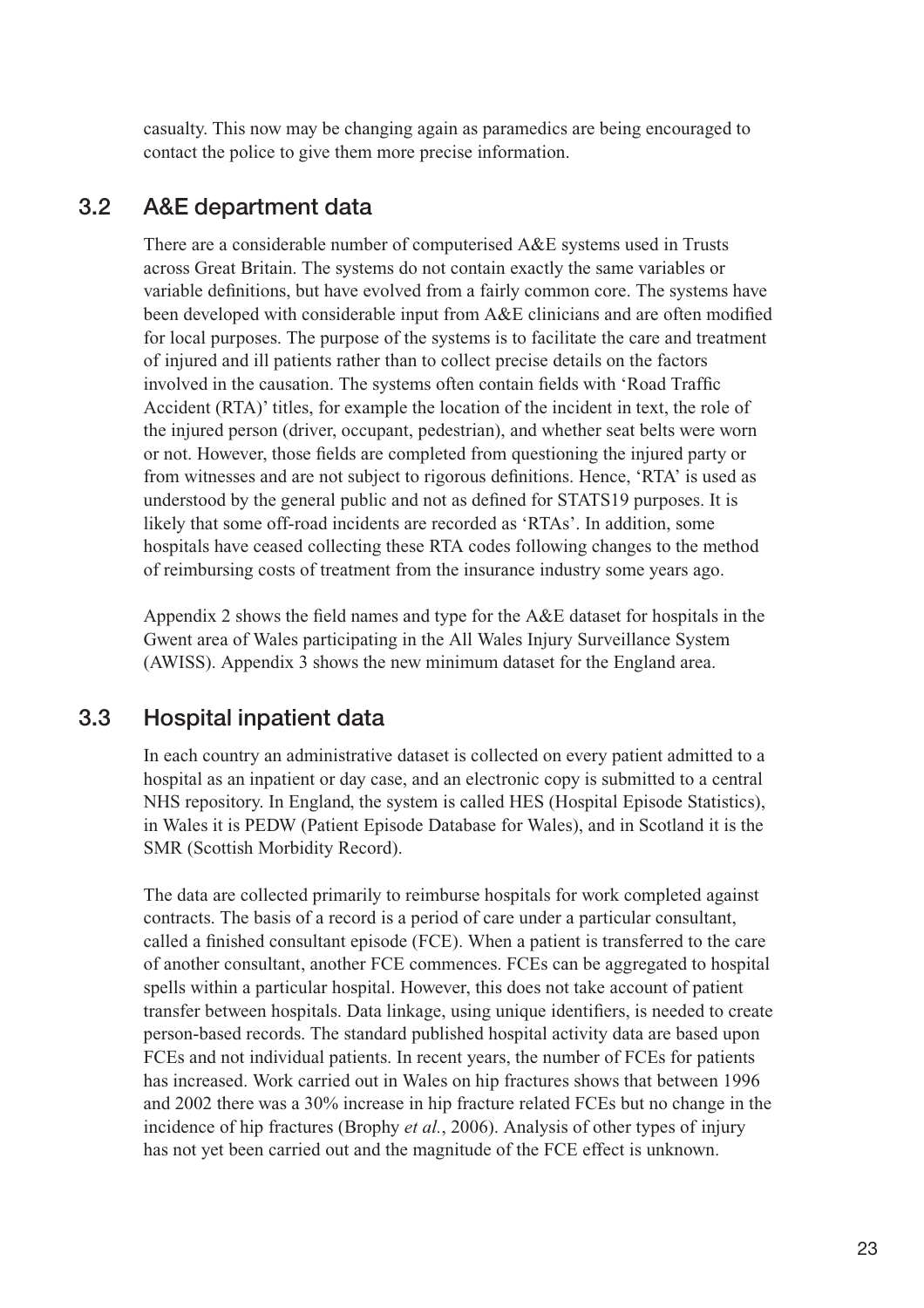Analysing hospital inpatient data is quite a skilled task due to the way the data are structured and captured. The records follow quite a complex structure, with room for up to 14 diagnoses and 12 operative procedures for every FCE. Although the coding manuals dictate that the most important diagnosis or procedure are placed in the principal/main diagnostic or procedural fields, this is not always the case and analysis searching for any mention of specific diagnostic codes is needed to prevent missing cases. In the particular case of injury analysis, the issue is complicated by the fact that an injury should have two International Classifications of Diseases version 10 (ICD-10) codes, one to describe the external cause of the injury (V codes in the case of road traffic injuries), and the second and subsequent to describe the anatomical injuries (S and T codes). It is not always the case that the V codes are in the primary position and the S and T codes in subsequent diagnostic positions, or that each S and T code has an appropriate V code.

The purpose of any injury analysis using inpatient data needs to be clearly considered before specifying the data requirements. Injured patients may receive several bouts of treatment for the injury, or complications arising from the injury itself or from associated treatments. For instance, all injured patients in the inpatient database will have had an acute injurious event. For the vast majority of these patients they will have been admitted as an emergency. They may have subsequent elective admissions for further planned treatment, such as the removal of orthopaedic fixation devices or they may have emergency admissions as a result of later complications of the injury or its treatment, for example wound infections. In most cases emergency injury admissions occur via A&E departments, but in some cases a patient attending A&E might be referred to a specialist clinic in the next day or so, and it is then decided to admit the patient. For analysis designed to measure the incidence of hospitalised injuries, the appropriate metric will relate to emergency admissions. For analysis designed to measure the cost or burden of injuries, it would be appropriate to consider both emergency and elective admissions.

Another issue which arose when using hospital inpatient data to study injury incidence is that the data collected in the routine administrative databases include no real measure of severity. The ICD-10 codes for a laceration are the same irrespective of extent. Whilst it is clear that some injuries are more severe, in terms of threat to life, for example a hip fracture compared with a wrist fracture, there is no general measure of severity. Previous work carried out by one of the authors (Lyons et al., 2006) in the European Commission funded EUROCOST project demonstrated the degree of variability of injury incidence across countries in emergency department (ED) and hospital discharge records (HDR) data. It is clear that factors such as bed availability and a surgeon's propensity to operate influence whether a patient with certain injuries are admitted to hospital (Lyons et al., 2005). Changes in the supply of hospital beds and surgical practice will influence the number of injuries admitted over time. Thus, considerable skill is needed in the interpretation of inpatient data.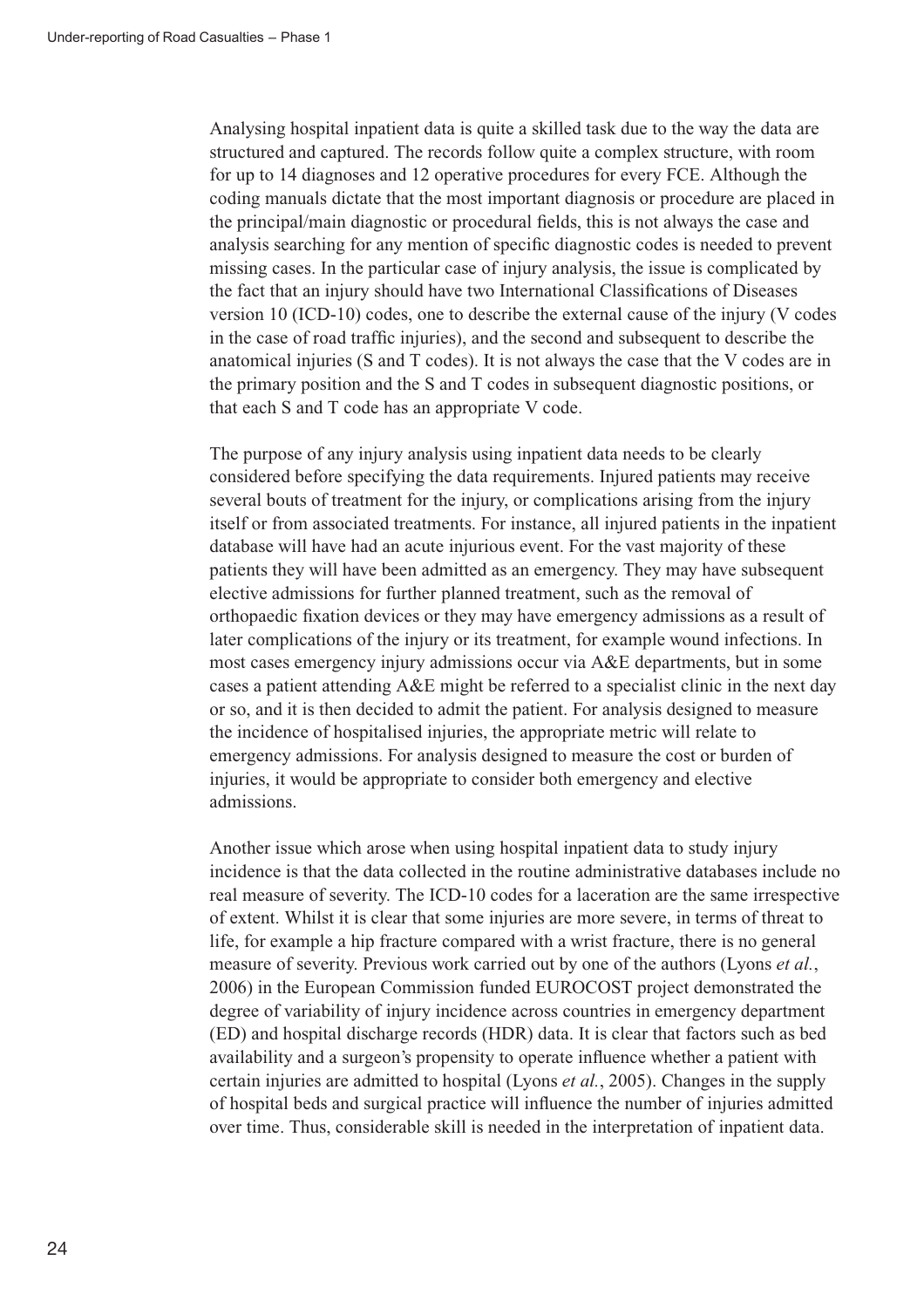The dataset collected in the HES in England is shown in Appendix 4 and the subset of Scottish data needed for injury analyses is shown in Appendix 5. The PEDW dataset is very similar to that in the HES and is not included in the appendices.

### 3.4 Specialised health databases

There are an increasing number of speciality specific databases across the UK. Most are run by medical specialities for the purpose of measuring the quality of clinical activity and for conducting research and audit into the effectiveness of care.

#### 3.4.1 Trauma Audit and Research Network Data

In the injury field, the Trauma Audit and Research Network (TARN) located at the Hope Hospital in Salford (www.ihs.man.ac.uk/ResearchNetworks/TARN) contains a considerable amount of useful data. TARN covers hospitals in England and Wales, and also some in Ireland. The main purpose of TARN is to carry out research and audit on the effectiveness of trauma services. Currently about 50% of hospitals participate in the network and there is an expectation that all hospitals will participate in the future. A separate system, the Scottish Trauma Audit Group (STAG) operated in Scotland from 1992 until 2004 and contains 52,000 records. TARN collects data on all patients admitted to hospital who fulfil any of the inclusion and exclusion criteria. The inclusion criteria comprises:

- trauma admission with length of stay 72+ hours;
- trauma patients admitted to a High Dependency Area;
- deaths of trauma patients occurring in the hospital, including the ED; and
- trauma patients transferred to another hospital for further care or admitted to a High Dependency Area.

The exclusion criteria comprises:

- isolated fractures of the femoral neck or single pubic rami in patients aged  $65+:$
- uncomplicated spinal sprains:
- closed facial injuries;
- simple skin injuries, including uncomplicated penetrating injuries; and
- less than 10% superficial or partial thickness burns.

There is also a list of exclusion criteria for less severe injuries to single body areas.

Data are collected on the mechanism of injury and it is possible to group patients into categories of road user, such as drivers, car passengers, pedestrians, motorcycle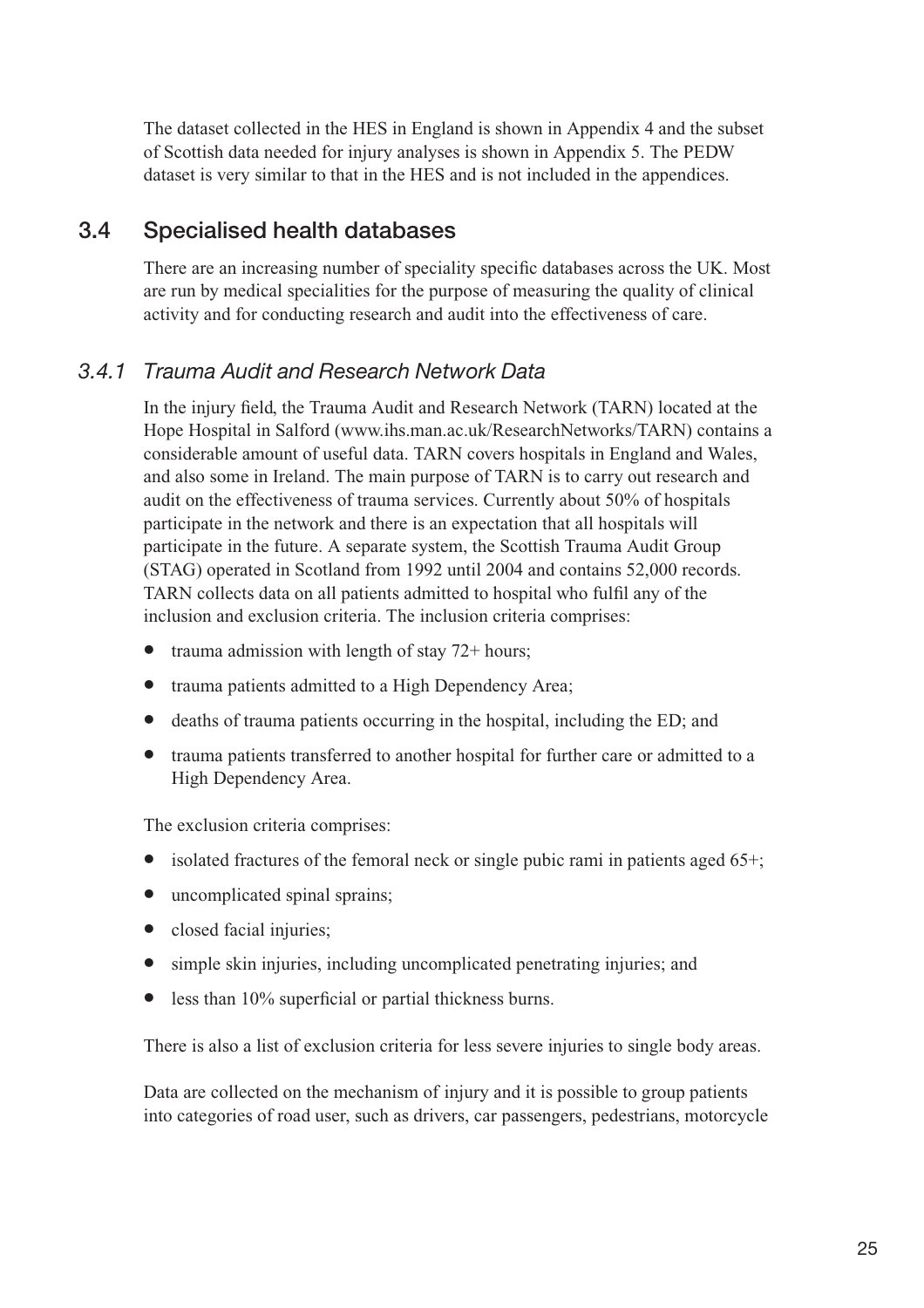drivers and passengers, other road traffic accident groups, and non road traffic accident related injuries.

The TARN database codes the severity of injuries using the Abbreviated Injury Scale (AIS) and Glasgow Coma Scale (GCS), and computes several injury severity scores, including the Injury Severity Score (ISS) and the Revised Trauma Score (RTS). By combining information from RTS, ISS, age and method of injury (blunt/ penetrating), a TRISS score (Trauma score and ISS) is computed.

TRISS provides a measure of the probability of survival given the severity and type of injury. Using these data, it is possible to calculate a standardised mortality ratio for each participating hospital from the observed and expected (from TRISS) deaths. The system is designed to provide objective feedback on performance, which is then used in the context of audit to improve care and subsequent performance.

As hospitals joined at different time periods, it does not make sense to analyse the overall trend data as larger and more trauma intensive hospitals tended to join earlier. A total of 156 hospitals have supplied data at some point in time. However, there are 33 hospitals which have supplied high-quality data between 1996 and 2003, and it is more sensible to measure trends within this group. Grouping hospitals in relatively large numbers also reduces problems with data confidentiality due to small numbers in some categories and the potential identification of individual doctors and patients.

#### 3.4.2 GP data

In general, minor injuries may not need medical treatment at a hospital and the casualties may treat their own injury at home, visit their GP or attend a minor injuries unit. Casualties with these minor injuries may well report their accident to the police but will not appear in the hospital record. Saunders and Wheeler (1987).in James (1991) did match GP and police data. They found that only 24% of those who went to their GP to have their injury treated also went to the police. However, the sample size of 21 is so small that the accuracy of their results is unclear. The Neighbourhood Road Safety Initiative Evaluation Team interviewed a sample of 2,000 adults as part of the community surveys. They found that 96 people (5%) had been injured in a road traffic accident in the last year and, of these, 50% went to their GP and only 36% went to hospital (Neighbourhood Road Safety Initiative Evaluation Team, 2006). This suggests that minor injuries are the most likely injury of road traffic accidents and the reason why these casualties are often not seen at the hospital.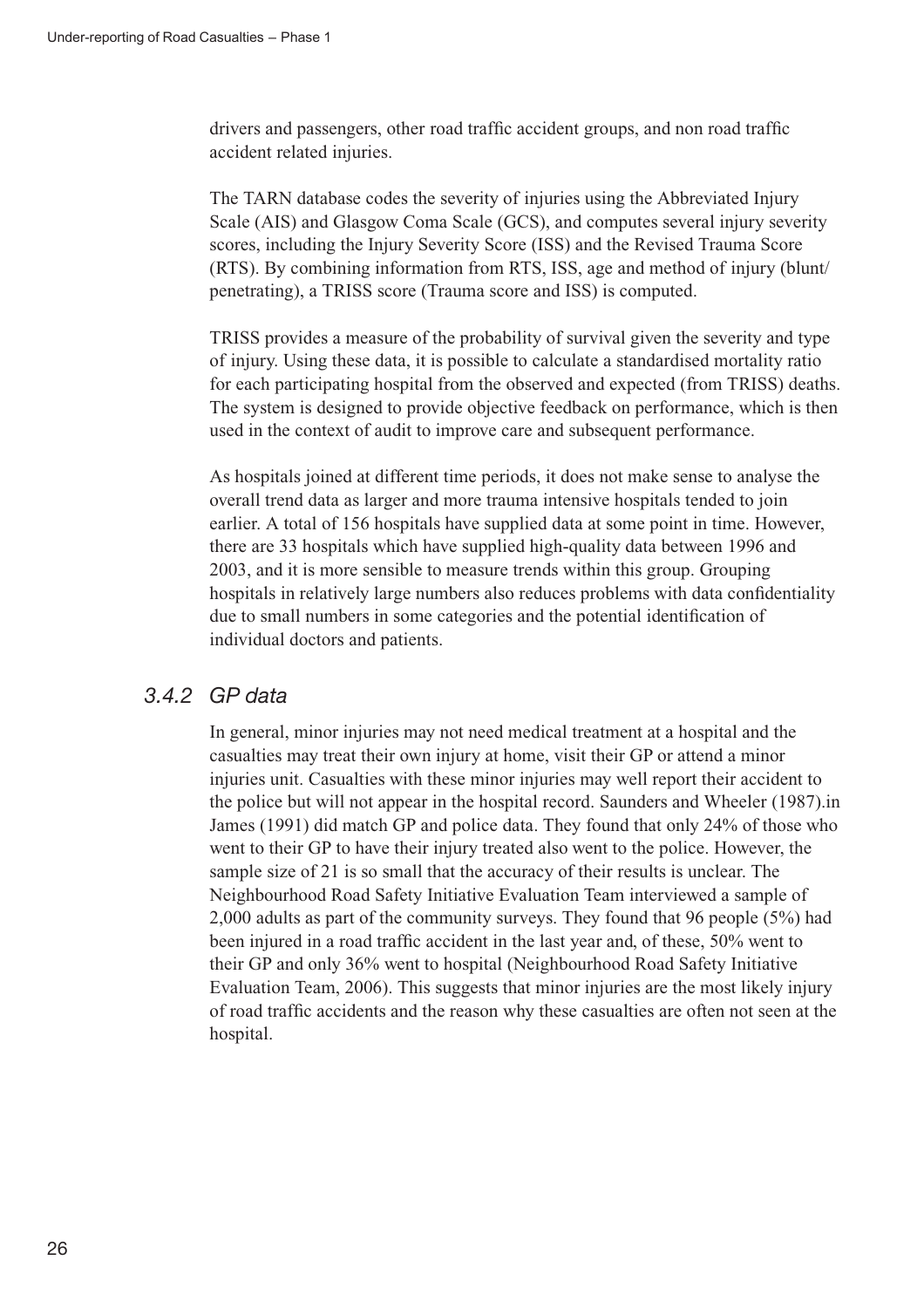# 4 SAMPLE ANALYSES OF AVAILABLE HEALTH **DATA**

### 4.1 Ambulance Service data

Table 4.1 shows the percentages of casualties, by road user category, that are conveyed to a Welsh A&E department by ambulance. The data show that pedestrians (62%) are most likely to be taken to hospital by ambulance, whilst car drivers (33%) are the least. There are no obvious trends in the percentage of injured road users conveyed to hospital by ambulance, although the rate for pedestrians is about double that for drivers, suggesting more serious injuries. Ward *et al.*'s (2005) London study indicates a higher rate of about 61% of casualties taken to hospital by ambulance. However, the dense network of hospitals and ambulance stations in London makes it difficult to compare with the rest of the Great Britain.

| Table 4.1: Percentage of injured road users conveyed to a Welsh A&E department<br>by ambulance from 2001 to 2004 |                                      |                                      |                                      |                                      |  |  |
|------------------------------------------------------------------------------------------------------------------|--------------------------------------|--------------------------------------|--------------------------------------|--------------------------------------|--|--|
| Road user category                                                                                               | Year                                 |                                      |                                      |                                      |  |  |
|                                                                                                                  | 2001                                 | 2002                                 | 2003                                 | 2004                                 |  |  |
| Driver<br>Passenger<br>Motorcyclist<br>Pedestrian<br>Cvclist                                                     | 33.3<br>40.0<br>48.4<br>62.1<br>58.5 | 32.3<br>38.2<br>52.4<br>61.9<br>64.3 | 34.2<br>45.4<br>49.7<br>59.6<br>67.3 | 30.5<br>39.9<br>48.1<br>64.2<br>53.2 |  |  |

### 4.2 Data by road user type from one Welsh A&E department from 2001 to 2004

Data on trends in the severity of injuries by type of road user from 2001 to 2004 for one of the hospitals in Wales have been analysed. Table 4.2 shows trends in the numbers attending over the four-year period, and Table 4.3 shows the percentages admitted to hospital from the A&E department. Drivers include all motor vehicles excluding motorcyclists. Motorcyclists include rider and pillion passengers. Passengers exclude pillion passengers.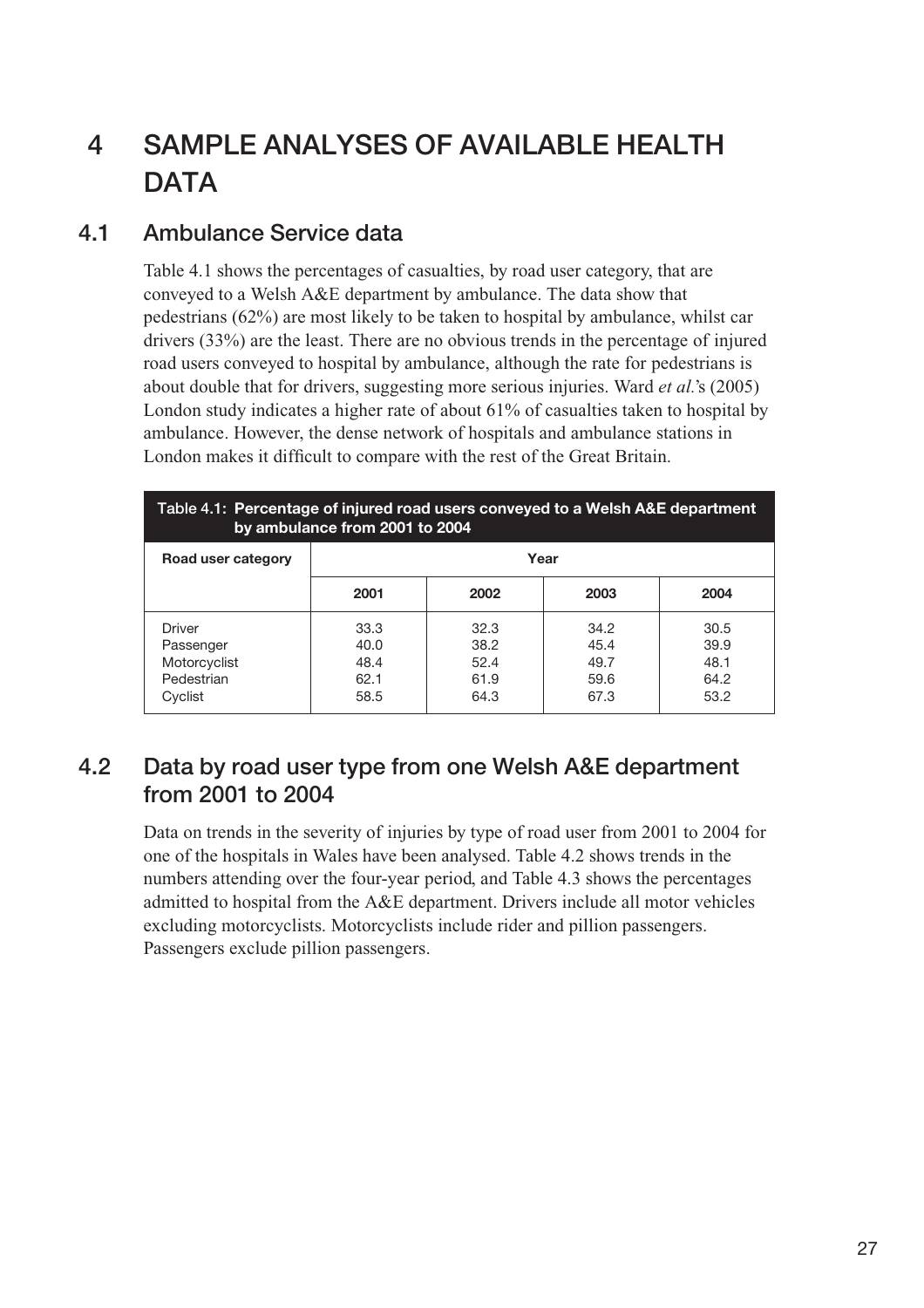#### Table 4.2: Trends in the numbers of injured road users attending a Welsh A&E department from 2001 to 2004

| Road user category                                                             |                                           |                                           | Year                                      |                                           |
|--------------------------------------------------------------------------------|-------------------------------------------|-------------------------------------------|-------------------------------------------|-------------------------------------------|
|                                                                                | 2001                                      | 2002                                      | 2003                                      | 2004                                      |
| Driver<br>Passenger<br>Motorcyclist<br>Pedestrian<br>Cyclist<br>All road users | 1,404<br>843<br>221<br>285<br>65<br>2,818 | 1,475<br>846<br>167<br>247<br>56<br>2,791 | 1,460<br>858<br>191<br>240<br>49<br>2,798 | 1,582<br>893<br>208<br>240<br>62<br>3,543 |

#### Table 4.3: Percentage (number) of injured road users admitted to hospital from a Welsh A&E department from 2001 to 2004

| Road user category                                                             |                                                                  |                                                                    | Year                                                                 |                                                                  |
|--------------------------------------------------------------------------------|------------------------------------------------------------------|--------------------------------------------------------------------|----------------------------------------------------------------------|------------------------------------------------------------------|
|                                                                                | 2001                                                             | 2002                                                               | 2003                                                                 | 2004                                                             |
| Driver<br>Passenger<br>Motorcyclist<br>Pedestrian<br>Cyclist<br>All road users | 6.7(94)<br>6.6(56)<br>19.5(43)<br>23.5(67)<br>7.7(5)<br>9.4(265) | 4.7(72)<br>7.8(66)<br>22.2(37)<br>24.3(60)<br>17.9(10)<br>8.8(245) | 5.1(75)<br>5.5(47)<br>18.8 (36)<br>24.6 (59)<br>20.4(10)<br>8.1(227) | 3.7(58)<br>5.0(45)<br>21.2(44)<br>18.8(45)<br>9.7(6)<br>5.6(198) |

The numbers show quite a bit of year-to-year variability, particularly as they are low for certain road categories, making it difficult to judge trends. However, at this Welsh hospital the composite numbers show a small downward trend in admissions, with the percentage of those attending A&E who are then admitted ranging from 9% to about 6%. This is comparable with Simpson's 1996 study, where she found that about 10% were admitted.

There is no real change in cyclist and motorcyclist injuries, some reduction in pedestrian injuries, and some increase in injured drivers and passengers attending the A&E department. The admissions and ambulance data are broadly in agreement (Table 4.1), with drivers and passengers showing a low and decreasing likelihood of transference to hospital by ambulance with much higher rates for motorcyclists and pedestrians.

Tables 4.4–4.6 show the actual numbers by road user type who are followed-up at:

- a fracture clinic or hospital outpatient department;
- have planned follow-up at an A&E department; and
- those who have no planned follow-up or are referred back to their GP.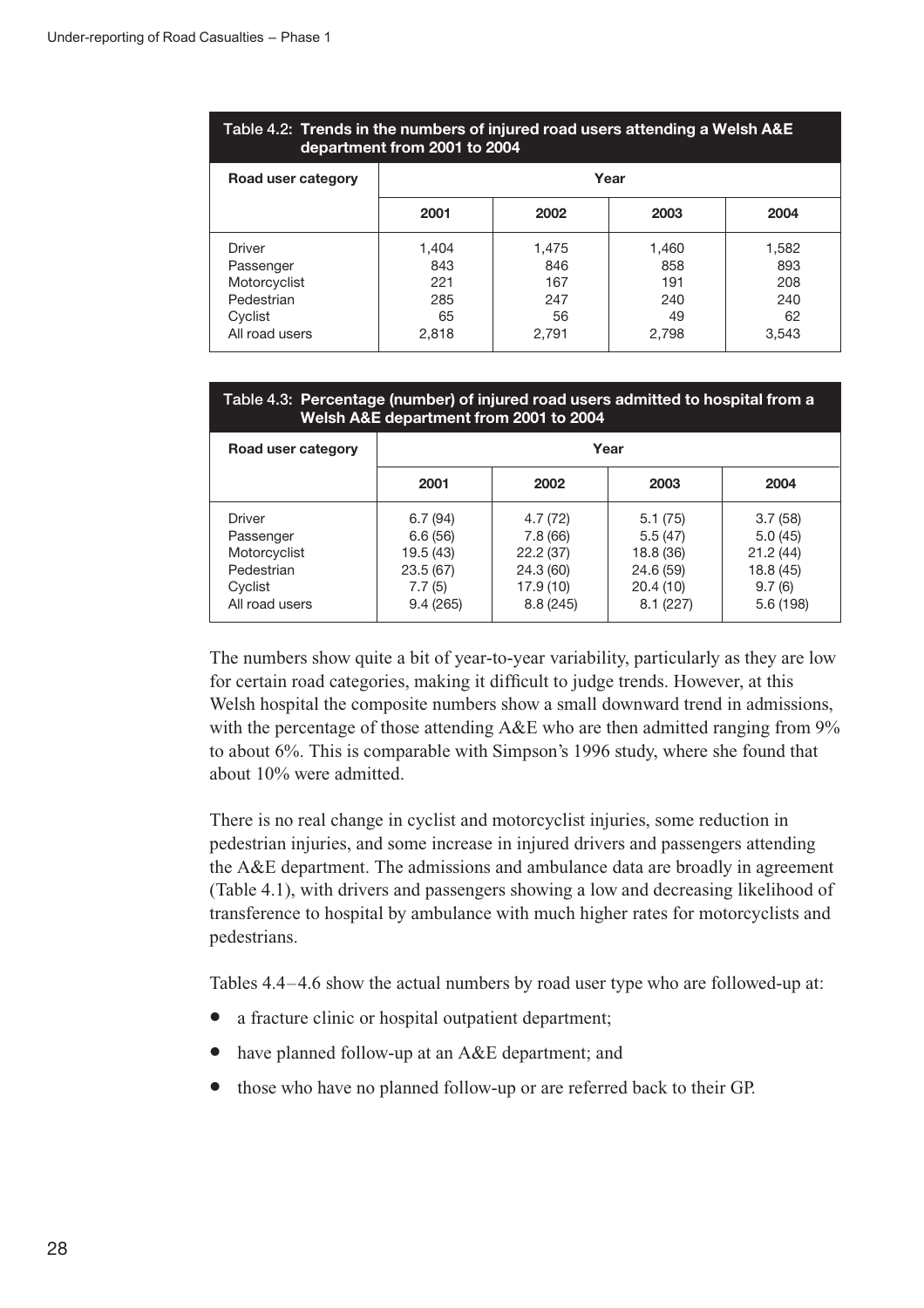Common sense dictates that these groups could be assumed to have decreasing orders of severity, although this has not been tested empirically. Changing patterns of care can shift patients with the same injury between inpatient and outpatient care and between specialisms.

| Table 4.4: Number of injured road users followed-up at a fracture clinic or<br>specialist outpatient department from 2001 to 2004 |      |      |      |  |  |  |
|-----------------------------------------------------------------------------------------------------------------------------------|------|------|------|--|--|--|
|                                                                                                                                   |      |      |      |  |  |  |
| 2001                                                                                                                              | 2002 | 2003 | 2004 |  |  |  |
| 39                                                                                                                                | 36   | 33   | 25   |  |  |  |
| 33                                                                                                                                | 13   | 18   | 20   |  |  |  |
| 33                                                                                                                                | 25   | 30   | 36   |  |  |  |
| 22                                                                                                                                | 13   | 19   | 24   |  |  |  |
| 8                                                                                                                                 | 3    | 10   |      |  |  |  |
| 135                                                                                                                               | 90   | 110  | 116  |  |  |  |
|                                                                                                                                   |      |      | Year |  |  |  |

#### Table 4.5: Number of injured road users with planned follow-up treatment in a Welsh A&E department from 2001 to 2004

| Road user category | Year |      |      |      |  |
|--------------------|------|------|------|------|--|
|                    | 2001 | 2002 | 2003 | 2004 |  |
| <b>Driver</b>      | 24   | 29   | 40   | 63   |  |
| Passenger          | 14   | 19   | 21   | 30   |  |
| Motorcyclist       | 15   | 13   | 26   | 19   |  |
| Pedestrian         | 21   | 16   | 14   | 24   |  |
| Cyclist            | 8    | 2    | 6    | 3    |  |
| All road users     | 82   | 79   | 107  | 139  |  |

#### Table 4.6: Number of injured road users attending a Welsh A&E department with no planned hospital follow-up from 2001 to 2004

| Road user category                                                                    |                                           |                                          | Year                                     |                                           |
|---------------------------------------------------------------------------------------|-------------------------------------------|------------------------------------------|------------------------------------------|-------------------------------------------|
|                                                                                       | 2001                                      | 2002                                     | 2003                                     | 2004                                      |
| <b>Driver</b><br>Passenger<br>Motorcyclist<br>Pedestrian<br>Cyclist<br>All road users | 1,232<br>730<br>124<br>170<br>44<br>2,300 | 1,323<br>744<br>85<br>152<br>41<br>2,345 | 1,315<br>761<br>91<br>145<br>22<br>2,334 | 1,432<br>787<br>103<br>137<br>40<br>2,499 |

The data in these tables show a tendency towards fewer inpatients, fairly constant referrals to fracture/specialised clinics, an increasing trend for follow-up within the A&E department, and the vast majority (over 80%) of cases having no planned hospital follow-up. However, it is impossible to tell whether these trends are due to fewer admissions or due to changes in medical and health service practices.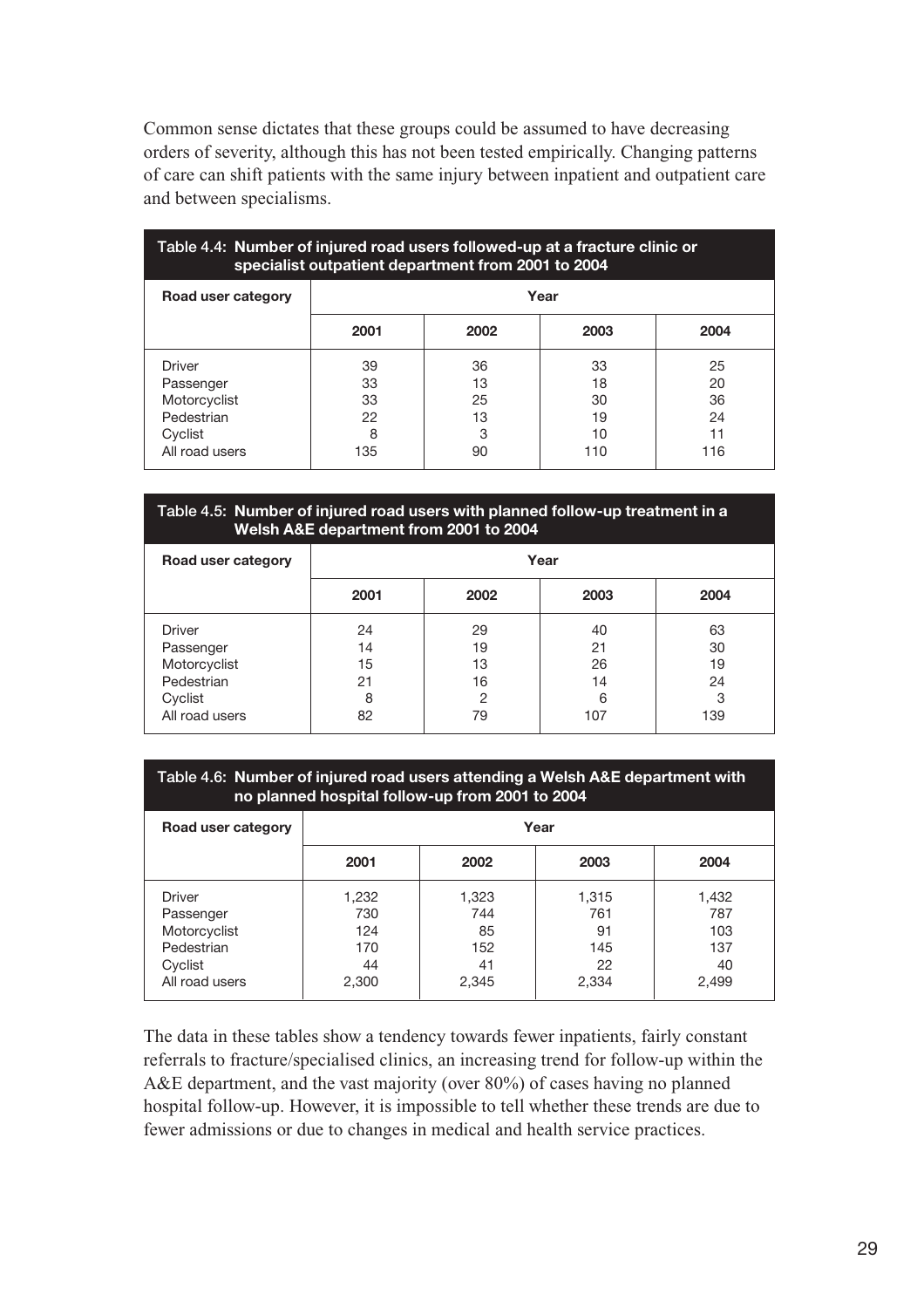Table 4.7 shows that the percentages of road traffic accident casualties admitted from an A&E department in an English hospital are broadly similar to the Welsh hospital and Simpson's study, at about 9% of casualties. The admissions are about half of the total of serious injuries. Simpson's 16 hospital study found that about 62% of serious injures were admitted. There has been a small decrease in the level of admission, matched by a small increase in the numbers referred to follow-up at outpatient clinics. The vast majority (over 80%) of people are discharged to no further treatment or to their GP.

| Table 4.7: Percentage of people admitted, referred to clinics or discharged at an A&E<br>department at an English hospital following a road traffic accident, 1996-2004 |                            |                            |                           |                           |                           |                            |                           |                           |
|-------------------------------------------------------------------------------------------------------------------------------------------------------------------------|----------------------------|----------------------------|---------------------------|---------------------------|---------------------------|----------------------------|---------------------------|---------------------------|
|                                                                                                                                                                         | 1996                       | 1998                       | 1999                      | 2000                      | 2001                      | 2002                       | 2003                      | 2004                      |
| Admitted/transferred<br>A&E clinics<br>Follow-up/outpatient<br>Discharged/sent to<br>GP/did not wait                                                                    | 13.0<br>2.3<br>4.3<br>80.4 | 9.5<br>2.3<br>10.1<br>78.1 | 9.8<br>2.3<br>7.8<br>80.1 | 9.9<br>0.9<br>7.5<br>81.8 | 9.0<br>1.4<br>6.9<br>82.7 | 11.7<br>1.7<br>6.9<br>79.6 | 9.3<br>0.4<br>3.7<br>86.6 | 8.6<br>0.8<br>5.0<br>85.7 |

### 4.3 Hospital inpatient data

#### 4.3.1 All admissions

An analysis has been made of the HES (Hospital Episode Statistics) data for England, the PEDW (Patient Episode Database for Wales) data for Wales and the SMR (Scottish Morbidity Record) data for Scotland. Figures 4.1–4.3 show the total numbers relating to hospital admissions following a road traffic accident (in the HES data it is referred to as a motor vehicle traffic accident – MVTA). The data represent individuals and not episodes of care.



The trend for admissions following a road traffic injury for England is flat, whilst those for Wales and Scotland are declining slowly.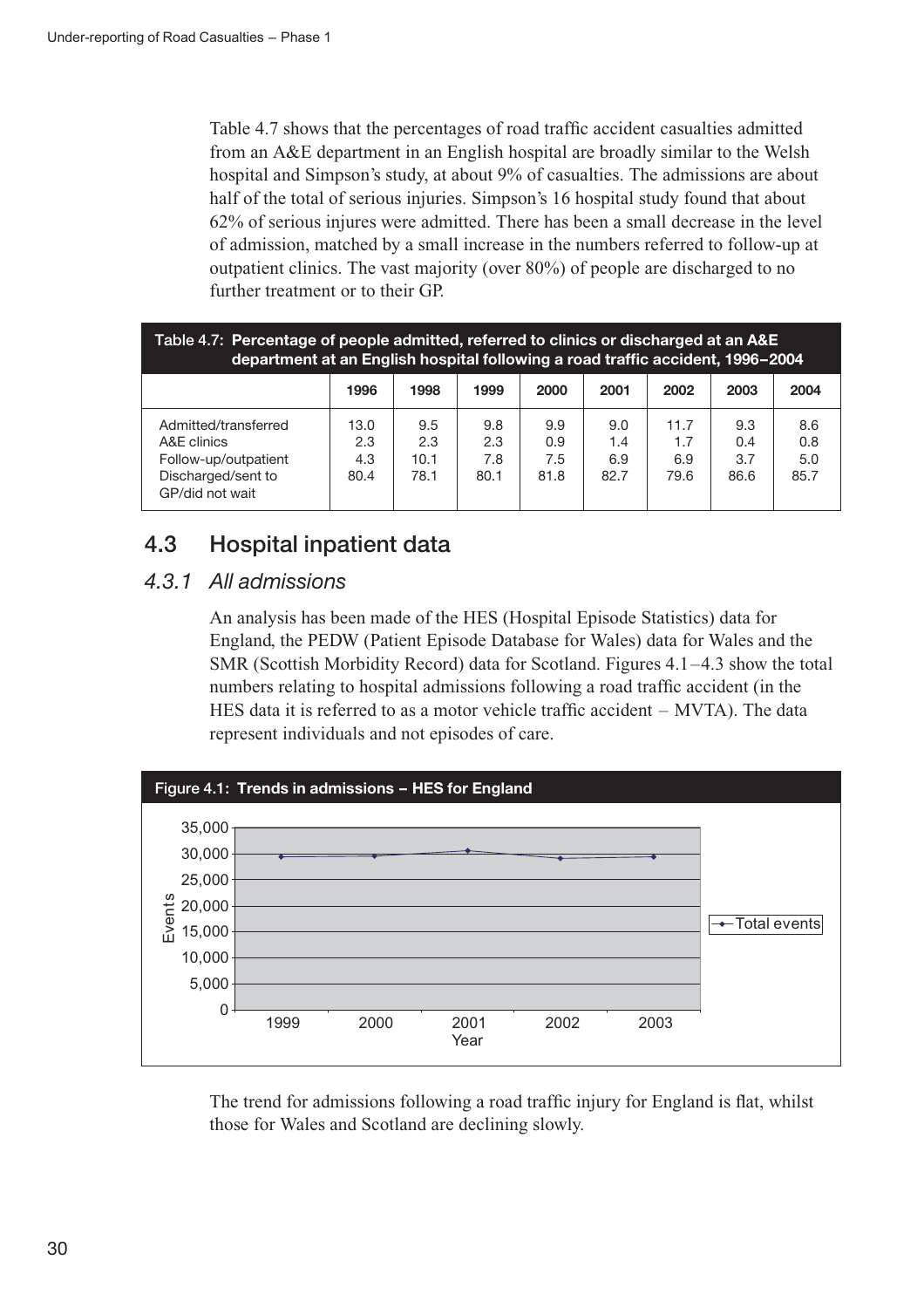



#### 4.3.2 Admissions by road user group

The previous section has considered all admissions, but the HES, PEDW and SMR data allow disaggregation by road user group. Figures 4.4–4.6 show the trends in the numbers of people admitted to hospital in England, Wales and Scotland.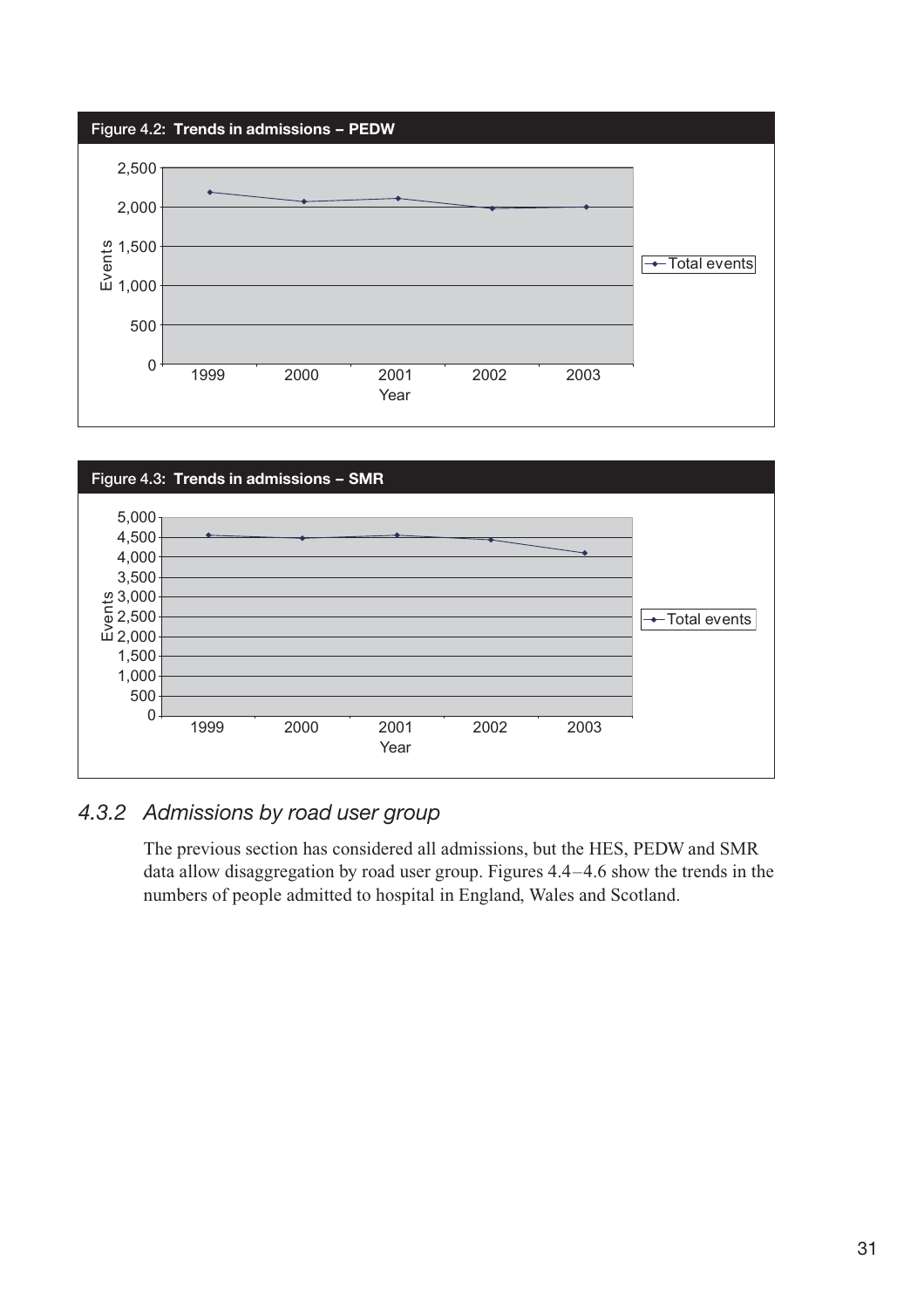





32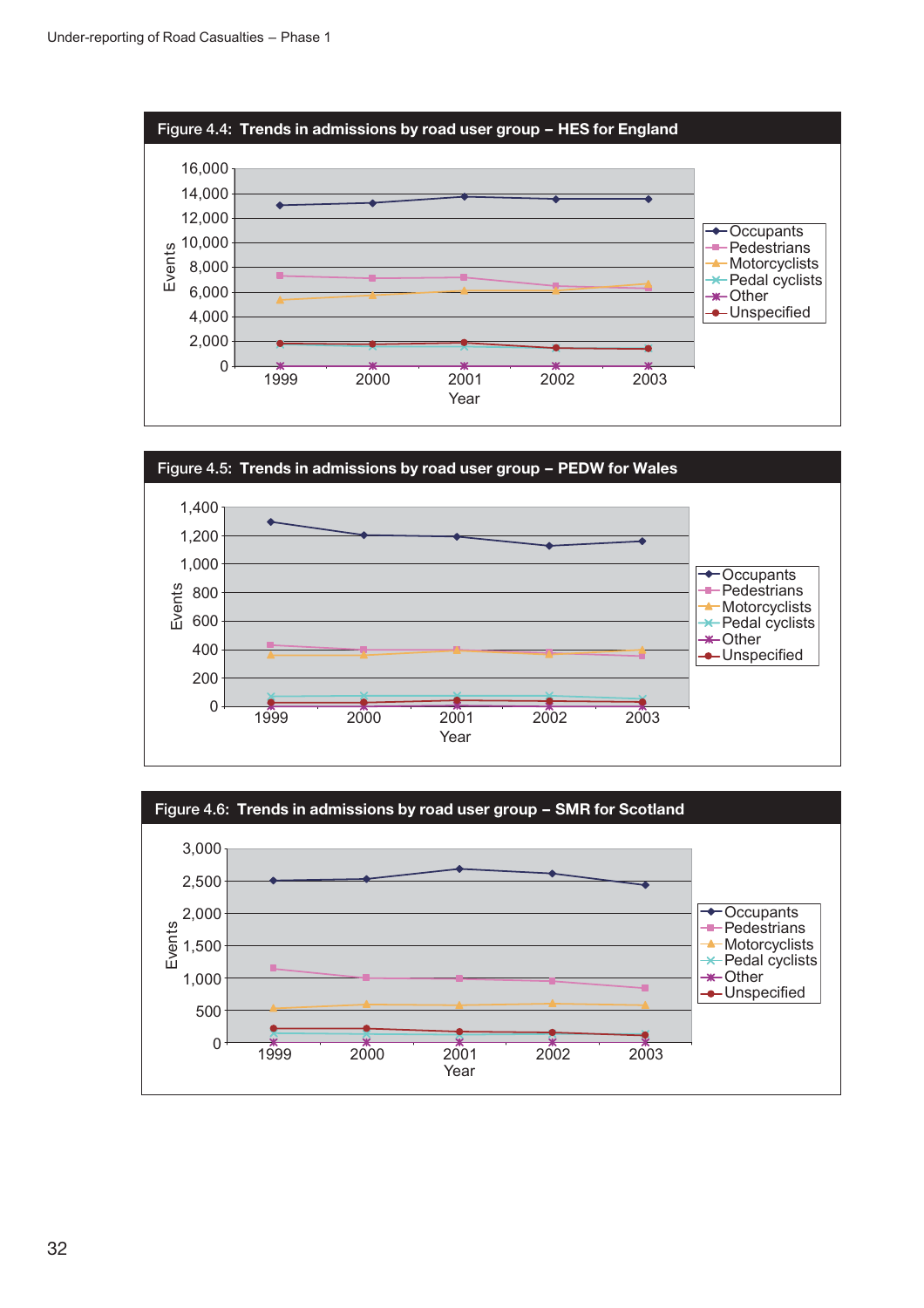The trends in admissions by road user group in the three datasets show differences. Those for England and Scotland show a relatively flat trend for vehicle occupants (the difference between 1999 and 2003 is an increase of 3% for England and a decrease of 3% for Scotland), whilst Wales shows a declining trend (10% difference between 1999 and 2003). There are large reductions for pedestrians in each database, with the reduction for England being about 13%, Wales 17% and Scotland about 25%. England has seen the largest rise in motorcyclist admissions with 25%, Wales and Scotland are more modest with 11% and 9%, respectively.

### 4.4 Analysis of data from 33 hospitals included in the Trauma Audit Research Network database

Table 4.8 shows that there has been no decline in the number of serious road traffic related injuries admitted to the 33 core hospitals in the Trauma Audit Research Network (TARN) between 1996 and 2003. There is quite a bit of year-to-year variability in the data. There has been an increase in the number of non-road injuries admitted over this period, but it is not possible to determine why this increase has occurred. The data are shown in Figure 4.7.

| Table 4.8: Number of road traffic and non-road injuries. Cases from 33 core<br>hospitals. TARN, 1996-2003 |                                                                      |                                                                      |                                                                         |  |  |  |  |
|-----------------------------------------------------------------------------------------------------------|----------------------------------------------------------------------|----------------------------------------------------------------------|-------------------------------------------------------------------------|--|--|--|--|
| Year                                                                                                      | Road                                                                 | Non-road                                                             | Total                                                                   |  |  |  |  |
| 1996<br>1997<br>1998<br>1999<br>2000<br>2001<br>2002<br>2003                                              | 3.089<br>3,072<br>2,766<br>2.919<br>2,788<br>2,876<br>3.042<br>3.147 | 6.273<br>6.482<br>6,332<br>7.025<br>7.037<br>7.571<br>7.706<br>7,636 | 9,362<br>9.554<br>9.098<br>9.944<br>9.825<br>10.447<br>10.748<br>10,783 |  |  |  |  |

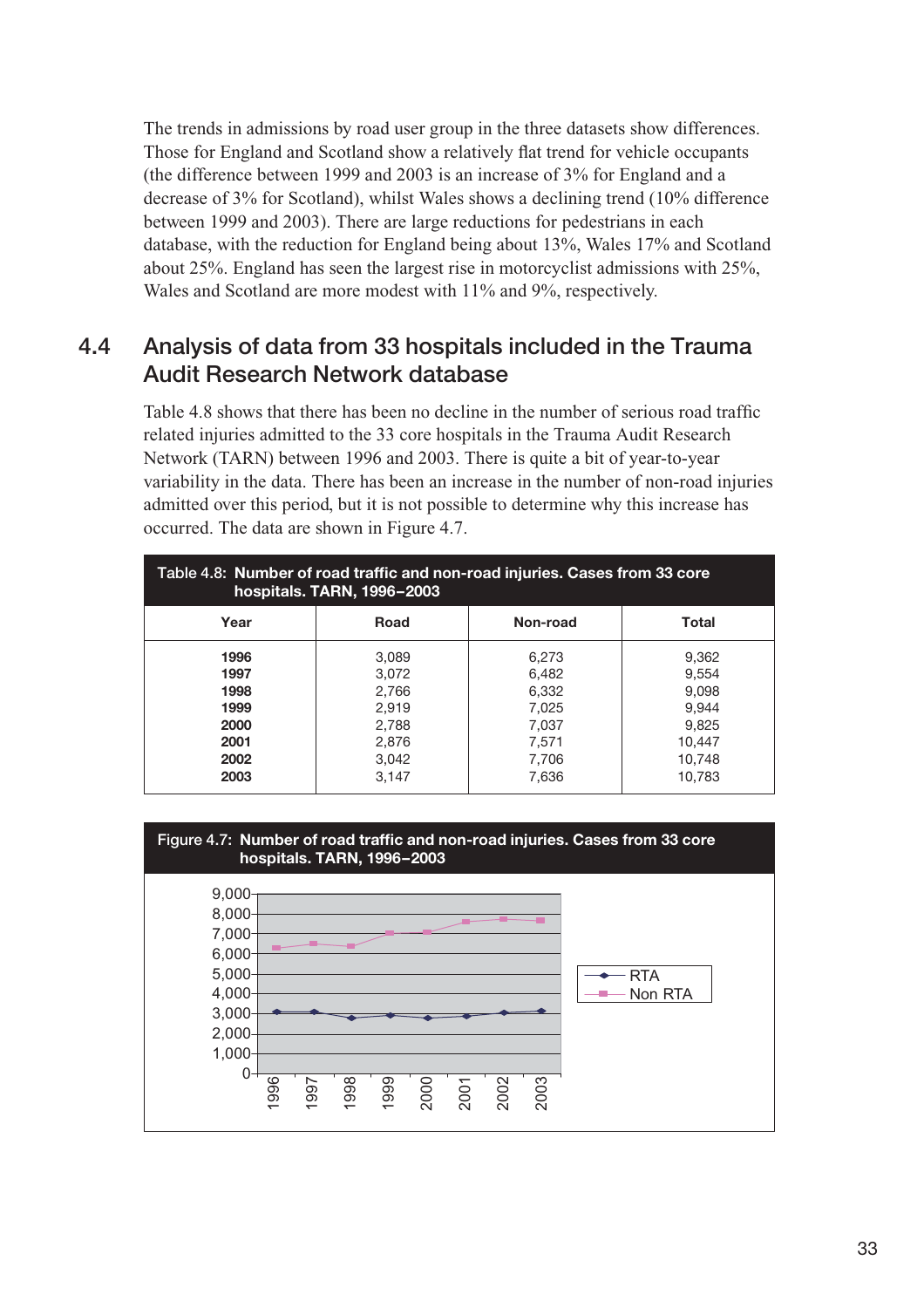Table 4.9 shows that the distribution of injured road users has changed substantially over the 1997–2003 period. There is quite a bit of year-to-year variability but there are clear trends for pedestrians and motorcyclists, with a reduction in the former and an increase in the latter. Car drivers have increased since 1998. The data are shown in Figure 4.8.

| Table 4.9: Number of road traffic injuries (by category of road users. Cases from<br>33 core hospitals. TARN, 1996-2003 |                   |                   |                    |                      |                         |  |  |
|-------------------------------------------------------------------------------------------------------------------------|-------------------|-------------------|--------------------|----------------------|-------------------------|--|--|
| Year                                                                                                                    | <b>Drivers</b>    | Car passengers    | <b>Pedestrians</b> | <b>Motorcyclists</b> | <b>Other categories</b> |  |  |
| 1996<br>1997                                                                                                            | 803<br>786        | 486<br>491        | 926<br>903         | 570<br>593           | 304<br>299              |  |  |
| 1998<br>1999<br>2000                                                                                                    | 648<br>679        | 394<br>430<br>403 | 883<br>842<br>781  | 594<br>676           | 247<br>292              |  |  |
| 2001<br>2002                                                                                                            | 672<br>742<br>749 | 395<br>466        | 758<br>712         | 683<br>737<br>866    | 249<br>244<br>249       |  |  |
| 2003                                                                                                                    | 833               | 429               | 708                | 900                  | 277                     |  |  |
| Other categories include road users where their road user type is unrecorded<br>*                                       |                   |                   |                    |                      |                         |  |  |

\* Other categories include road users where their road user type is unrecorded.



Table 4.10 shows the median injury severity score (ISS) by category of road user over the period 1996–2003. There has been hardly any change, indicating that there has been no trend in the severity of serious road traffic related injuries in the catchment areas of the 33 hospitals over this time period.

The ISS is a scoring method which provides a general severity score for casualties. An ISS score is calculated through Abbreviated Injury Scale (AIS) scores (see Section 2.2). A casualty's three most severe AIS scores are squared and combined to produce the ISS score. The ISS score ranges from 0 to 75. If any injury is given an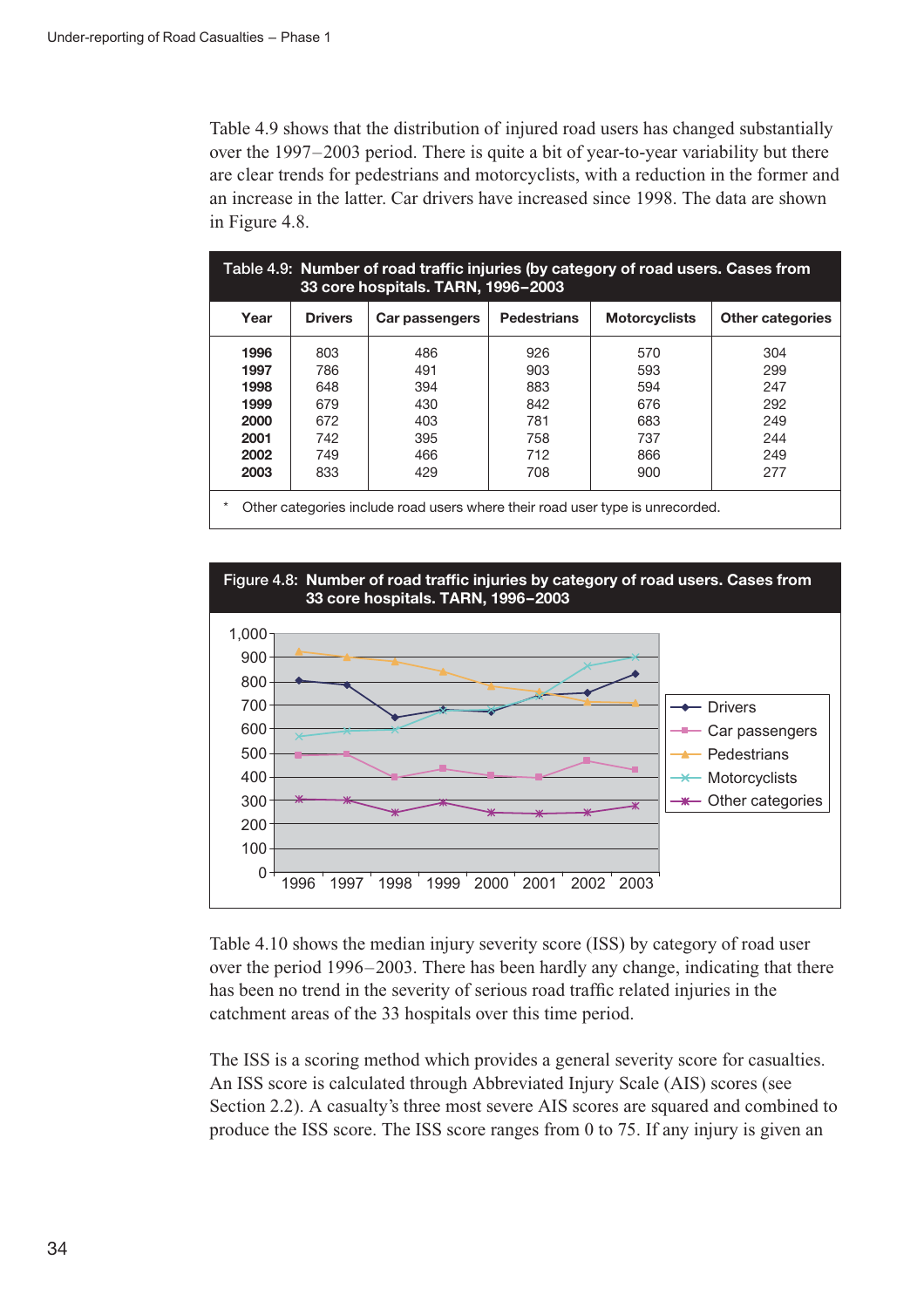| Table 4.10: Trend in median ISS by selected road user categories from 33 core<br>hospitals participating in TARN |                          |                          |                          |                          |                          |                          |                          |                          |
|------------------------------------------------------------------------------------------------------------------|--------------------------|--------------------------|--------------------------|--------------------------|--------------------------|--------------------------|--------------------------|--------------------------|
| Category                                                                                                         | 1996                     | 1997                     | 1998                     | 1999                     | 2000                     | 2001                     | 2002                     | 2003                     |
| <b>Drivers</b><br>Car passengers<br><b>Pedestrians</b><br><b>Motorcyclists</b><br>Non-road users                 | 10<br>10<br>10<br>9<br>9 | 10<br>10<br>10<br>9<br>9 | 10<br>10<br>10<br>9<br>9 | 10<br>10<br>10<br>9<br>9 | 10<br>10<br>10<br>9<br>9 | 10<br>10<br>10<br>9<br>9 | 10<br>10<br>10<br>9<br>9 | 10<br>11<br>10<br>9<br>9 |

AIS of 6, then the ISS score is automatically assigned to 75. The ISS score correlates with mortality, morbidity and hospital stay.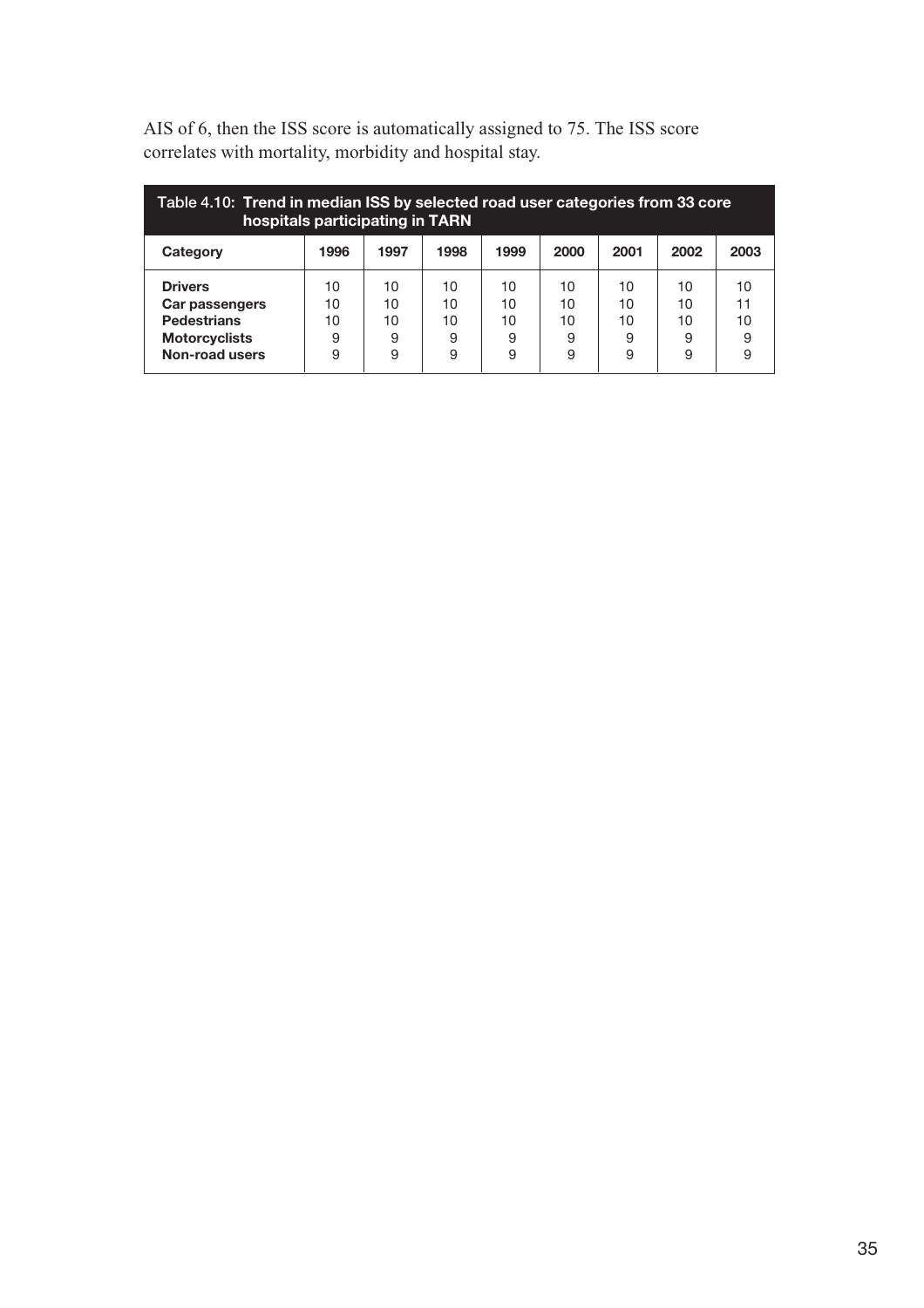# 5 NATIONAL COMPARISON BETWEEN HOSPITAL ADMISSIONS DATA AND STATS19 DATA

#### 5.1 Trends in STATS19 data

The following analysis is of casualty data from the STATS19 records from all regions across England, Wales and Scotland from 1995 to 2003. The data are shown as indices, with 1995 as 100 so that the fatal casualties are directly comparable with the serious injuries.

Figure 5.1 shows that fatal casualties are declining steadily in Scotland and Wales but are remaining steady in England. No region in England shows either a clear increase or decrease in fatal casualties. Approximately half the England police force areas have an increasing trend in the number of fatal casualties.



STATS19 data show an overall reduction in the number of 'serious' category casualties (Figure 5.2). Serious causalities have reduced in England, Scotland and Wales. England shows the steepest decline. All regions in England show a clear downward trend in serious casualties. Serious casualties have reduced in all police forces with the exception of Thames Valley, Essex and Cleveland.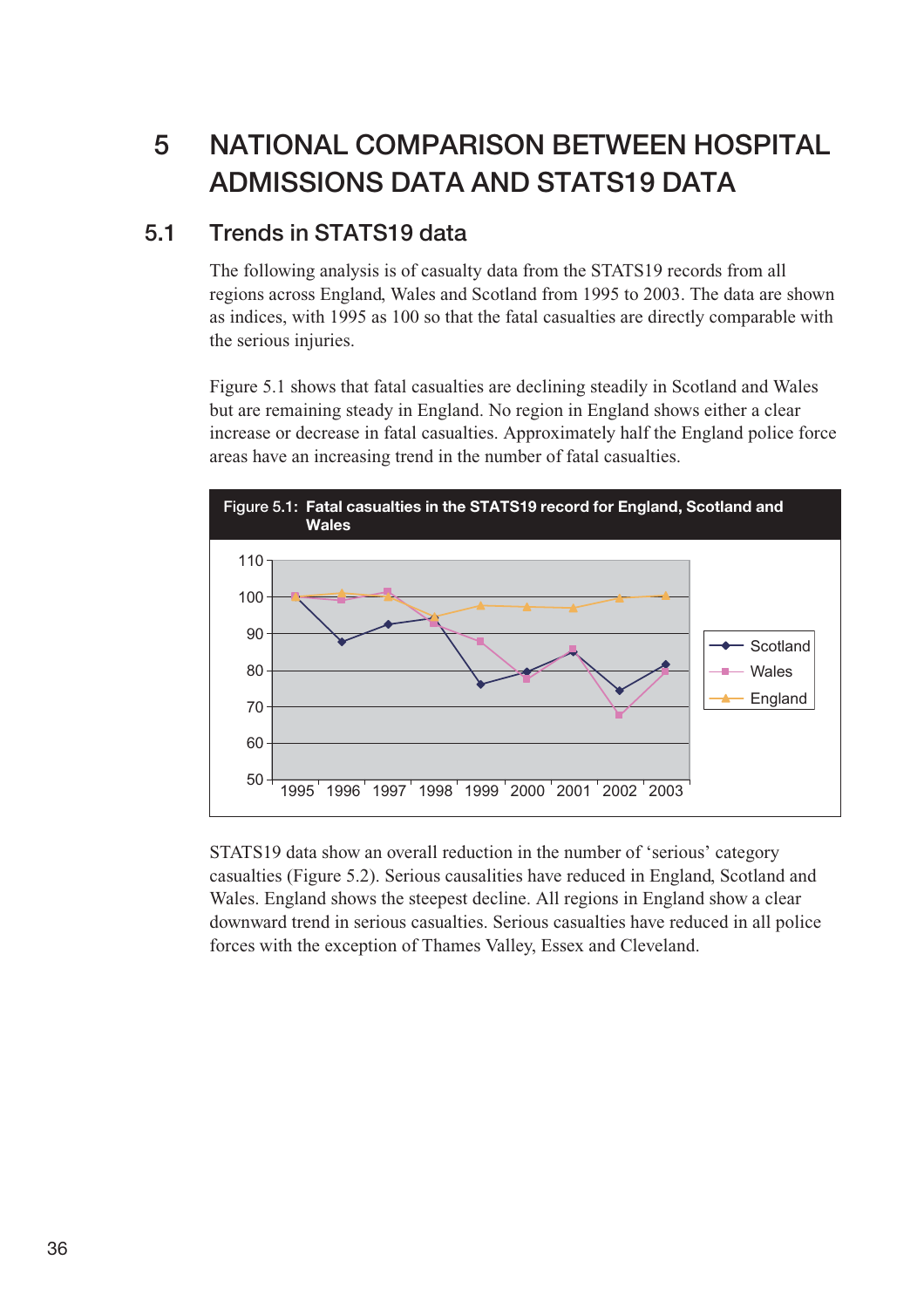

## 5.2 Comparison between hospital admissions data and STATS19 data for Great Britain

The STATS19 definition of serious injury is much broader than the term 'admission' and includes fractures and other injuries that are treated at specialist clinics as outpatients. Table 4.7 indicates that about 20% of road traffic accident casualties attending an A&E department could be considered serious in STATS19 terms (admissions, fracture clinic, planned follow-up), with admissions comprising about half of this category.

| Table 5.1: Comparison of hospital admissions and STATS19 casualty numbers for<br>Great Britain for the years 1999 to 2003 |                                    |                                    |                                    |                                    |                                    |  |
|---------------------------------------------------------------------------------------------------------------------------|------------------------------------|------------------------------------|------------------------------------|------------------------------------|------------------------------------|--|
|                                                                                                                           | 1999                               | 2000                               | 2001                               | 2002                               | 2003                               |  |
| <b>England (HES)</b><br><b>Wales (PEDW)</b><br><b>Scotland (SMR)</b><br><b>Great Britain total</b>                        | 29.294<br>2.182<br>4.558<br>36,034 | 29.419<br>2.065<br>4,476<br>35,960 | 30.494<br>2.105<br>4.542<br>37,141 | 29,067<br>1.981<br>4,443<br>35.491 | 29,396<br>1.996<br>4.098<br>35,490 |  |
| <b>STATS19 Great Britain</b><br><b>Killed</b><br><b>Serious</b><br><b>KSI total</b>                                       | 3,423<br>39,122<br>42.545          | 3.409<br>38.155<br>41.564          | 3,450<br>37,110<br>40,560          | 3.431<br>35,976<br>39,407          | 3.508<br>33.707<br>37,215          |  |

Table 5.1 shows a comparison between the admissions data for England, Scotland and Wales and the STATS19 casualty data for Great Britain (Road Casualties Great Britain: 2004 – Annual Report, Table 4c (Transport Statistics, 2005)). It can be seen that the trend for the hospital admissions across the three databases together is fairly flat but when taken individually Wales and Scotland are both decreasing slightly. The trends for England, Wales and Scotland, individually, can be seen in Figures  $4.1 - 4.3$ .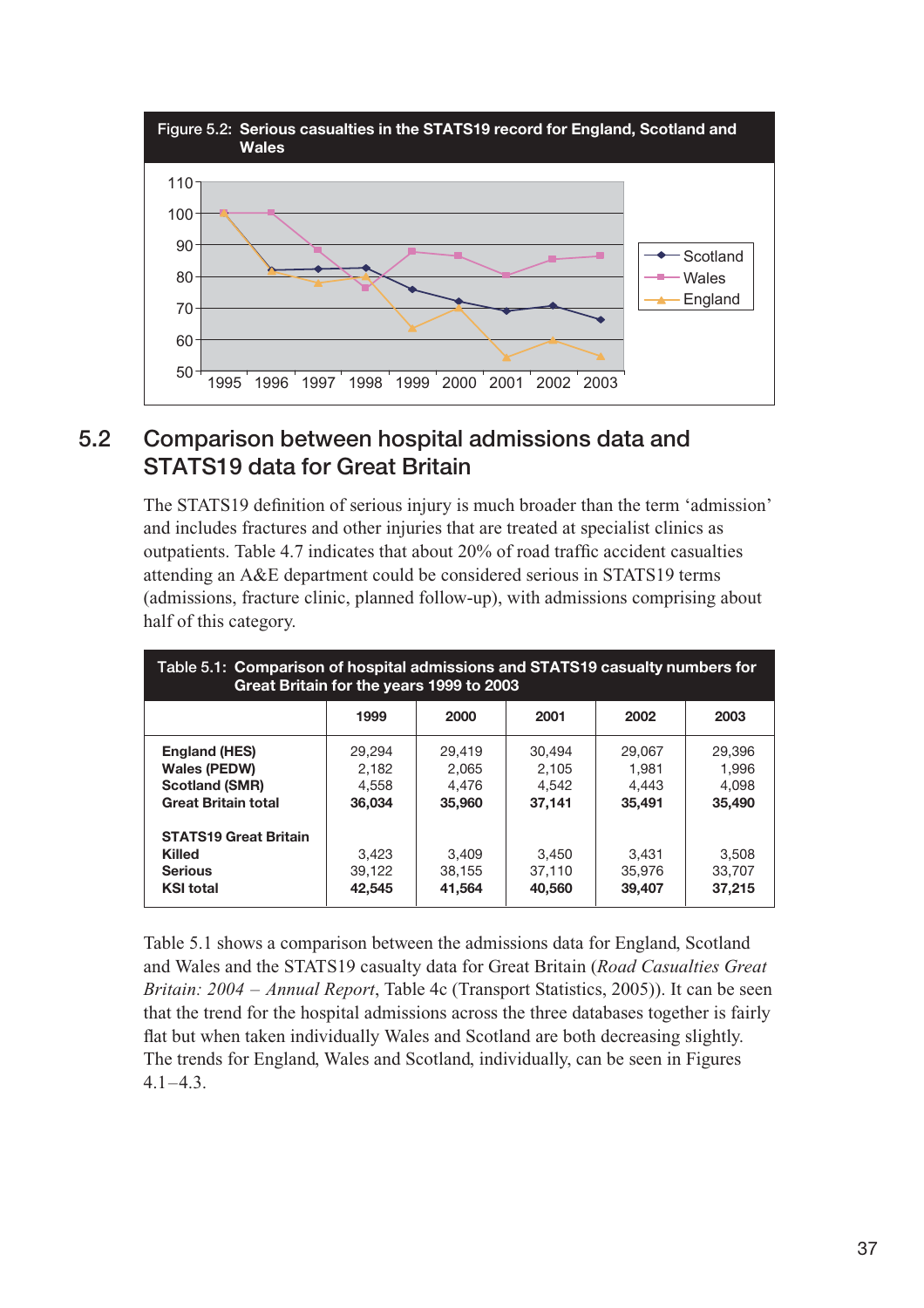In contrast, the trend for the seriously injured casualties in the STATS19 data is declining. The decline is greater in England than in Wales and Scotland, and this can be seen in Figure 5.2. In 1999 there were more seriously injured casualties in the STATS19 database than in the hospital admissions database, but by 2003 this had reversed.

An analysis of deaths following road traffic injuries in England, Wales and Scotland revealed that about 20% (588 in-hospital deaths in 2003) of deaths occur after admission to hospital. This finding means that the most appropriate STATS19 comparator for hospital admissions is the number of serious injuries rather than killed and serious (KSI) combined. The number of hospital admissions in Table 5.1 is of similar magnitude to the STATS19 serious category over this period, but there is a rising trend for more admissions than serious injuries in the STATS19 database, from 92% in 1999 to 105% in 2003. Some of this change may be due to changes in healthcare practices, but this is unlikely to be a large effect, which at the moment is unquantifiable. This finding, taken together with the finding that admissions account for about 50% of all serious injuries attending A&E departments (serious as defined by an admission, referral to fracture clinic or other specialised clinics, or planned follow-up at hospital), means that the number of serious casualties in STATS19 could be under-reported and/or be under-recorded by as much as a half, and it is possible that this has risen over recent years.

It is useful to disaggregate by road user type because some road users, such as pedestrians, are more likely to be hospitalised as a result of their injuries than other groups. Earlier, the figures in Table 4.3 showed that nearly a quarter of injured pedestrians arriving at an A&E department are admitted. This compares with about 5% of drivers and 20% of motorcyclists. The number of pedal cyclists was very small but the figure could be somewhere between 10 and 20%.

Table 5.2 shows the number of admissions by road user group to hospitals in England, Wales and Scotland combined and the relevant serious injury STATS19 figures from the Road Casualties Great Britain: 2004 – Annual Report (Transport Statistics, 2005). A note of caution is that the hospital data will include all pedestrian and pedal cyclist injuries that occur in a public place and can be thought of by a lay person as a road accident. These may include injuries sustained in car parks and for children and adults falling off bicycles in the road but not as a result of a collision with a motorised vehicle. However, it is unlikely that these represent a considerable proportion of injuries. The other feature to note is the high level of unspecified injuries in the hospital database, although there does seem to have been a reduction in these which could be due to an improvement in the classification system at the hospital.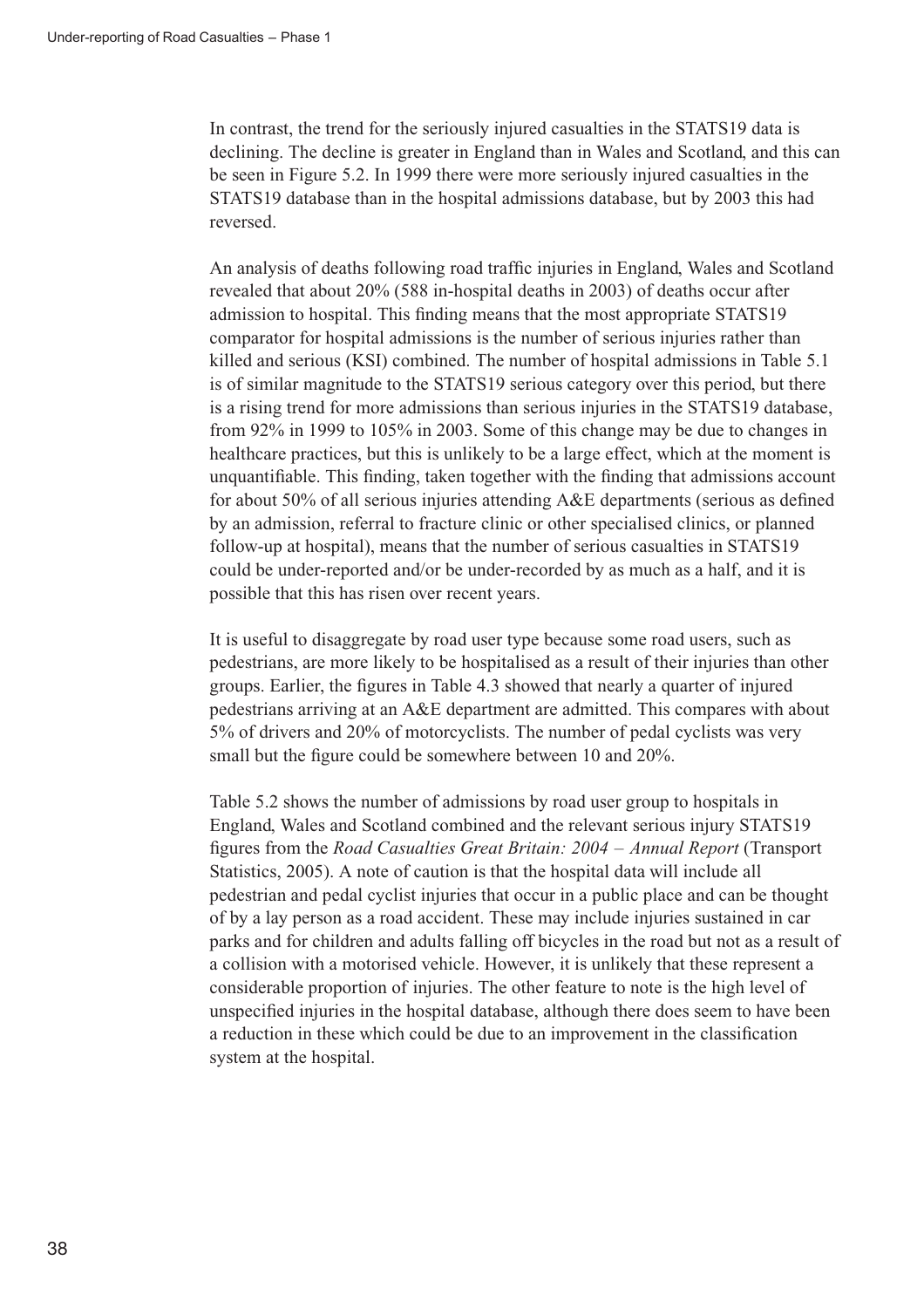| <u> </u><br><br>road user group for the years 1999 to 2003      |                     |        |        |        |        |        |  |  |
|-----------------------------------------------------------------|---------------------|--------|--------|--------|--------|--------|--|--|
|                                                                 |                     | 1999   | 2000   | 2001   | 2002   | 2003   |  |  |
| Pedestrians                                                     | Hospital            | 8,888  | 8,499  | 8,573  | 7,831  | 7,513  |  |  |
|                                                                 | STATS <sub>19</sub> | 8,955  | 8,641  | 8,238  | 7,856  | 7,159  |  |  |
| Pedal cycles                                                    | Hospital            | 1,998  | 1,791  | 1,748  | 1,622  | 1,629  |  |  |
|                                                                 | STATS <sub>19</sub> | 3,004  | 2,643  | 2,540  | 2,320  | 2,297  |  |  |
| Motorcycles                                                     | Hospital            | 6,216  | 6,655  | 7,079  | 7.091  | 7,643  |  |  |
| (riders and passengers)                                         | STATS <sub>19</sub> | 6,361  | 6,769  | 6,722  | 6,831  | 6,959  |  |  |
| Occupants of all vehicles                                       | Hospital            | 16,854 | 16,998 | 17,633 | 17,278 | 17,137 |  |  |
| (drivers and passengers)*                                       | STATS <sub>19</sub> | 20,571 | 19,880 | 19,416 | 18,684 | 17,089 |  |  |
| Other and unspecified                                           | Hospital            | 2,078  | 2,017  | 2,108  | 1,669  | 1,569  |  |  |
|                                                                 | STATS <sub>19</sub> | 250    | 241    | 216    | 243    | 234    |  |  |
| All road users                                                  | Hospital            | 36,034 | 35,960 | 37,141 | 35,491 | 35,490 |  |  |
|                                                                 | STATS <sub>19</sub> | 39,122 | 38,155 | 37,110 | 35,976 | 33,707 |  |  |
| $\ast$<br>Includes cars, buses, light and heavy goods vehicles. |                     |        |        |        |        |        |  |  |

# Table 5.2: Comparison of hospital admissions and STATS19 serious casualty numbers by

Table 5.2 is difficult to interpret as there are many factors at work simultaneously. With the exception of cyclists, the number of road users recorded as hospital admissions or serious injuries in STATS19 is quite similar, indicating that the degree of under-reporting or under-recording is fairly similar across road user types.

STATS19 consistently reports about 50% more serious cycling injuries than the hospital admissions databases. This is because records in the hospital database have been excluded that have the ICD-10 mortality code V18, pedal cyclists in noncollision transport accidents. (Those that have the codes V12 to V14 and V19 are included.) An analysis of the Wales and Scotland data indicates that these included pedal cycle admissions which are about 10% of the total admissions for pedal cycle injuries. If the number presented in the admissions data in Table 5.2 are scaled up, the resulting number would be about 16,000 pedal cycle injuries admitted to hospital, which is about five or six times the STATS19 figure for serious injuries. This is obviously excessive as it is similar to the vehicle occupant admissions figure. As inpatient data do not contain geographic location data, it makes interpretation difficult because many of these will not be on the pubic highway, for example in gardens, parks and off-road tracks, and we cannot distinguish them.

Of course, many cycling injuries meeting the STATS19 definition of serious will be treated and followed up at fracture clinics and outpatient departments and will not be admitted to hospital, but the same argument will extend to other categories of road user.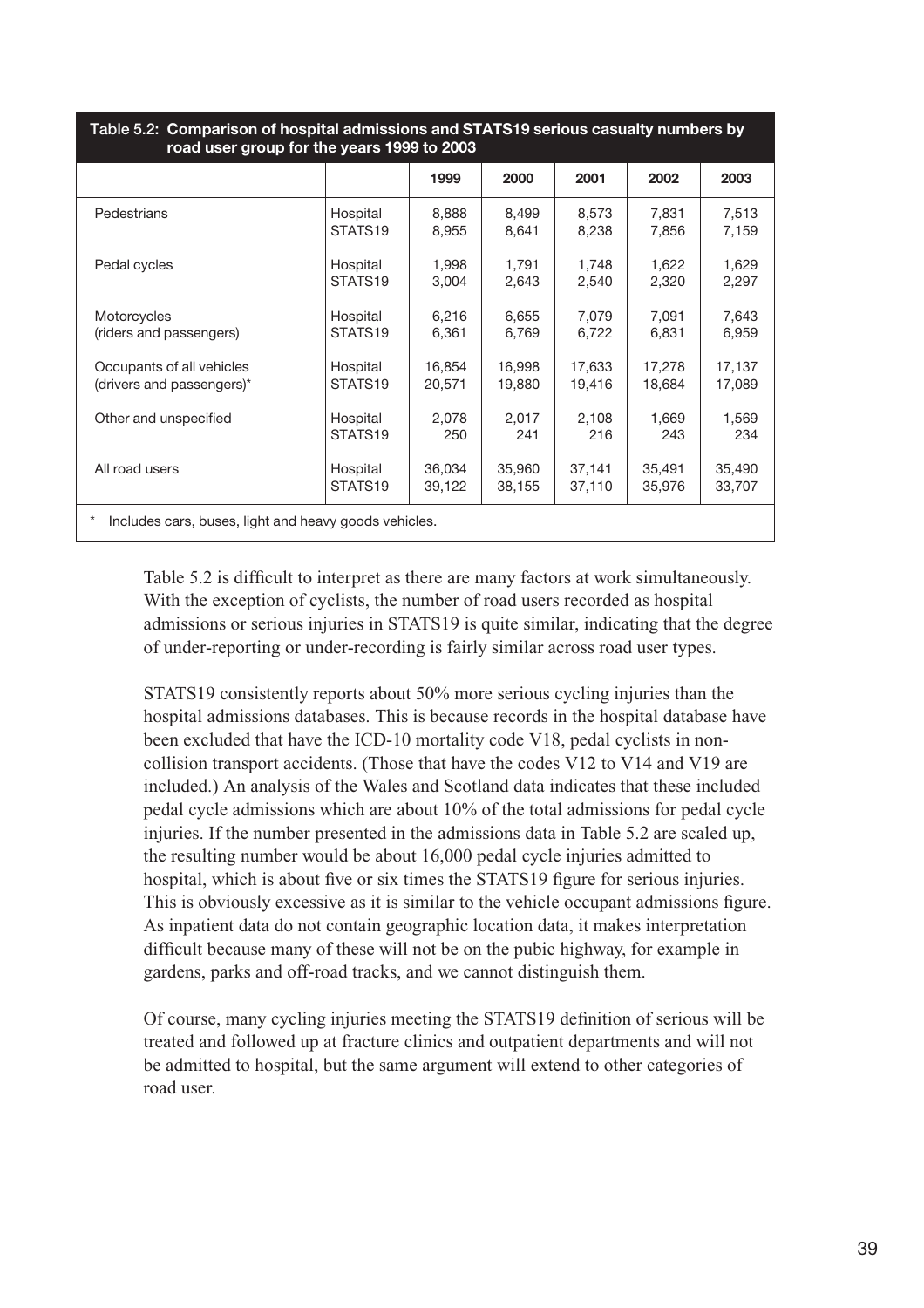Vehicle occupants show diverging trends in both databases. There are about 3,700 fewer admissions than serious injuries in 1999 but, as a result of falling numbers in the STATS19 database, there are more admissions in 2003 than injured occupants in STATS19. This suggests some changes in the consistency of coding in STATS19. As slight injuries are about 10 times more common than serious injuries in STATS19, a very small change in judgement about the operational threshold for this categorisation could easily produce this degree of change and might well be imperceptible to those who made the change.

The fact that both databases show a considerable reduction in pedestrian injuries indicates that serious injuries to this group of road user are declining. For motorcyclists the trends are in the opposite direction, with a substantial increase in serious injuries in both databases which is undoubtedly due to the increasing use of this mode of transport. Again, there are more admissions than serious injuries in the STATS<sub>19</sub>.

## 5.3 Matching of A&E department data with STATS19 data for two English hospitals

### 5.3.1 Cheltenham General Hospital

STATS19 and A&E data for one English hospital were collected for the years 1996– 2000 as part of the Gloucester Safer City Project, where Cheltenham was used as a comparison town. Data for 1997 are not available because in the original study only alternate years were used and the 1997 data are no longer in the hospital archive. For the purposes of the present study, data were requested for 2001–04 to enable analyses to be undertaken to detect possible trends in reporting.

The hospital data have been reclassified into five categories:

- fatal;
- admitted;
- referred to A&E clinic;
- followed-up or outpatient;
- discharged or sent to GP or did not wait.

The data contained information on diagnostic text (what injuries were) as well as hospital outcome (disposal codes: discharged, inpatient, etc.). The severity and type of injury dictates which disposal code a casualty is placed in. The most common injuries when treated in A&E and discharged or sent to a GP or did not wait were:

- neck sprain/pain/whiplash;
- lacerations: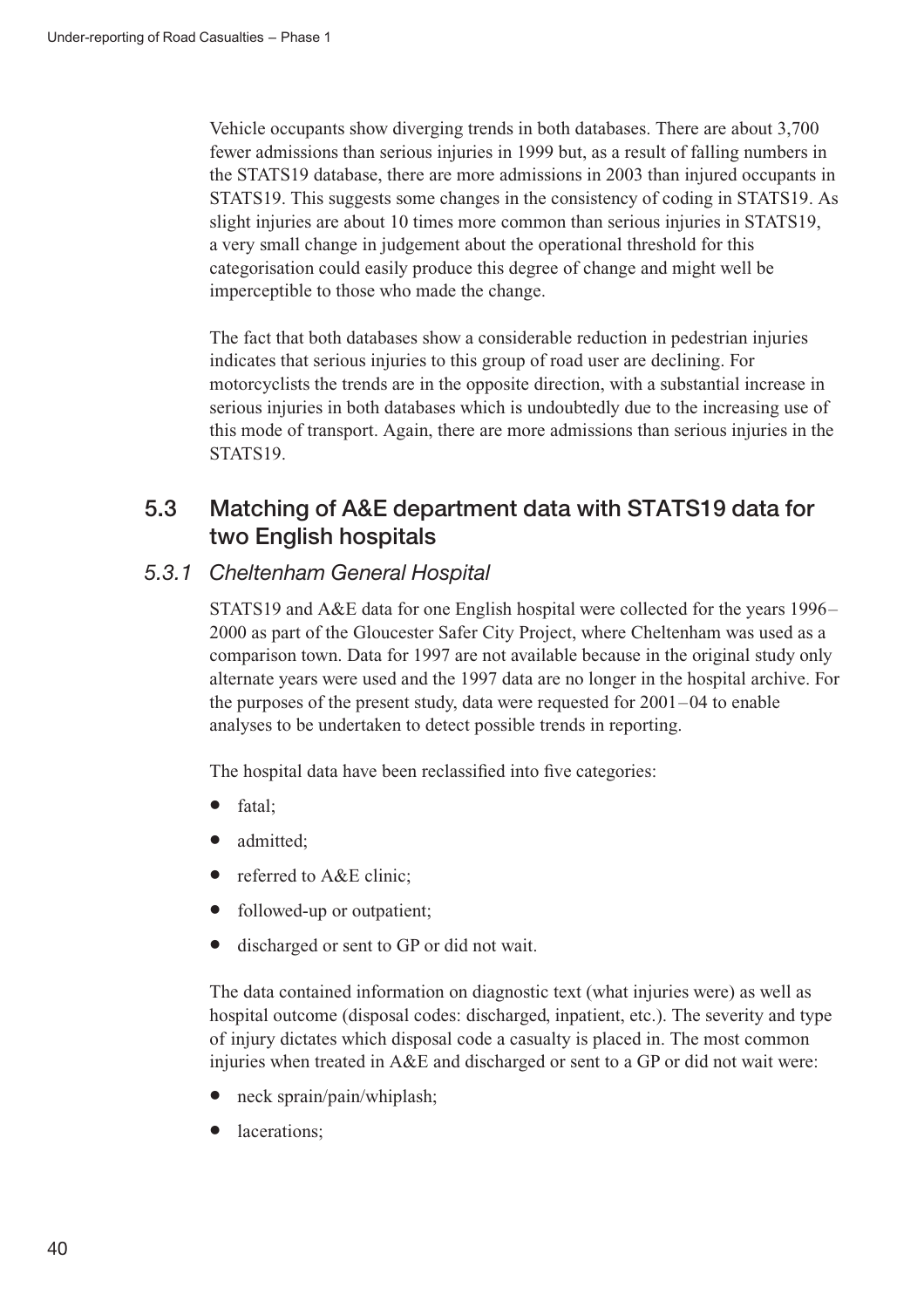- back pain/sprain;
- muscular pain;
- musculoskeletal injury;
- chest wall injury;
- grazes;
- sprain;
- abrasions;
- bruising;
- contusion;
- soft tissue injuries; and
- minor head injury.

The most common injuries when referred to an A&E clinic, outpatient department and for follow-up were:

- neck sprain/pain/whiplash;
- lacerations/cuts:
- bruising; and
- fractures.

The most common injuries when referred to an inpatient department and transferred to another hospital were:

- head injury;
- lacerations; and
- fractures.

STATS19 data and A&E data were matched and a reporting rate of between 54% and 57% was identified (see Table 5.3). Several previous studies (Cryer et al., 2001; Simpson, 1996; Austin, 1992; Broughton et al., 2005) have looked at the different reporting rates by casualty category (for example driver, passenger or pedestrian), however, as the hospital records do not show this level of detail it has not been possible to perform a similar analysis.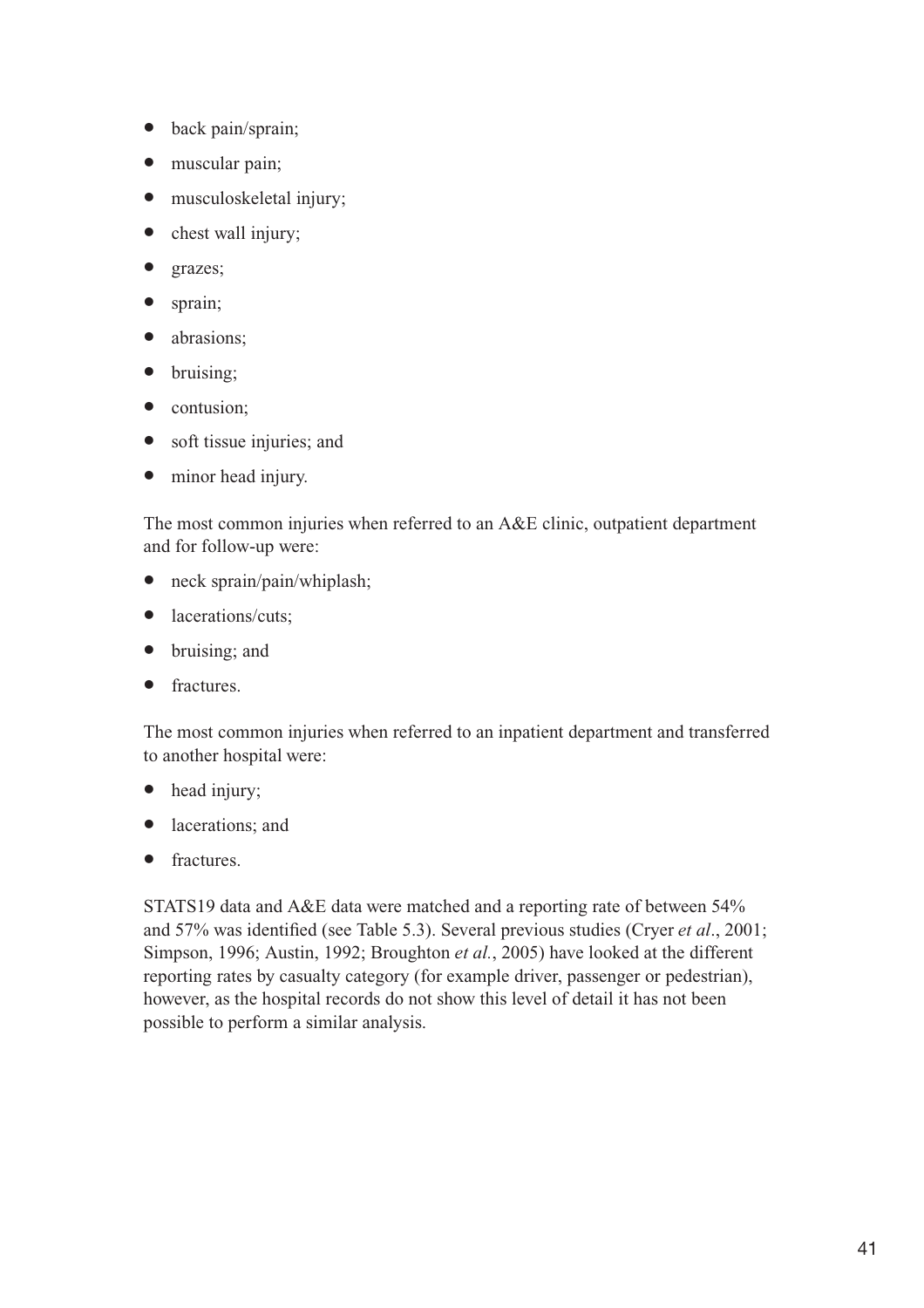| Table 5.3: The overall picture of casualties at an English hospital known to police and<br>hospital |                                               |                                               |                                               |                                               |                                               |                                               |                                        |  |
|-----------------------------------------------------------------------------------------------------|-----------------------------------------------|-----------------------------------------------|-----------------------------------------------|-----------------------------------------------|-----------------------------------------------|-----------------------------------------------|----------------------------------------|--|
|                                                                                                     |                                               | <b>Police records</b>                         |                                               | <b>Hospital records</b>                       |                                               | <b>Police and hospital</b>                    |                                        |  |
| Year                                                                                                | Known only to police                          | All reported to police                        | Known only to hospital                        | All recorded by hospital                      | Casualties matched and<br>known to both       | All known casualties                          | Percentage reported to<br>police       |  |
|                                                                                                     | (a)                                           | $(a + c)$                                     | (b)                                           | $(b + c)$                                     | (c)                                           | $(a + b + c)$                                 | $(a + c)$ /<br>$(a + b + c)$           |  |
| 1996                                                                                                | 192                                           | 419                                           | 352                                           | 579                                           | 227                                           | 771                                           | 54                                     |  |
| 1997                                                                                                |                                               |                                               |                                               | N/A                                           |                                               |                                               |                                        |  |
| 1998<br>1999<br>2000<br>2001<br>2002<br>2003<br>2004                                                | 178<br>189<br>220<br>219<br>227<br>181<br>192 | 360<br>410<br>412<br>449<br>408<br>370<br>404 | 304<br>351<br>360<br>341<br>284<br>311<br>313 | 486<br>565<br>552<br>571<br>465<br>500<br>525 | 182<br>211<br>192<br>230<br>181<br>189<br>212 | 664<br>764<br>772<br>790<br>692<br>681<br>717 | 54<br>54<br>53<br>57<br>57<br>54<br>56 |  |

The number reported to the police ranges from 360 to 449 but there is no pattern across the years. The number recorded by the hospital ranges from 579 to 525 and this does show a small reduction. All known casualties range from 771 to 664 but, again, there is year-to-year variability and no discernable pattern. This is shown in Figure 5.3.



### 5.3.2 Gloucester Royal Hospital

Data on road user groups and age of casualty were available for the Gloucester Royal Hospital for the years 1996–2000. The number in each cell is quite small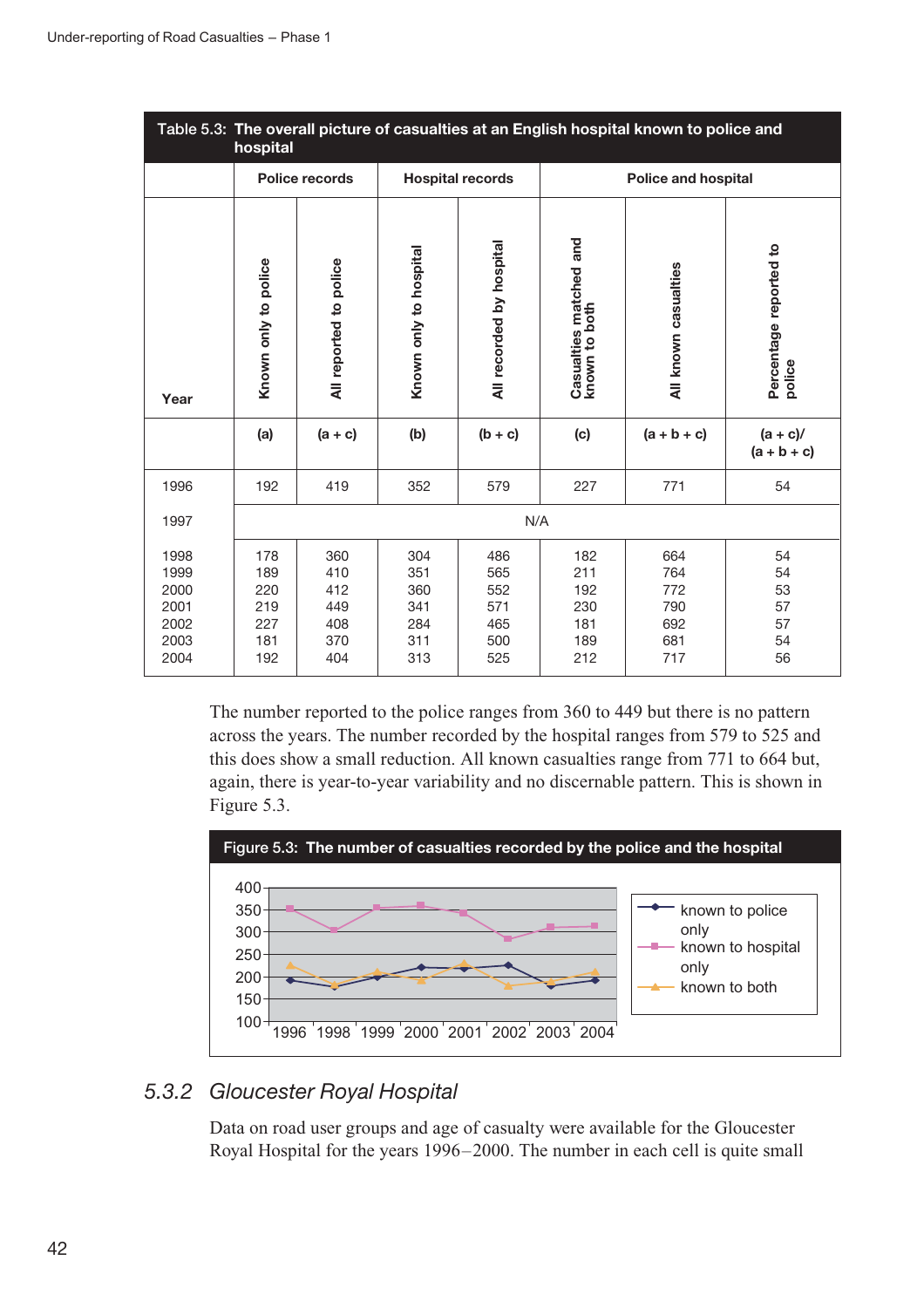when disaggregated to this extent but the following tables serve to illustrate where reporting rates may be lower. It is not possible to spot trends over time with such a small and variable amount of data.

Table 5.4 shows the percentage of casualties reported to the police in each of the main road users groups for the years 1996–2000. There is a degree of variability in the reporting rates but the message that comes out clearly is that pedestrian and pedal cycles are quite well reported but that vehicle occupants and riders and passengers of two-wheeled motor vehicles are not.

| Table 5.4: Reporting rates for casualties of each road user type for the years 1996–2000                                                                                       |                                                     |                                        |                                        |                                        |                                        |  |
|--------------------------------------------------------------------------------------------------------------------------------------------------------------------------------|-----------------------------------------------------|----------------------------------------|----------------------------------------|----------------------------------------|----------------------------------------|--|
| Road user type                                                                                                                                                                 | Percentage of all casualties reported to the police |                                        |                                        |                                        |                                        |  |
|                                                                                                                                                                                | 1996                                                | 1997                                   | 1998                                   | 1999                                   | 2000                                   |  |
| Pedestrian<br>Pedal cycle<br>Two-wheeled motor vehicle (rider and passenger)<br>Car, van and HGV (drivers and passengers<br>PCV (driver and passengers<br>Unknown/other<br>All | 69<br>55<br>51<br>46<br>100<br>60<br>52             | 78<br>73<br>59<br>49<br>75<br>67<br>57 | 71<br>85<br>56<br>51<br>89<br>75<br>60 | 76<br>74<br>59<br>51<br>84<br>43<br>59 | 70<br>70<br>68<br>51<br>96<br>77<br>59 |  |

Table 5.5 shows reporting rates by age of casualty. The 20–24-year-olds are least well reported. However, children and older people are quite well represented.

| Table 5.5: Reporting rates for casualties by age of casualty, 1996–2000                                                             |                                                                |                                                                |                                                                |                                                                |                                                                |  |
|-------------------------------------------------------------------------------------------------------------------------------------|----------------------------------------------------------------|----------------------------------------------------------------|----------------------------------------------------------------|----------------------------------------------------------------|----------------------------------------------------------------|--|
| Age                                                                                                                                 | Percentage of all casualties reported to the police            |                                                                |                                                                |                                                                |                                                                |  |
|                                                                                                                                     | 1996                                                           | 1997                                                           | 1998                                                           | 1999                                                           | 2000                                                           |  |
| $0 - 4$<br>$5 - 9$<br>$10 - 15$<br>$16 - 19$<br>$20 - 24$<br>$25 - 34$<br>$35 - 44$<br>$45 - 54$<br>$55 - 64$<br>65 and over<br>All | 64<br>44<br>63<br>50<br>41<br>47<br>59<br>61<br>46<br>65<br>52 | 58<br>61<br>57<br>57<br>47<br>51<br>62<br>67<br>63<br>59<br>57 | 57<br>69<br>73<br>48<br>53<br>57<br>63<br>68<br>66<br>55<br>60 | 31<br>61<br>67<br>66<br>54<br>57<br>53<br>57<br>67<br>78<br>59 | 60<br>50<br>67<br>59<br>45<br>57<br>64<br>57<br>65<br>68<br>59 |  |

The reporting rates for pedestrians are broadly in line with work using the same methodology that was undertaken by Ward et al. (1994) in Northampton where the reporting rate was about 72%, with 16–29-year-old males and females most underreported.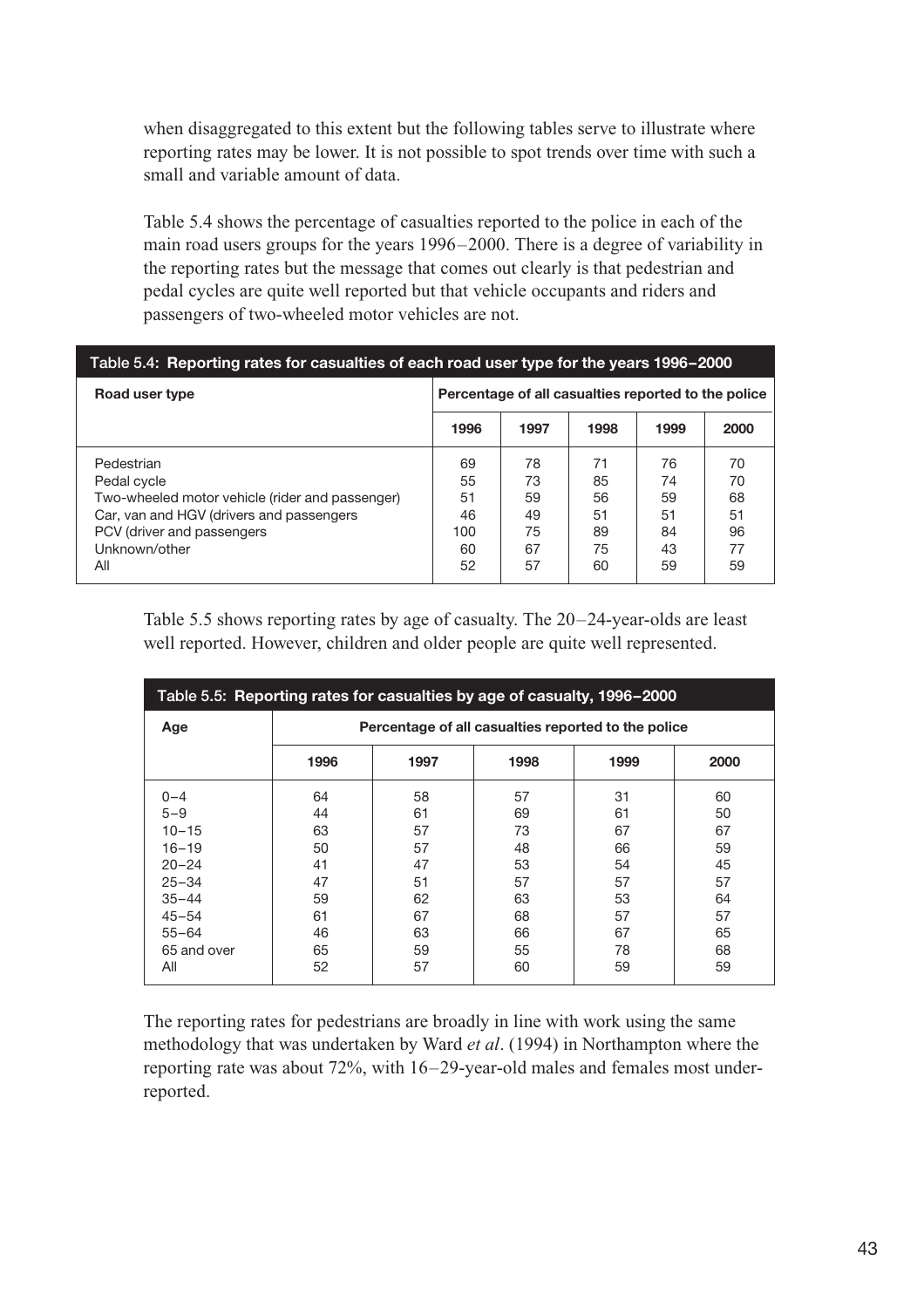# 6 ESTIMATES OF MISRECORDING OF SEVERITY

### 6.1 Accident recording by the police

From the literature, and anecdotally, there is a suggestion that the way police record road traffic accidents may have changed. This would affect the levels of recording but not the levels of reporting. Police officers are not medically trained so assessing the level of severity of injury of casualties is not straightforward. It has long been recognised that there is a degree of underestimation of severity of serious injuries and some overestimation of slight injuries. To address some of the issues of recording, a series of interviews were undertaken with seven police officers from different police forces around the country.

All the officers had been with the traffic police for a minimum of 10 years so were able to report any changes they had experienced but none could pinpoint any specific changes that had been made to their recording systems that may have affected the way police record accidents or assess severity of injury. However, concerns were raised about four main areas in the way the police are organised as a whole that may have some impact on the way traffic accidents are recorded.

1. Training. There were concerns from all the officers interviewed about the quality of the training that the police receive in recording a road traffic accident. There have been changes to the way training is carried out in the last 10 years – some officers say there is no longer sufficient practical training for recording and investigating road traffic accidents.

2. Downsizing of traffic branches – the closure of some police stations and officeonly hours at others. This has been occurring over the past 6–8 years and has resulted in a perceived loss in specialised skills. Traffic officers are trained to attend road traffic accidents and fill out accident report forms. However, it is becoming more common for non-traffic police to attend road traffic accidents in the normal course of their duty and it is these officers who do not have the specialised skills or experience of the traffic officers.

3. Crime the priority. Crime was seen to take priority over traffic at a national level. For example, two officers stated that until recently targets had only been set with regard to crime. This was perceived to be responsible for a lack of resources and money in the traffic divisions within the police. However, this is now starting to change with the introduction of police targets for road safety.

4. The emergence of a compensation culture. Most officers perceived a rise in the amount of accidents being reported. They all cited people wanting insurance or other forms of compensation as the reason for this occurring. There is a perceived rise in people attending stations to report accidents. As there are few trained traffic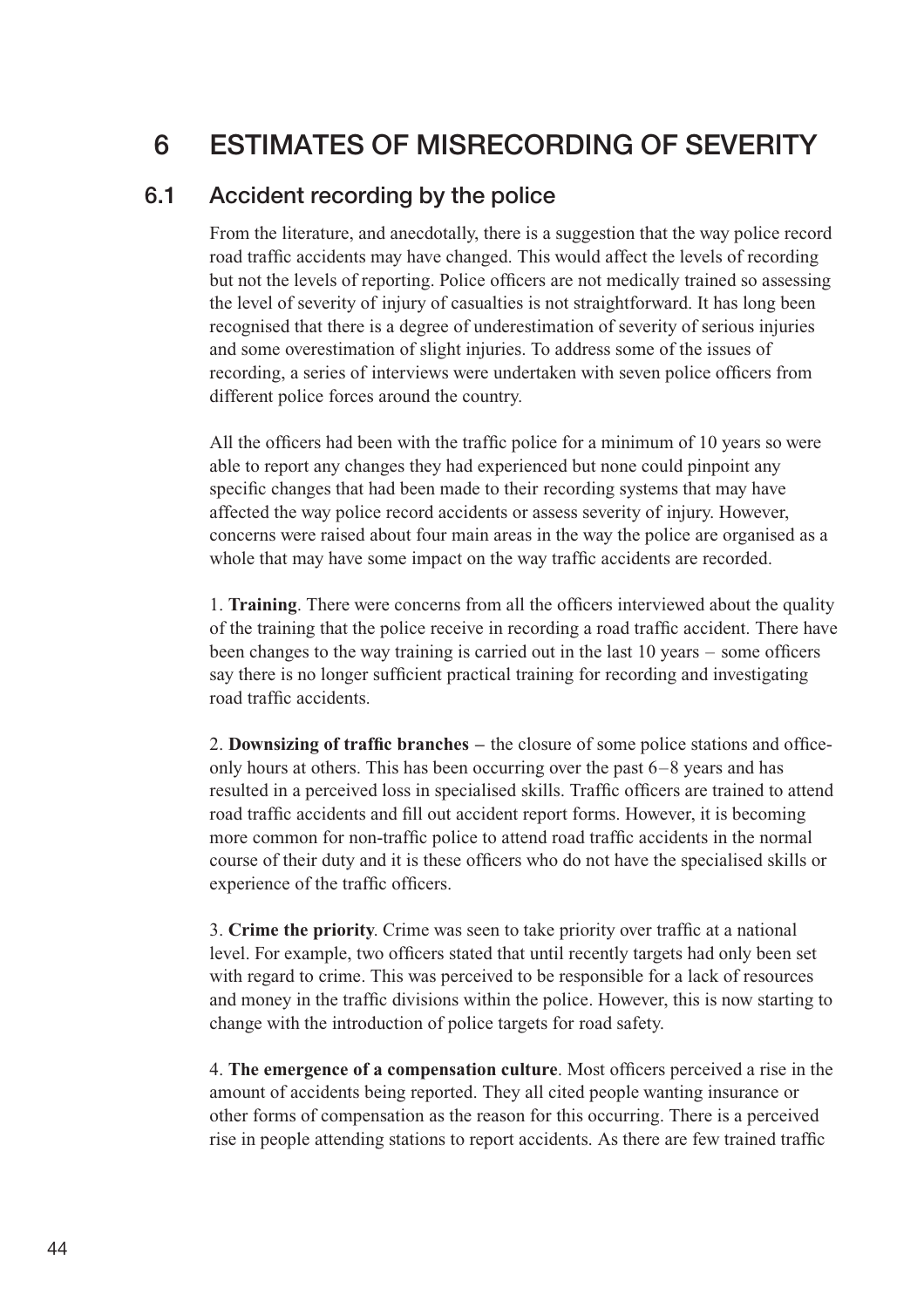officers stationed at local stations to record traffic accident details, this may be resulting in information being less accurately recorded.

## 6.2 Estimation of miscoding using the English hospital data and STATS19

Table 6.1 shows, for an English hospital, the results of matching A&E data with police STATS19 data for severity of injury. Tables for each year can be found in Appendix 6. The shaded area is the region in which the same casualty is found in both datasets. The category of 'casualties known only to the police' is found in the police record but not in the hospital record and the category 'casualties known only to the hospital' are only found in the hospital record. It is possible to look at severity in this way for those that match and for those only in the hospital record by mapping the disposal code and the STATS19 definition of severity. The final line in the table is the estimate of the reporting level to the police of casualties of that severity. The fatal casualties are not included in these tables as their numbers are very small.

In Table 6.1 and in the tables in Appendix 6, the reporting rate for serious casualties is greater than that for slight casualties. In Table 6.1 it is 61% for serious casualties and 49% for slight casualties. This is in accordance with the findings of previous studies where the more severe injuries are more likely to be reported. However, this needs to be considered further because some of the slight casualties in the police record appear as serious in the hospital record (as denoted by the disposal code) and some serious casualties appear as slight. We are referring to the extent to which this mismatch occurs as miscoding by the police. In this instance we are making the assumption (which may not be correct) that the hospital disposal codes are correctly recorded and that they reflect the outcome of trained medical assessment. It must also be stressed that the police are not medically trained and cannot be expected to make the correct diagnosis of severity even after asking the ambulance crews, who also are not able to judge severity accurately.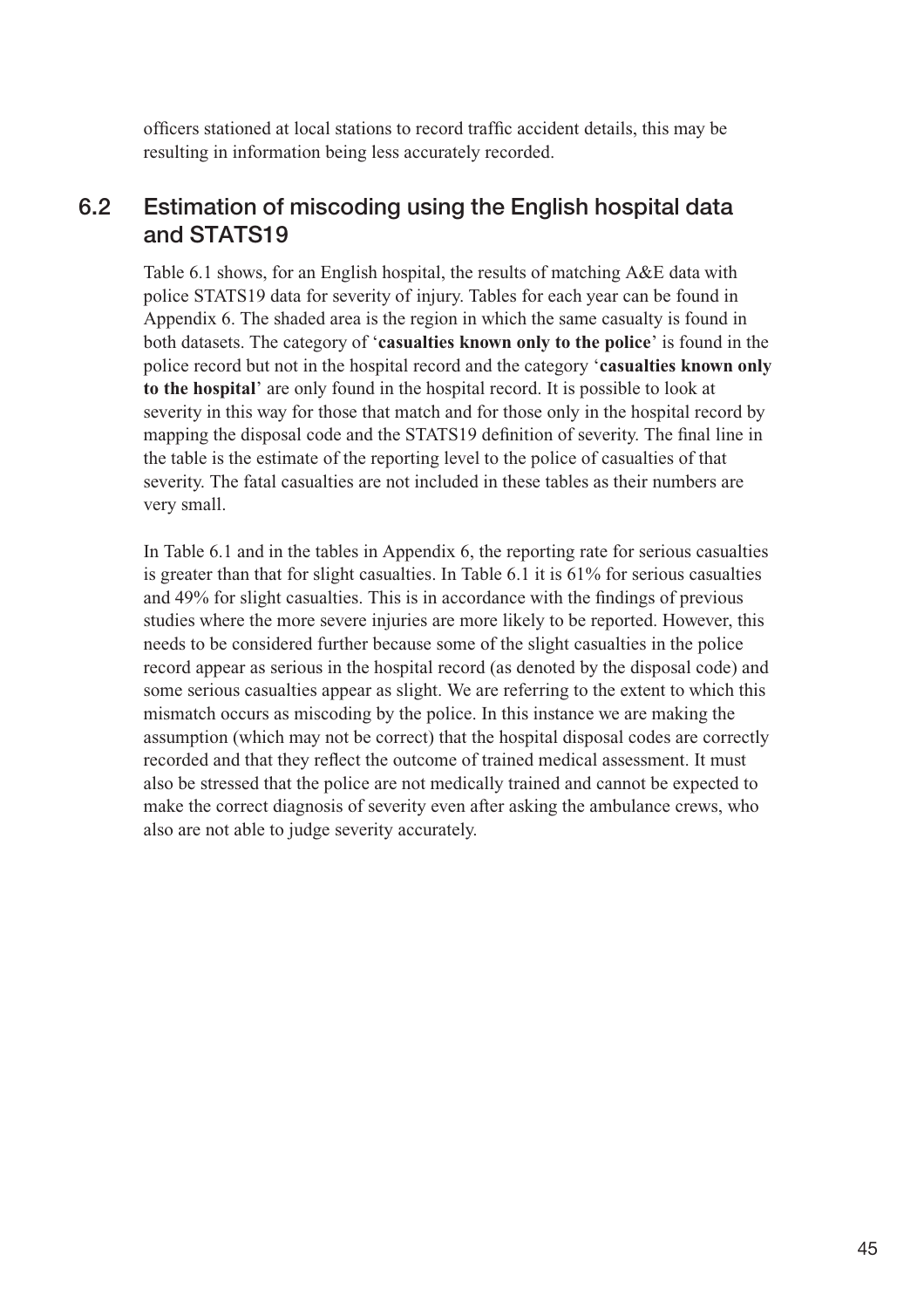| Table 6.1: Composite data for 1996 and 1998–2004 after matching casualties for an English<br>hospital and STATS19 |                                                                                    |                |                                                  |            |                       |  |
|-------------------------------------------------------------------------------------------------------------------|------------------------------------------------------------------------------------|----------------|--------------------------------------------------|------------|-----------------------|--|
| 1996, 1998-2004                                                                                                   |                                                                                    |                | Severity of casualties as recorded by the police |            |                       |  |
|                                                                                                                   |                                                                                    | <b>Serious</b> | Slight                                           | All police | <b>All casualties</b> |  |
|                                                                                                                   | Casualties known only<br>to the police<br>Casualties only known<br>to the hospital | 126            | 1,462                                            | 1,588      | 1,588                 |  |
| Admitted/transferred                                                                                              | 198                                                                                | 111            | 110                                              | 221        | 419                   |  |
| Clinic/follow-up                                                                                                  | 193                                                                                | 24             | 121                                              | 145        | 338                   |  |
| Discharged/sent to<br>GP/did not wait                                                                             | 2,253                                                                              | 67             | 1.173                                            | 1,240      | 3.493                 |  |
| All hospital                                                                                                      | 2,644                                                                              | 202            | 1,404                                            | 1,606      | 4,250                 |  |
| All casualties<br><b>Reporting rate</b>                                                                           | 2,644                                                                              | 328<br>61      | 2,866<br>49                                      | 398        | 5,838                 |  |

# Table 6.1: Composite data for 1996 and 1998–2004 after matching casualties for an English

The total for the eight years of police-recorded serious casualty data in an English hospital is 328 casualties (about 40 per year). Of these:

- 38% (126) are not found in the hospital record;
- 41% (135) are matched as serious in both records; and
- 21% (67) are classified by the police as serious but treated and discharged by the hospital (slight).

This indicates that some unknown proportion of the serious injuries found only in the police record are not in fact serious and that about 20% of the serious casualties that could be matched are in fact slight.

The police recorded 2,866 casualties (about 360 each year) as having slight injuries. Of these:

- $51\%$  (1,462) are not found in the hospital record;
- 41% (1,173) are matched as slight in both records; and
- 8% (231) are classified by the police as slight and by the hospital as serious.

The hospital recorded a further 2,644 casualties not known to the police. Of these:

- 15% (391) were seriously injured; and
- $85\%$  (2,253) were slightly injured.

It is not surprising that 50% of police-recorded slight injuries are not found in the hospital record as some of these injuries are very minor and are treated at home, at a minor injuries centre or by a GP. Whilst 8% of the injuries classed by the police as slight and the hospital as serious is not high in percentage terms, it represents a higher number (231) than those classified as serious by the police and slight by the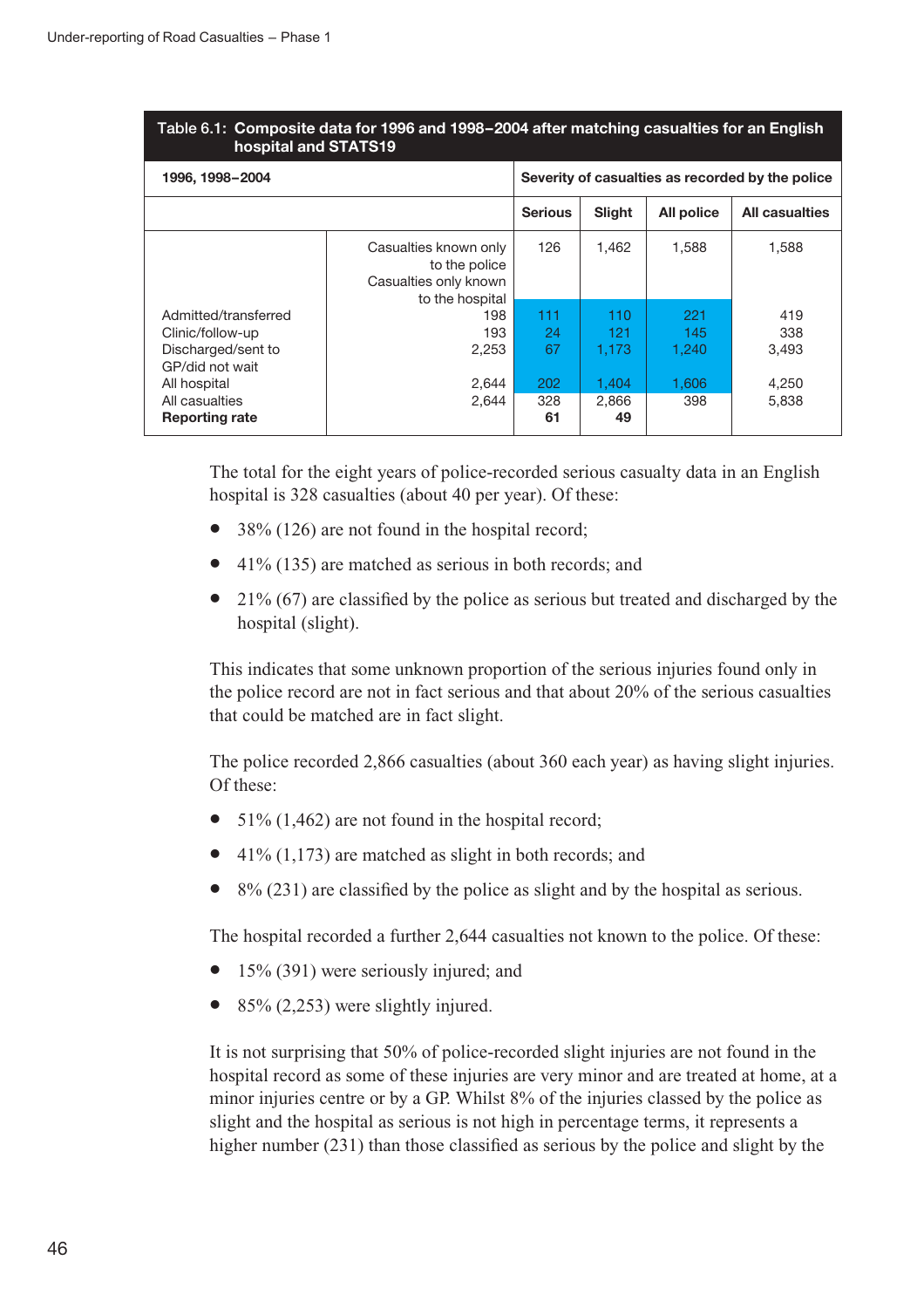hospital (67). What is of interest is that about the same number of people appearing in STATS19 as slightly injured people are admitted as those correctly appearing as seriously injured. This probably explains why the number admitted equals the total number of serious injuries in the STATS19. For the clinics and follow-up there are more in the slight category than the serious category. Whilst there is a bit of a grey area around the more minor clinic referrals, such as for whiplash, which are slight in STATS19, the picture is still one of interest and again it will not take much change at the serious/slight boundary to change the overall picture of severity.

From Table 6.1 it can be seen that about 50% (198 out of 419) of all people known to be admitted to hospital are known only to the hospital. Only a further quarter (111/419) are in the correct category of serious and the final quarter (110/419) are in the slight category and should be in the serious category. Possibly up to half the problem is under-reporting and half is misrecording. The unknown police data would need to be added to give a more accurate picture.

Hopkin et al. (1993) found in their casualty follow-up study that about 20% of casualties said they reported their injuries to the police but there was no record of this. 16% of these unrecorded injuries were serious. In this study we cannot say anything about under-recording (i.e. those completely missing from the record).

Unfortunately the numbers in the hospital data are too small and too variable to detect any definite trends across the years studied. Any miscoding at the lower level may not be perceived by the police and the interviews with the police officers indicated that something may have been changing slowly over time. This tentative finding would lend support to the conclusion that the greatest part of the misrecording is coming from the slight category and that should be in the serious category.

## 6.3 Estimation of misrecording of casualties in Co-operative Crash Injury Study data

Data from the Co-operative Crash Injury Study (CCIS) was available for analysis. CCIS is an ongoing database of road traffic accidents from around the UK. It is one of the world's largest studies, investigating over 1,000 crashes each year. Using this dataset it was possible to investigate how casualties were recorded by the hospitals and the police for the years 1994 and 2004 combined.

Table 6.2 provides insights into the extent of possible mis-coding by the police in this database. The category 'outpatient' is so large it must include all treatment at A&E as well as at specialist clinics so only a partial picture can be seen.

Of the police data classed as serious, 96% attended hospital either as an outpatient or inpatient. How many of the outpatients were treated at A&E and discharged to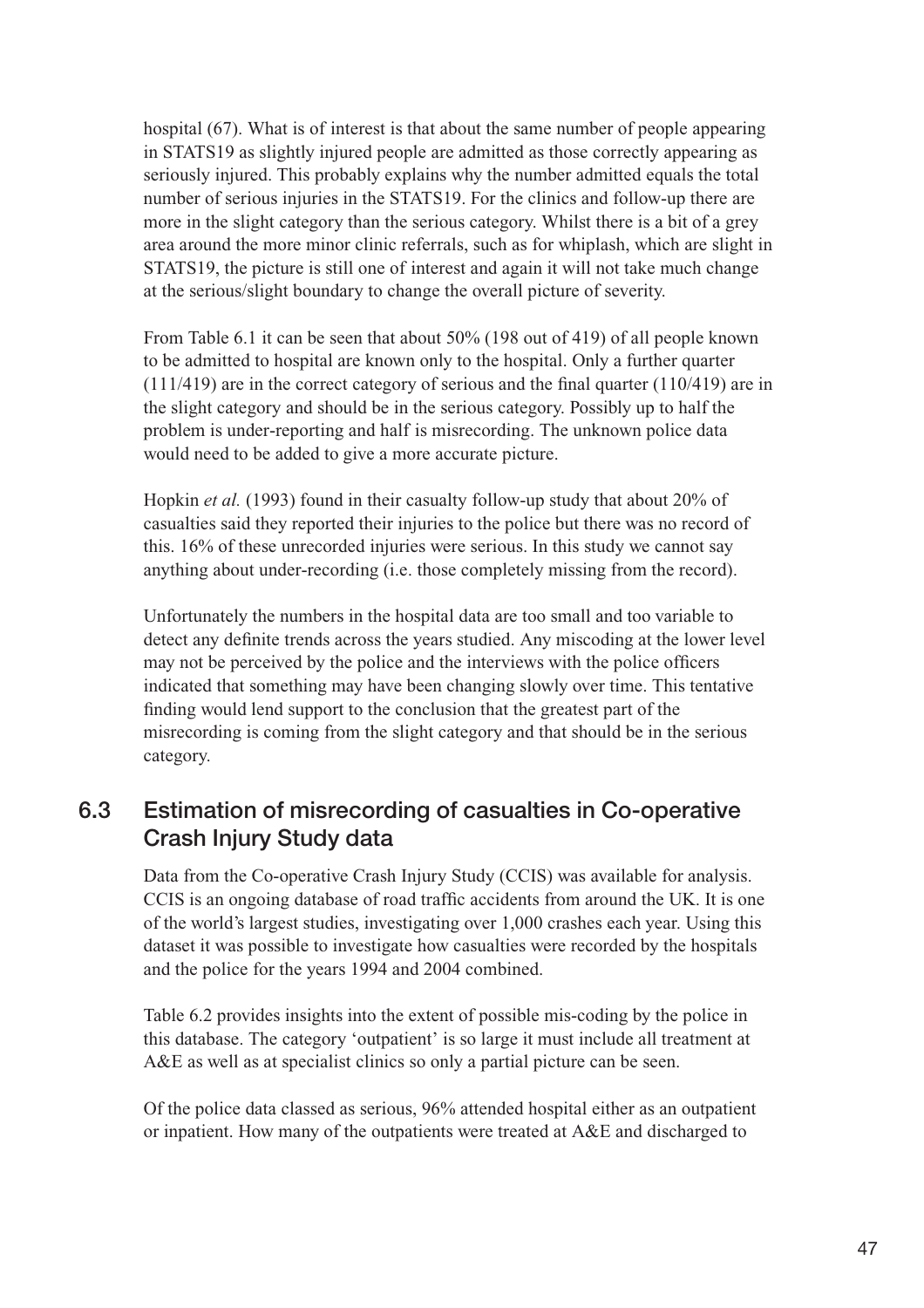| Table 6.2: Numbers (and percentages) of police severity classifications by hospital code                                    |                                                                     |                                                                                   |                                                                  |                                                        |                                                             |  |
|-----------------------------------------------------------------------------------------------------------------------------|---------------------------------------------------------------------|-----------------------------------------------------------------------------------|------------------------------------------------------------------|--------------------------------------------------------|-------------------------------------------------------------|--|
| <b>Hospital code</b>                                                                                                        |                                                                     |                                                                                   | <b>Police severity code</b>                                      |                                                        |                                                             |  |
|                                                                                                                             | Fatal                                                               | <b>Serious</b>                                                                    | Slight                                                           | <b>Uninjured</b>                                       | <b>Unknown</b>                                              |  |
| Did not attend hospital<br>Outpatient<br>Inpatient<br>Dead on arrival<br>Dead before admission<br>Other<br>Unknown<br>Total | 12(1)<br>$2(-)$<br>96 (10)<br>693 (71)<br>164 (17)<br>$5(-)$<br>972 | 130(3)<br>1,617 (32)<br>3,202(64)<br>$1(-)$<br>$2(-)$<br>$2(-)$<br>74 (1)<br>5028 | 1,254 (13)<br>7,151 (76)<br>802(9)<br>11 $(-)$<br>174(1)<br>9392 | 223(2)<br>265(51)<br>12(2)<br>$6(-)$<br>$17(-)$<br>523 | 147 (37)<br>139 (35)<br>41 (10)<br>$1(-)$<br>$65(-)$<br>393 |  |

home or to their GP is not known, so it is not possible to estimate how many people were miscoded as seriously injured but in fact were slightly injured.

Of those classed by the police as slight injuries, it can be seen that 9% were admitted and 76% were treated as outpatients, but we do not know how many were treated at specialist clinics (i.e. serious injuries). 13% of the police slight category did not attend hospital but this does not mean that they were uninjured as they could have treated themselves, attended a minor injuries unit or gone to their GP. Of the apparently uninjured people, 53% attended hospital and 2% were admitted.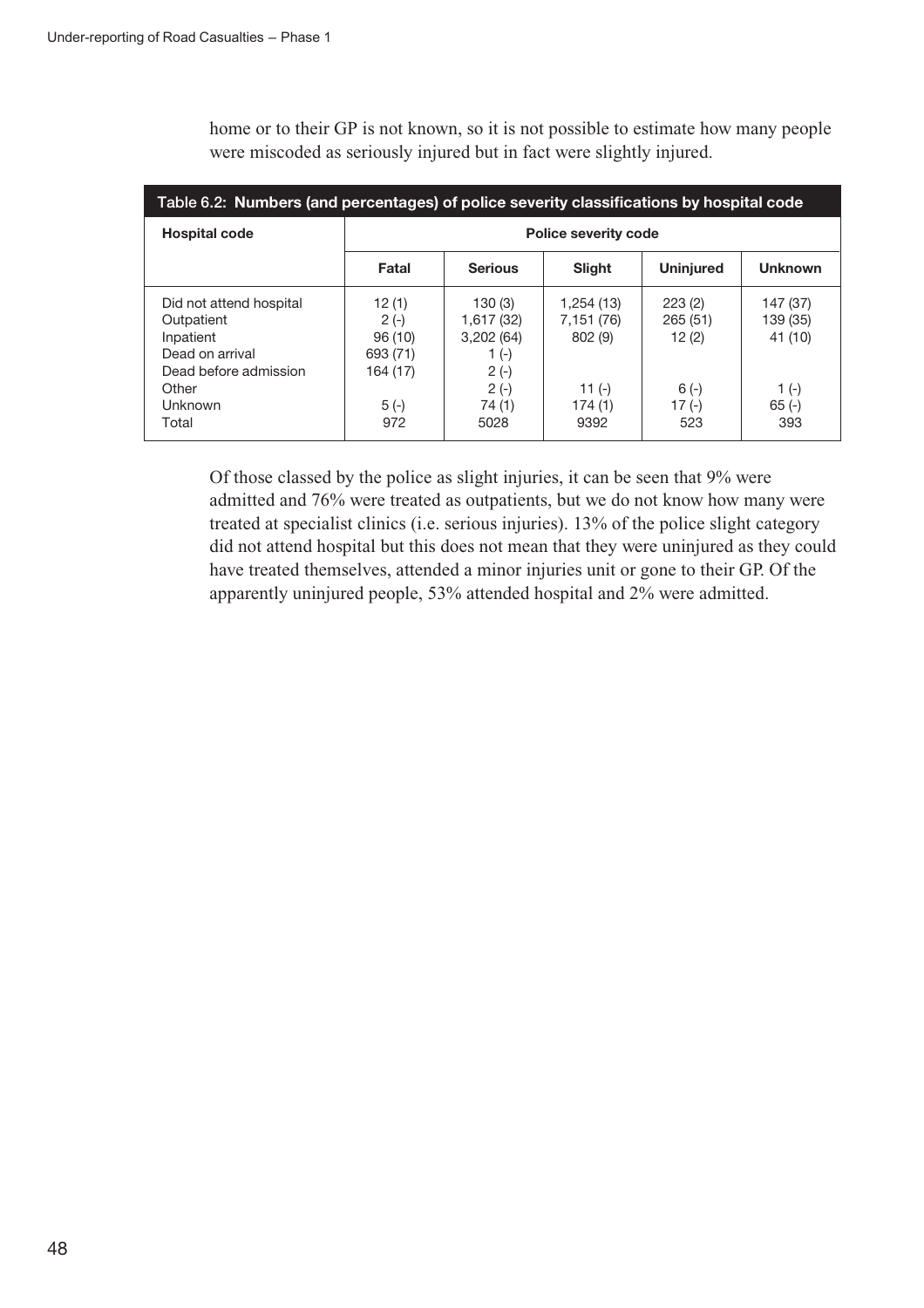# 7 CONCLUSIONS

## 7.1 The overall picture

The conclusions of this study are difficult to draw out. Both the health databases and the police databases have their weaknesses as no perfect database exists. However, the STATS19 database is cross-checked and validated to a certain extent both at local and at national level, whereas the health databases are essentially a descriptive record for health audit purposes and are not internally validated as such.

There have been changes in healthcare practice over the period of study, with a reducing tendency to admit casualties if their injuries can be dealt with as outpatients. However, the three admissions databases show very little overall change in admission numbers to hospital. If the changes in healthcare were in some way being reflected in these databases, this effect would be very difficult to distinguish from a change in severity of injury. The Trauma Audit Research Network (TARN) database is some help here as it only records the much more seriously injured patients. This database shows a flat trend across the period of study leading to a tentative conclusion that the observed reduction in serious injuries in the STATS19 record has not come from a reduction in the more serious injuries. These are mirroring the fatal trends. This, in itself, is not too surprising as the line between death and serious injury is a fine one. As the TARN database is not complete across all hospitals in Britain, it is not possible at this stage to say what proportion of these more serious injuries are represented.

The analysis of the A&E data indicates that about 10% of all those reporting at A&E departments across Britain are admitted. Of the serious injuries about half (as classed by STATS19) are admitted. Analyses indicate that the proportions being admitted are not changing very much.

The findings from the analysis of the admissions data and the STATS19 data reported in Road Casualties Great Britain: 2004 – Annual Report (Transport Statistics, 2005) are important. They reveal that there are as many admissions to hospitals in England, Wales and Scotland as there are serious injuries in the STATS19 database for Great Britain. The picture has changed since 1999, when there were fewer admissions than STATS19 serious injuries, to 2003, when there were more. If we take the flatness of the admissions trend with the decline in serious injuries in STATS19, we may conclude that fewer serious injuries are being reported to the police and/or that the police are not recording as many injuries as serious as before. The data indicate that there are twice as many serious injuries occurring on the road as are recorded in the STATS19 database. Some of this is due to underreporting and some due to misrecording. Whilst this finding is not new (see Simpson, 1996) it does highlight the difficulty in interpreting data from only one source and quite how much is due to under-reporting or misrecording is difficult to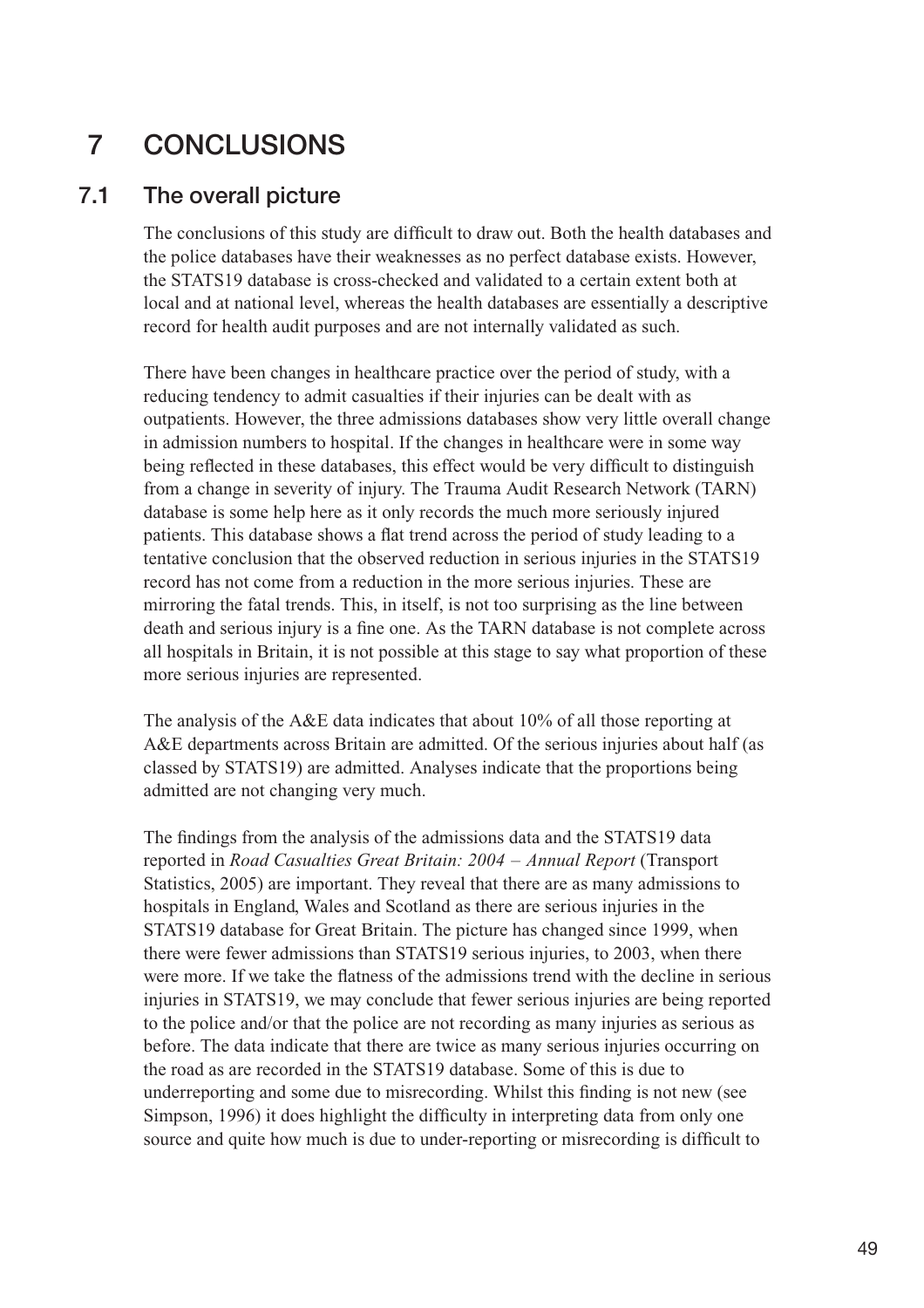assess because we cannot make assumptions about the severity of the unmatched police data whether it be serious or slight.

Table 6.1 is helpful in showing that, of the casualties that were matched in both datasets, somewhere in the region of 20% of casualties classed as serious by the police were treated and discharged by the hospital (i.e. slight injuries). In actual numbers, of the eight years in the data from the English hospital studied, this amounts to 67 casualties.

On the other hand, those treated by the hospital as serious but appearing in the police record as slight accounts for about 8% across the whole eight-year period, dropping gradually from 10% in 1996 to about 5% in 2004. In actual numbers, the incorrect classification of serious as slight involved 231 casualties over the years studied.

For the A&E data, where we know how many admissions have been registered and which have been matched, plus the unmatched hospital data but about which we know severity, we could hypothesise that nearly half are not reported to the police and a further quarter are misrecorded as slight. Of the outpatient clinic data, 57% are not known to the police and a further 36% are classed as slight. However, as already stressed, these do not reflect the whole picture as we do not know how many in the unmatched police record are in each severity category.

The evidence suggests some changes in the consistency of coding in STATS19 especially amongst the vehicle occupants. As slight injuries are about 10 times more common than serious injuries in STATS19, a very small change in judgement about the operational threshold for this categorisation could easily produce this degree of change and might well be imperceptible to those who made the change.

### 7.2 Individual road user groups

The data available relate to different periods, some include all road users groups and others do not. In this section, conclusions are drawn, where possible, regarding road user group.

#### 7.2.1 Pedestrians

Of all road user groups attending A&E departments after a road traffic accident, pedestrians are the most likely to be admitted, with about 23% of those attending being admitted. This evidence comes from the Welsh A&E data in Table 4.3. As far as can be ascertained, there has been a real decline in serious pedestrian injuries. Table 4.3 (albeit with small numbers) shows a downward trend in admissions from 67 people in 2001 to 45 in 2004. The trend is fairly flat for pedestrians whose injuries can also be classified as serious according to the STATS19 definition. These are the casualties referred to specialist clinics, such as fracture clinics.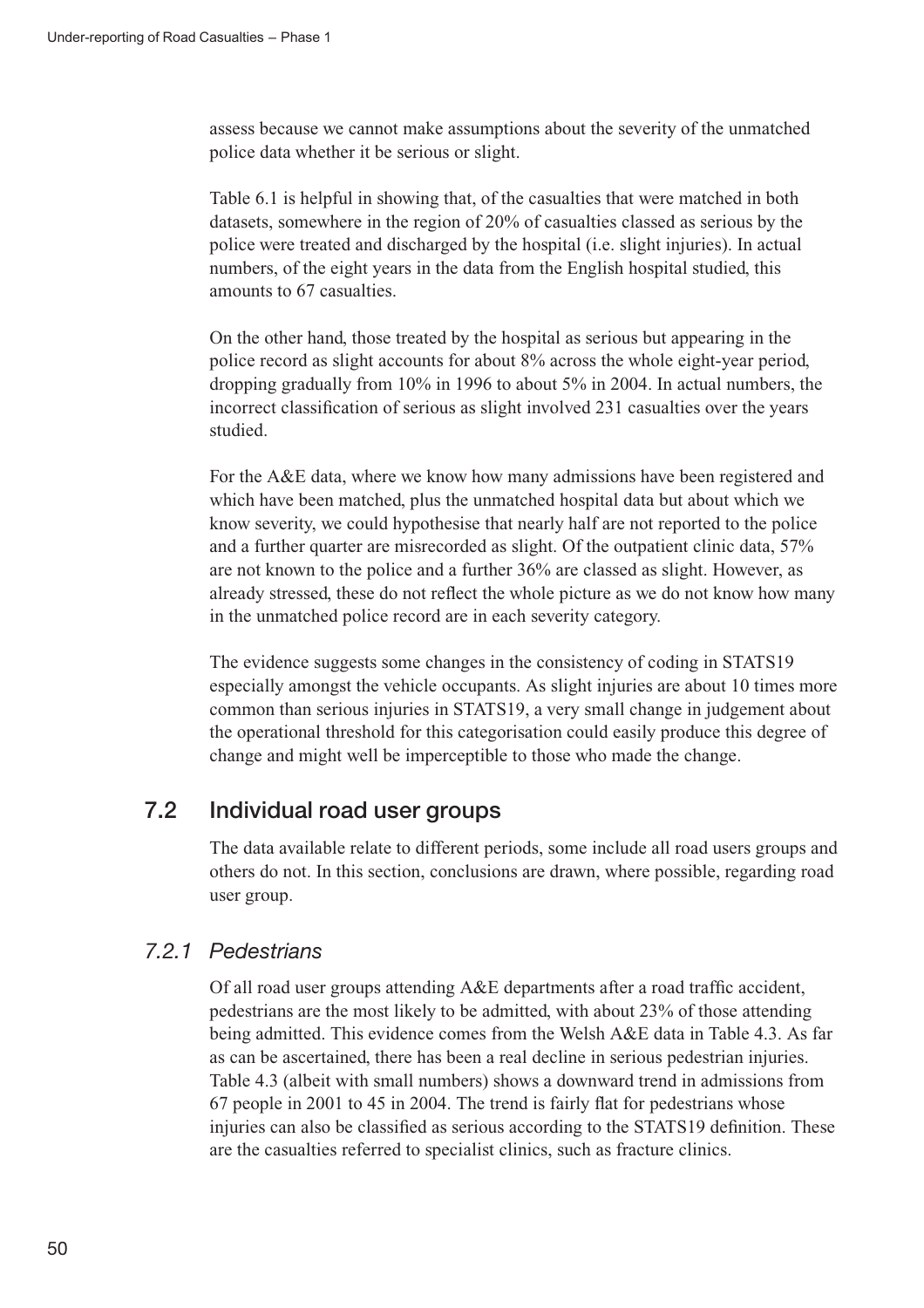This is corroborated in Table 5.2 by the inpatient data for England (HES), Wales (PEDW) and Scotland (SMR), which shows that there has been an overall reduction in admissions from 8,888 in 1999 to 7,513 in 2003. The difference between 2003 and 1999 in the hospital data amounts to a 15% reduction, and in the STATS19 data it is similar, with a 19% reduction.

In addition to this, Table 4.9 contains TARN data which contains records of the most severely injured casualties and shows a decrease across 33 hospitals from 926 in 1996 to 708 in 2003 (a reduction of 23%). It is unlikely that changes in healthcare practices would have affected these severely injured people as they would all have been admitted. The English hospital data which includes road user groups is variable so a time series for reporting rates for pedestrians is not possible.

In general, the reporting rate for pedestrian injuries is considered to be fairly accurate since this road user group tends to be the most severely injured. This is backed up by all the studies reviewed where pedestrians are the best reported group.

## 7.2.2 Pedal cyclists

The number of pedal cyclist casualties in the Welsh data is small but what is interesting is that pedal cyclists are rather unlikely to be admitted to hospital as a result of their injuries. Table 4.3 shows that the percentage of all pedal cyclists admitted is somewhere between about 10% and 20%. Tables 4.4 and 4.5, which contain information on referrals to specialist clinics, also show small numbers.

Table 5.2 shows a reduction of about 18% in the hospital data and 24% in the STATS19 data. But Table 5.2 indicates that the STATS19 for Great Britain has about 50% more records of pedal cyclists who have been seriously injured than do the combined inpatient data. This has been identified as a coding problem in the inpatient data where the vast majority (up to 90%) of all pedal cycle injuries are classed as not involving a motor vehicle. This means that any conclusions about pedal cycles need to be treated with great caution.

There is evidence that hospitals have difficulties distinguishing pedal and motor cycles, and the TARN data do not show pedal cyclists as a separate group. In Ward et al.'s (2005) London study, one of the hospitals was unable to distinguish pedal cycles and motorcycles and ended up by miscoding both. It is therefore not possible to make any conclusions about the under-reporting of pedal cycle injuries except that there appears to be something not quite right in the coding of the hospital data and we do know that under-reporting exists for this road user group.

#### 7.2.3 Motorcyclists

Motorcycle riders and their passengers have been taken together. In Table 4.3 the Welsh A&E data shows that about 20% of injured motorcyclists are admitted to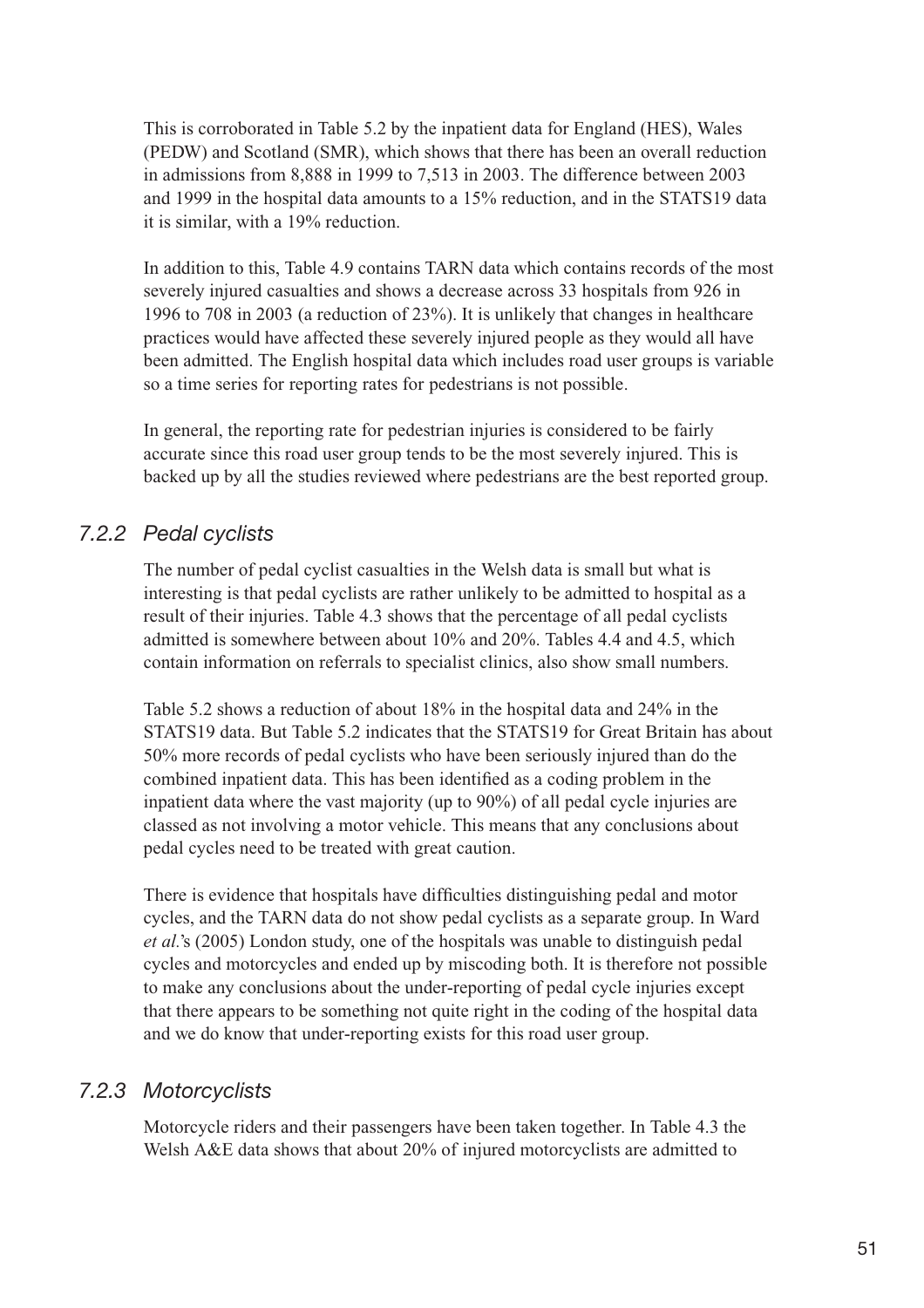hospital but at this hospital the numbers are not increasing as they are nationally. Table 5.4 shows a rising trend both in the hospital (23%) and STATS19 data (11%).

That the trend in the hospital data is steeper than that in the STATS19 data is interesting and could be due to a change in recording at the hospital (see above regarding miscoding) or by the police.

The TARN data in Table 4.9 show an increase of over 50%. This indicates that besides more motorcyclists being injured their injuries within the serious category may be becoming more severe. How much can be attributed to each cause is unknown.

#### 7.2.4 Vehicle occupants

The Welsh A&E department data allows drivers and passengers to be separated but the inpatient data do not. About half of all injured road users attending a Welsh A&E department are drivers, with passengers accounting for another 30% (Table 4.2). The severity of injury of the vehicle occupants is generally lower than the more vulnerable groups, with only about 5% of drivers and 6% of passengers being admitted (Table 4.3), with the number of passengers being admitted being similar to the number of pedestrians despite nearly four times as many passengers attending A&E than pedestrians.

The inpatient data in Table 5.2 shows a flat trend across the years (1% change), whilst the STATS19 data shows a 15% fall. The result is that the number of vehicle occupants in both databases is very similar.

The TARN database (Table 4.9) shows a fairly flat trend for vehicle drivers (+4%) but a slightly larger decreasing one for passengers (-11%). This indicates that the severity distribution of drivers' injuries might be increasing whilst that for passengers is decreasing.

Our tentative conclusion is that reporting rates for drivers may be changing and, as these are numerically the largest group but proportionality the least severely injured as well as being the least well reported, small changes here will be reflected in larger changes in the STATS19 database.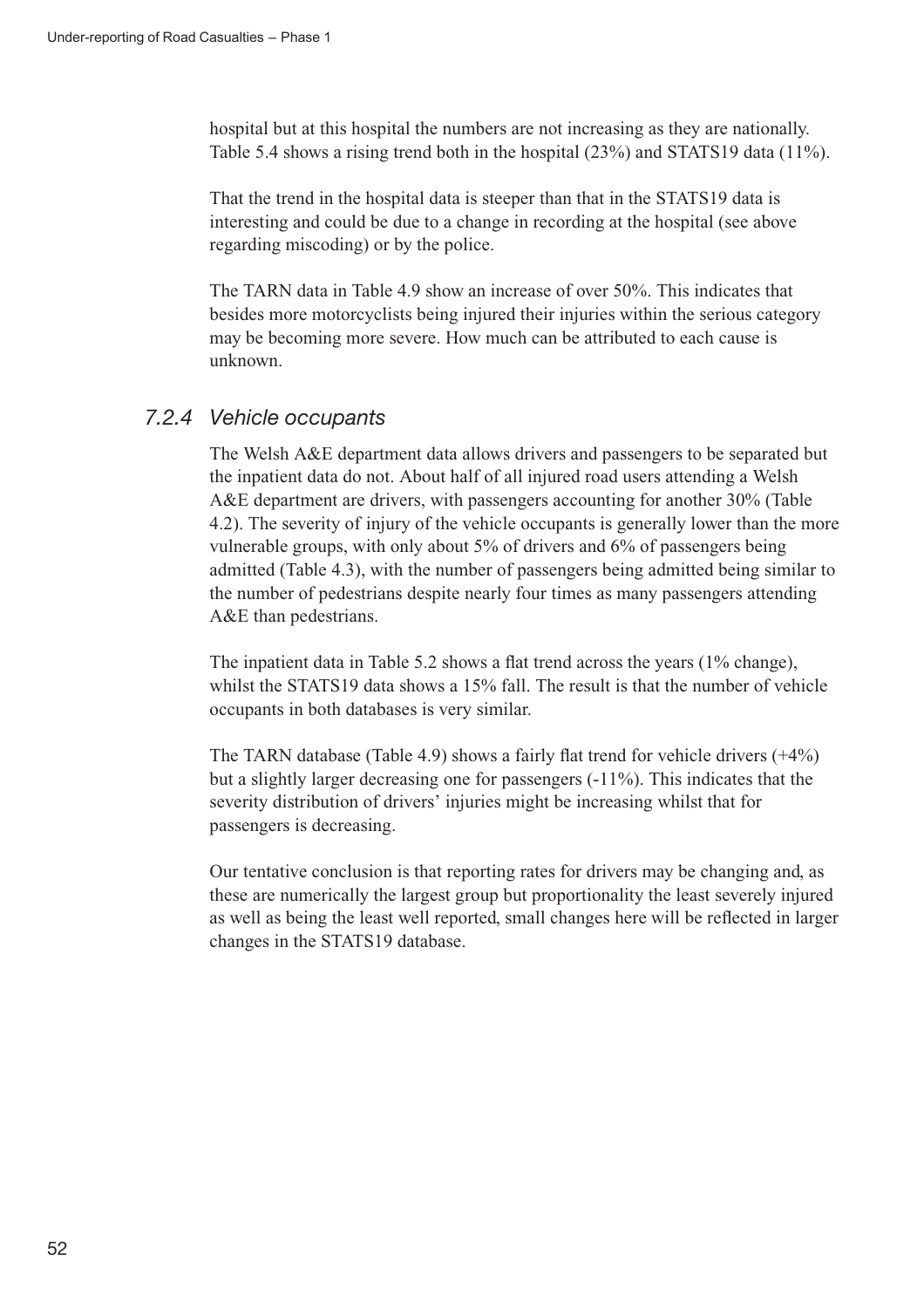# 8 RECOMMENDATIONS FOR FURTHER DATA **COLLECTION**

This and other studies have shown that it is insufficient to rely solely on STATS19 data, or on any one data source for an assessment of trends in serious injury. That different databases are showing different parts of the picture is useful and it is recommended that greater use be made of all sources. A system of data triangulation should be used to compare and understand trends in road casualties.

As changes in the provision of hospital and health facilities, as well as changes in clinical practice, may affect the number of people with a given level of injury severity admitted to hospital, further research is needed to determine whether there is a subset of injury diagnoses always treated as inpatient, which on its own, or expressed as a ratio of all hospital admissions, could serve as an improved indicator for comparison with STATS19 defined serious road casualties on a national or regional basis.

There are difficulties with the use of any database at the local level, for example one hospital or one police force, since the numbers of serious injuries are rather small and variable. For these reasons it has been difficult to draw conclusions at the local level in this study.

It would be instructive to compare the locations of incidents recorded by ambulance services with the STATS19 data, particularly in places where these could also be matched to the A&E and inpatient data. One of the unanswered questions is the accuracy of grid references derived from the nearest property to the incident location, particularly in rural areas. These linkage studies would be helpful, especially as the A&E data may become less useful.

In April 2005 a new A&E minimum dataset was introduced into English hospitals. One of the reasons for this database is to track waiting times at A&E departments and this data is collected in detail. The advantage of the minimum dataset is that all hospitals will collect data to a common format and submit it to a central database. The big disadvantage is that individual road user groups will not be able to be identified (see Appendix 3 for details), as only one category is now used and that is 'RTA'. Location will not be identifiable as hoped – the only location identifier is 'In a public place'. It will be up to individual hospitals to decide whether to collect this extra data. The early indications from two London hospitals that previously collected it is that they will no longer do so. The existing dataset which identifies road user type is continuing in Wales. The comparison of road user type with all casualties in the Welsh data with overall numbers attending A&E departments in England and Wales, and with the numbers being admitted to hospitals in England and Wales, would provide very useful information to partially address the deficiency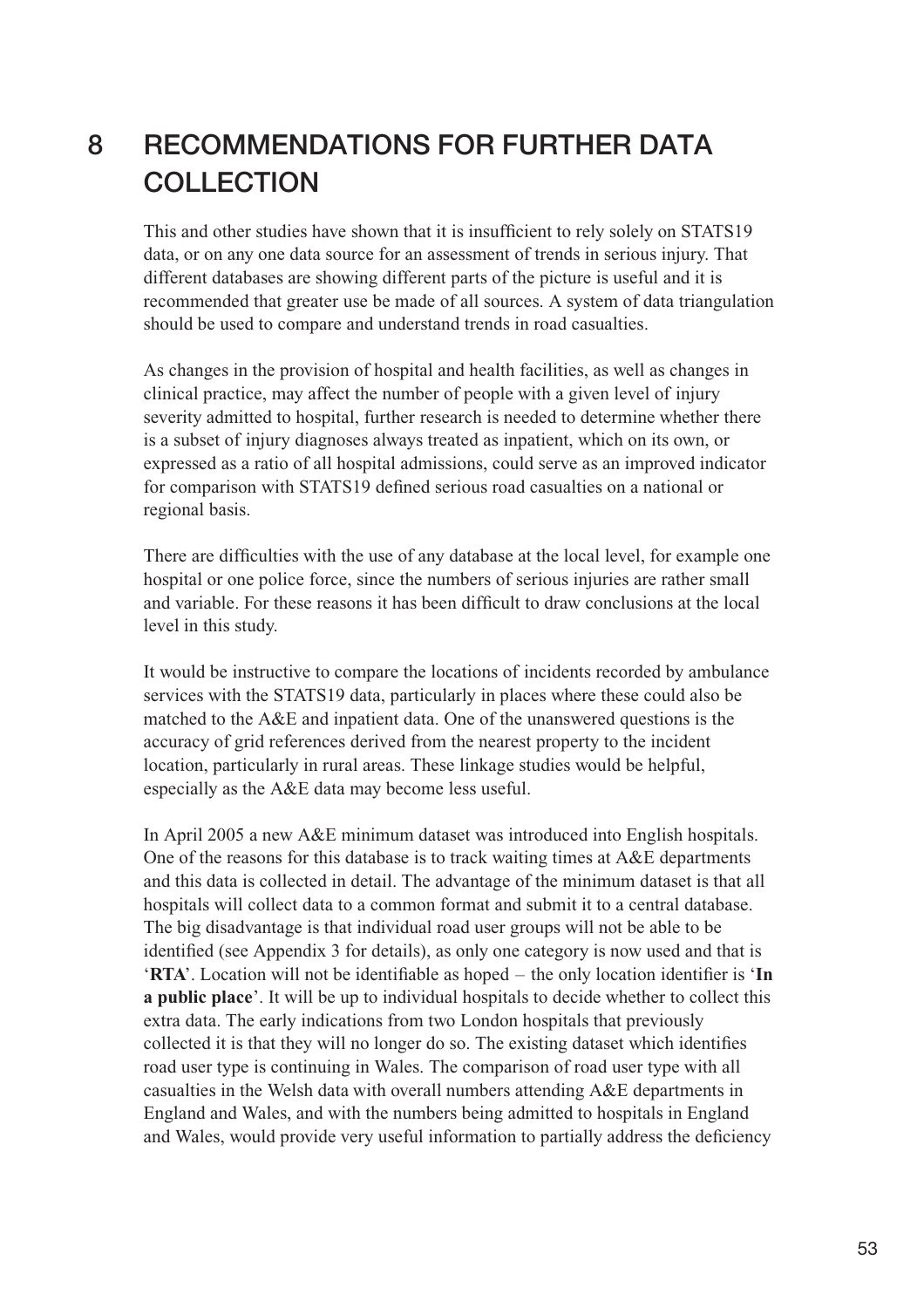on the new dataset in England. Also, Welsh A&E department data availability is increasing through the All Wales Injury Surveillance System (AWISS) (with more than one road user category) and can be individually linked to hospital admissions data as well as to the STATS19 data.

Outpatient department minimum datasets are being developed and these can provide additional information on specialist follow-up. It is recommended that the progress and form of the final dataset be monitored as to its usefulness in helping to understand changes in both hospital healthcare practice and severity of injury.

The analysis of the hospital in-patient data from England (HES), Wales (PEDW) and Scotland (SMR) has been very helpful in understanding the bigger picture. It is recommended that inpatient data be routinely used in this way to compare trends with the STATS19 data. The inpatient data for an individual hospital or group of hospitals will reflect changes in healthcare practices particularly as they relate to treatment and the care preferences of individual consultants. At the national or regional level, individual factors should be ironed out and the bigger picture should emerge. Where possible, analyses should be undertaken by road user groups and by age group.

In this study the hospital inpatient data have not been linked to the A&E data nor to the STATS19 data. It would be useful to undertake this exercise, even though it is a large and complex undertaking. A better understanding of the inpatient data is needed by road safety professionals before its long-term usefulness can be assessed. One of the unanswered questions is the reliability of coding, especially of the ICD-10 codes:

'The lack of accuracy and completeness of hospital inpatient data limits its usefulness. Information on the accuracy of clinical and external cause coding is particularly important.'

(Measuring and Monitoring Injury Working Group, 2002; page 45)

This study has not undertaken analysis by age group. This would be useful to provide trends in injuries to, for example, young motorcyclists, pedestrians and young drivers.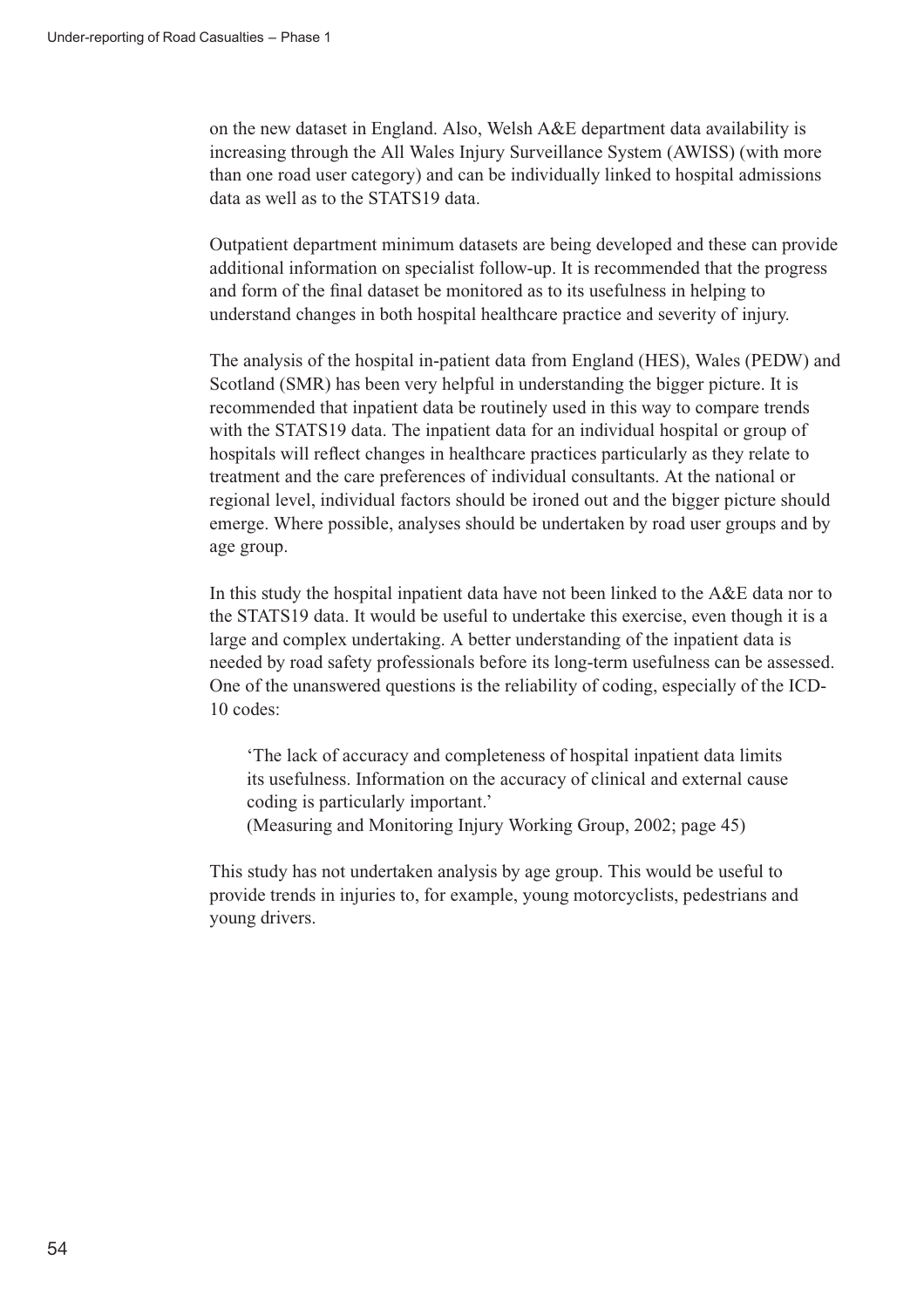# 9 ACKNOWLEDGEMENTS

Maralyn Woodford, Executive Director and Omar Bouamra, Statistician, Trauma Audit Research Network, who carried out the analysis of the TARN database, and Steven Macey, Health Information Research Analyst, Swansea University, who carried out the analyses of the HES, PEDW and SMR databases.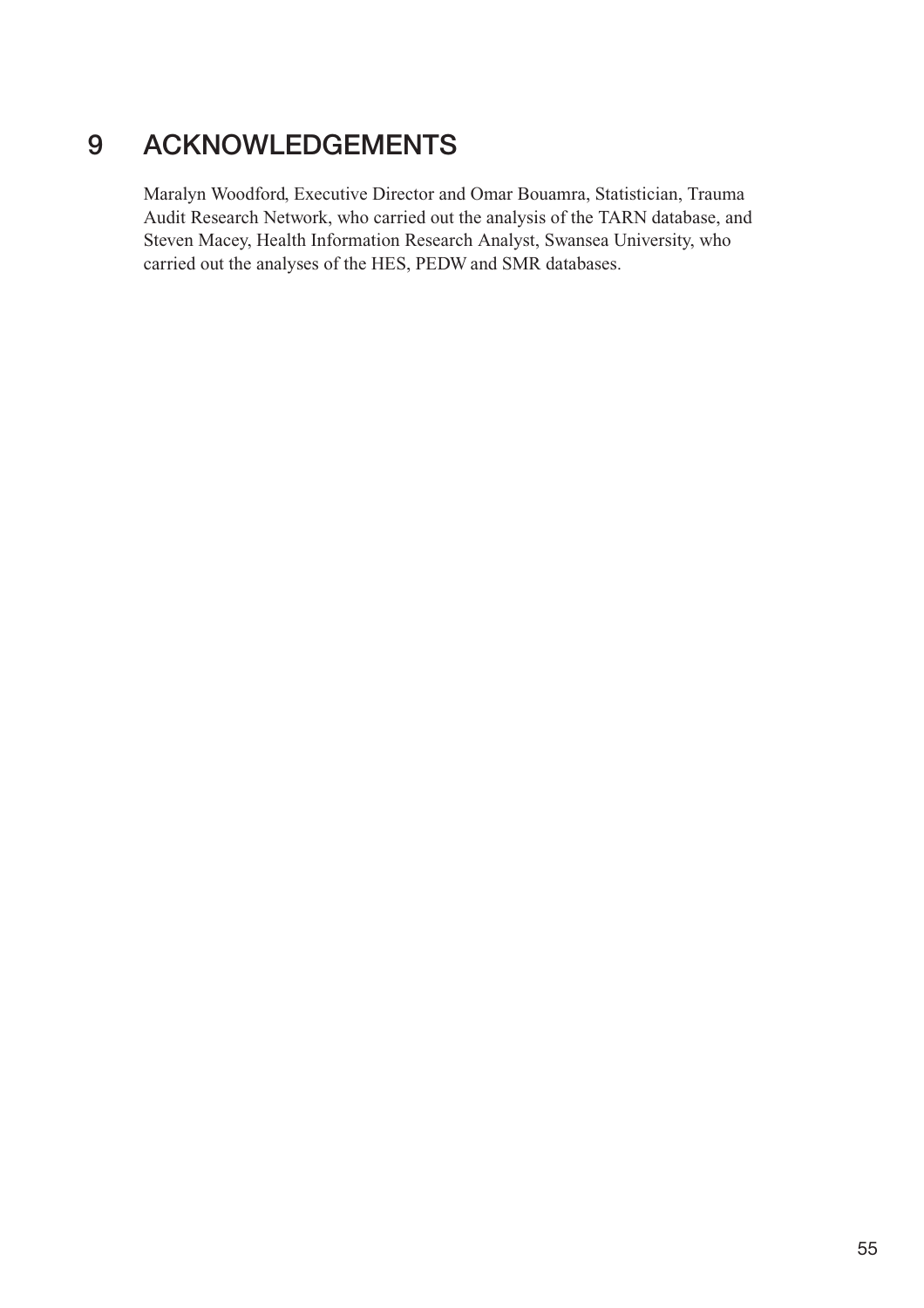## 10 REFERENCES

Association for the Advancement of Automotive Medicine (1990) Abbreviated Injury Scale. www.trauma.org/scores/ais.html (2006).

Austin, K. (1992) A linked police and hospital road accident database for Humberside. Traffic Engineering and Control, 33, 674–683.

Brophy, S., John, G., Evans, E. and Lyons, R. A. (2006) Methodological issues in the identification of hip fractures using routine hospital data: a database study. Osteoporosis International, 17(3), 405–409.

Broughton, J., Keigan, M. and James, F. J. (2005) Linkage of Hospital Trauma Data and Road Accident Data. TRL Report No. 518. Crowthorne: Transport Research Laboratory.

Bull, J. P. and Roberts, B. J. (1973) Road Accident Statistics – A comparison of police and hospital information. Accident, Analysis and Prevention, 5, 45–53.

Cryer, P. C., Westrup, S., Cook, A. C., Ashwell, V., Bridger, P. and Clarke, C. (2001). Investigation of bias after data linkage of hospital admissions data to police road traffic crash reports. Injury Prevention, 7, 234–241.

Department of Environment, Transport and the Regions (1999) STATS20. Instructions for the Completion of Road Accident Report Form STATS19. http://www. dft.gov.uk/stellent/groups/dft\_transstats/documents/page/dft\_transstats\_505596.pdf

Department for Transport (2004) Tomorrow's Roads: Safer for Everyone: The First Three Year Review London: Department for Transport.

Department for Transport (2006) Road accidents casualties: a comparison of STATS19 data with Hospital Episode Statistics, http://www.dft.gov.uk/stellent/ groups/dft\_rdsafety/documents/page/dft\_rdsafety\_611756.pdf

Hobbs, C. A., Grathan, E. and Hobbs, J. A. (1979) Classification of Injury Severity by Length of Stay in Hospital. TRRL Laboratory Report No. 871. Crowthorne: Transport and Road Research Laboratory.

Hopkin, J. M., Murray, P. A., Pitcher, M. and Galasko, C. S. B. (1993) Police and Hospital Recording of Non-fatal Road Accident Casualties: A Study in Greater Manchester. TRL Report No. 379. Crowthorne: Transportation Research Laboratory.

James, H. F. (1991) Under-reporting of road traffic accidents. Traffic Engineering and Control, 32, 574–583.

Lowdell, C., Fitzpatrick, J., Wallis, R., Mindell, J. and Jacobson, B. (2002) Too High a Price: Injuries and Accidents in London. London: Health of Londoners Programme.

Lyons, R. A., Brophy, S., Pockett, R. and John, G. (2005) Purpose, development and use of injury indicators. International Journal of Injury Prevention and Safety Promotion, 4, 207–211.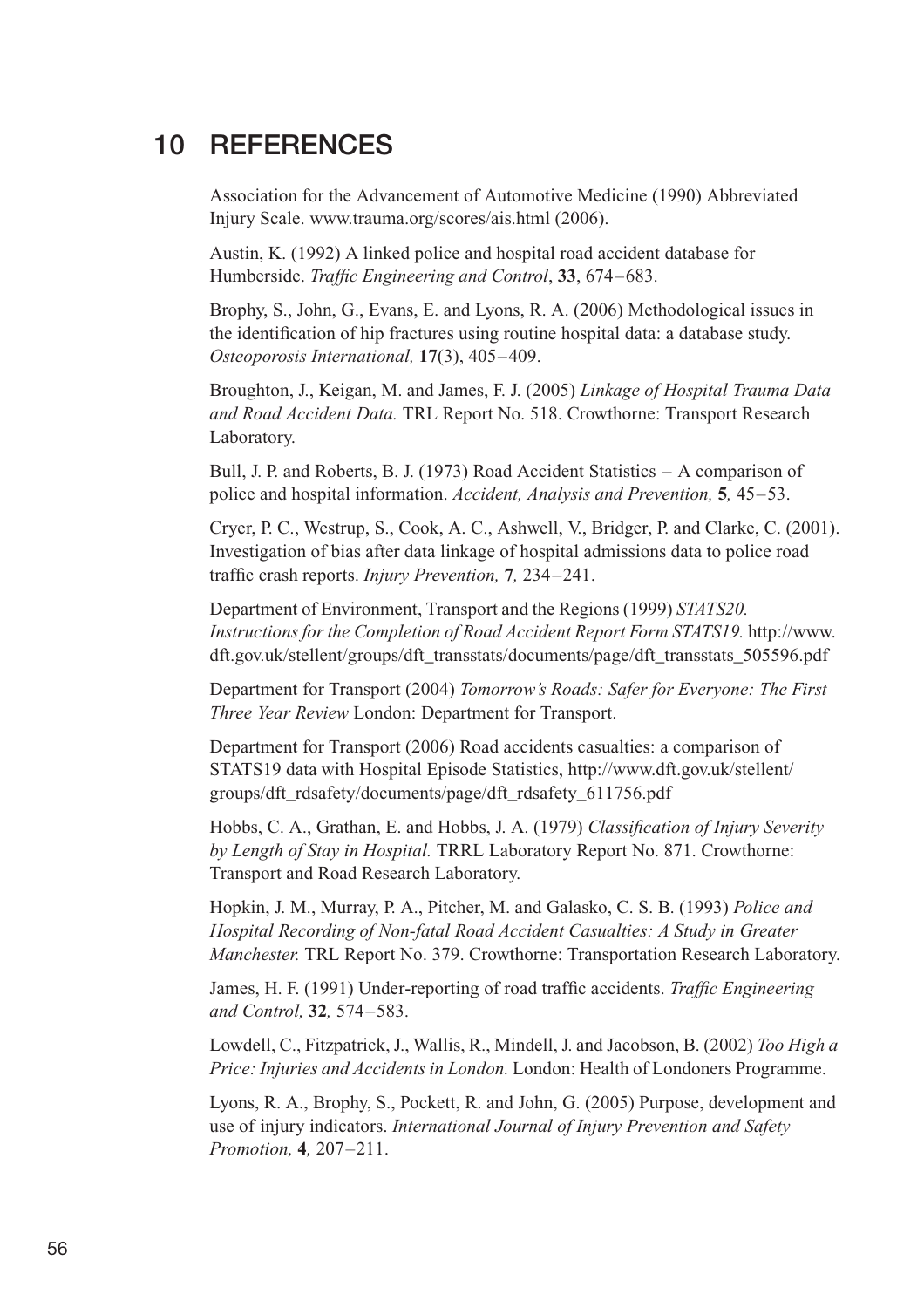Lyons, R. A., Polinder, S., Larsen, C. F., Mulder, S., Meerding, W. F., Toet, H., Van Beeck, E. and the EUROCOST Reference Group. (2006) Methodological issues in comparing injury incidence across countries. International Journal of Injury Prevention and Safety Promotion 13, 63-70.

Measuring and Monitoring Injury Working Group (2002) Measuring and Monitoring Injury. A report to the Accidental Injury Task Force. http:// www.dh.gov.uk/assetRoot/04/07/22/26/04072226.pdf

Mills, P. J. (1989) Pedal Cycle Accidents – A Hospital Based Study. TRL Report No. 220. Crowthorne: Transport Research Laboratory.

Neighbourhood Road Safety Initiative Evaluation Team (2006). Personal communication.

Nicholl, J. P. (1980) The Use of Hospital In-patient Data in the Analysis of the Injuries Sustained by Length of Stay in Hospital. TRRL Report No. LR871. Crowthorne: Transport and Road Research Laboratory.

Pedder, J. B., Hagues, S. B., Mackay, G. M. and Roberts, B. J. (1981) A study of two-wheeled casualties treated at a city hospital. Proceedings of the International Conference IRCOBI, Salon de Provence, pp. 269–285.

Saunders, R. A. and Wheeler, T. J. (1987) Reported accidents and the GP. Highways and Transportation, 34, 20–22.

Simpson, H. F. (1996) Comparison of Hospital and Police Casualty Data: A National Study. TRL Report No. 173. Crowthorne: Transport Research Laboratory.

Transport Statistics (2005) Road Casualties Great Britain: 2004 – Annual Report. London: Department for Transport.

Tunbridge, R. J., Everest, J., Wild, B. R. and Johnstone, R. A. (1988) An In-depth Study of Road Accident Casualties and their Injury Patterns. TRRL Report No. 136. Crowthorne: Transport and Road Research Laboratory.

Ward, H., Cave, J., Morrison, A., Allsop, R., Evans, A., Kuiper, C., Willumsen, L. and Gleave, S. (1994) Pedestrian Activity and Accident Risk. Basingstoke: AA Foundation for Road Safety Research.

Ward, H. and Robertson, S. (2002) Do public perceptions of safety affect reporting rates? Proceedings of the 6th World Conference: Injury prevention and control. Le Presses de l'Universite de Montreal. pp. 55–56.

Ward, H., Robertson, S., Pedler, A. and Townley, K. (2005) Reporting of Road Traffic Accidents in London: Matching Police STATS19 with Hospital Accident and Emergency Department Data. Supplementary Report for St. Thomas' Hospital Central London. TRL unpublished project report. Crowthorne: Transport Research Laboratory.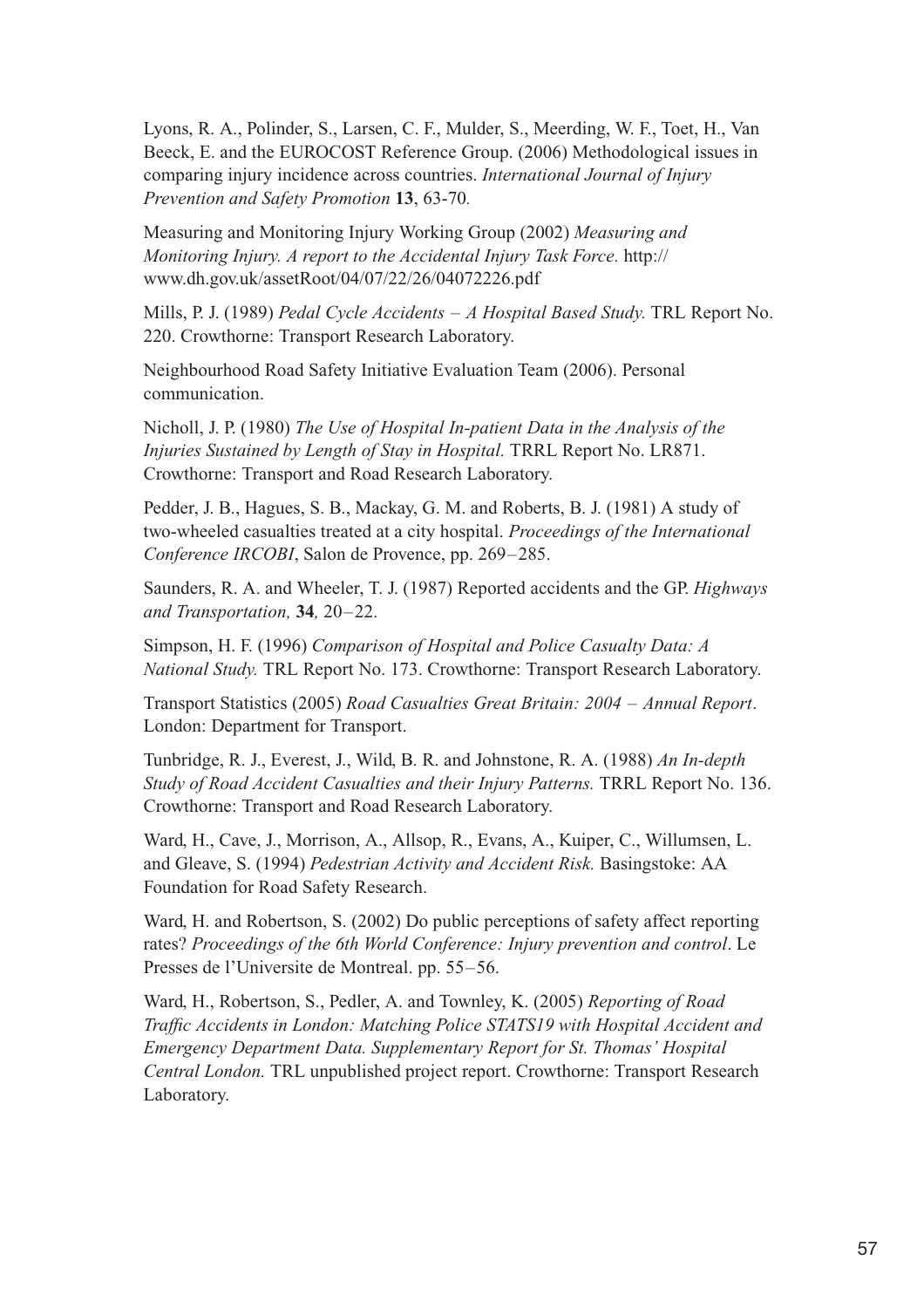List of Medical Priority Dispatch System (MPDS) chief complaint codes used by the Welsh Ambulance Service NHS Trust

|                | Table A1.1: MPDS chief complaint codes used by the Welsh Ambulance Service<br><b>NHS Trust</b> |  |  |  |  |
|----------------|------------------------------------------------------------------------------------------------|--|--|--|--|
|                | <b>MPDS chief complaint</b>                                                                    |  |  |  |  |
| 1              | Abdominal pain/problems                                                                        |  |  |  |  |
| $\overline{c}$ | Allergies/rash/medical reaction/stings                                                         |  |  |  |  |
| 3              | Assault/rape                                                                                   |  |  |  |  |
| $\overline{4}$ | Animal bites/attacks                                                                           |  |  |  |  |
| 5              | <b>Breathing problems</b>                                                                      |  |  |  |  |
| 6              | Burns/explosion                                                                                |  |  |  |  |
| $\overline{7}$ | Carbon monoxide/inhalation                                                                     |  |  |  |  |
| 8              | Cardiac/respiratory arrest                                                                     |  |  |  |  |
| 9              | Chest pain                                                                                     |  |  |  |  |
| 10             | Choking                                                                                        |  |  |  |  |
| 11             | Convulsions/fitting                                                                            |  |  |  |  |
| 12             | Diabetic problems                                                                              |  |  |  |  |
| 13             | Drowning/diving accident                                                                       |  |  |  |  |
| 14             | Electrocution                                                                                  |  |  |  |  |
| 15             | Eye problems/injuries                                                                          |  |  |  |  |
| 16             | Haemorrhage/lacerations                                                                        |  |  |  |  |
| 17             | Headache                                                                                       |  |  |  |  |
| 18             | Heart problems                                                                                 |  |  |  |  |
| 19             | Heat/cold exposure                                                                             |  |  |  |  |
| 20             | Industrial/machinery accidents                                                                 |  |  |  |  |
| 21             | Overdose/ingestion/poisoning                                                                   |  |  |  |  |
| 22             | Pregnancy/childbirth/miscarriage                                                               |  |  |  |  |
| 23             | Psychiatric/suicide attempt                                                                    |  |  |  |  |
| 24             | SICK PERSON - specific diagnosis                                                               |  |  |  |  |
| 25             | Stab/gunshot wound                                                                             |  |  |  |  |
| 26             | Stroke - Cerebro-vascular accident                                                             |  |  |  |  |
| 27             | Road traffic accidents (RTAs)                                                                  |  |  |  |  |
| 28             | Traumatic injuries, specific                                                                   |  |  |  |  |
| 29             | Unconscious/passing out                                                                        |  |  |  |  |
| 30             | <b>UNKNOWN</b>                                                                                 |  |  |  |  |
| 31             | Unknown problem – collapse – third party                                                       |  |  |  |  |
| 32             | Upgrades AS2                                                                                   |  |  |  |  |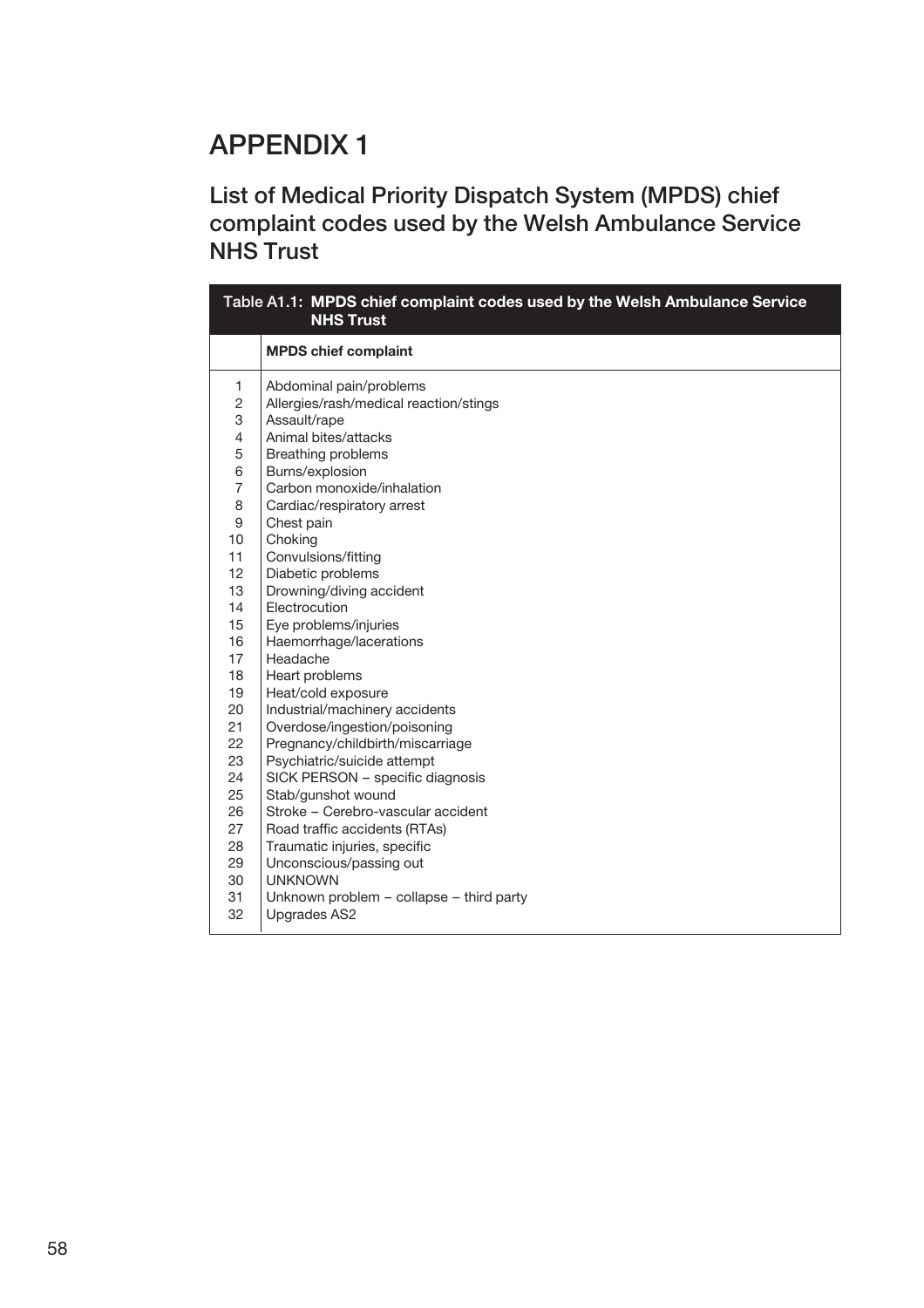## List of fields collected in the All Wales Injury Surveillance System (AWISS)

AWISS is subsumed within the emergency care/A&E activity minimum dataset (MDS) specified in Table A2.1. The data are sent electronically and securely to Health Solutions Wales (HSW; the NHS information organisation in Wales) where checks for duplicates and data quality are performed. HSW then effectively anonymise the data which is still capable of linkage to inpatient and death records. AWISS staff only has access to anonymised records.

| Table A2.1: Record type 2 - A&E activity MDS record layout |                                      |                  |                |                  |  |  |  |
|------------------------------------------------------------|--------------------------------------|------------------|----------------|------------------|--|--|--|
| <b>Size</b>                                                | <b>Contents</b>                      | Category         | Validate       | <b>Format</b>    |  |  |  |
| 1                                                          | Record ID                            |                  | 1              | An1              |  |  |  |
| 5                                                          | Organisation code (code of Provider) | Contract details | 1              | An <sub>5</sub>  |  |  |  |
| 12                                                         | A&E number                           | Patient details  | 1              | An12             |  |  |  |
| 10 <sup>°</sup>                                            | NHS number                           | Patient details  | 2              | N <sub>10</sub>  |  |  |  |
| $\mathbf{2}$                                               | NHS number status indicator          | Patient details  | $\mathbf{2}$   | N <sub>2</sub>   |  |  |  |
| 8                                                          | GP code                              | Patient details  | $\mathbf{2}$   | An <sub>8</sub>  |  |  |  |
| 30                                                         | School attended                      | Patient details  | $\overline{c}$ | An30             |  |  |  |
| 30                                                         | Occupation                           | Patient details  | 2              | An30             |  |  |  |
| 2                                                          | Ethnic group                         | Patient details  | 2              | N <sub>2</sub>   |  |  |  |
| 35                                                         | Surname                              | Patient details  | 2              | An35             |  |  |  |
| 35                                                         | Forename                             | Patient details  | 2              | An $35$          |  |  |  |
| 8                                                          | Date of birth                        | Patient details  | 2              | Ccyymmdd         |  |  |  |
| 3                                                          | Age                                  | Patient details  | $\overline{2}$ | N <sub>3</sub>   |  |  |  |
| 1                                                          | <b>Sex</b>                           | Patient details  | 1              | An1              |  |  |  |
| 35                                                         | Patient's usual address Line 1       | Patient details  | $\overline{2}$ | An $35$          |  |  |  |
| 35                                                         | Patient's usual address Line 2       | Patient details  | $\mathbf{2}$   | An <sub>35</sub> |  |  |  |
| 35                                                         | Patient's usual address Line 3       | Patient details  | $\mathbf{2}$   | An35             |  |  |  |
| 35                                                         | Patient's usual address Line 4       | Patient details  | $\mathbf{2}$   | An <sub>35</sub> |  |  |  |
| 35                                                         | Patient's usual address Line 5       | Patient details  | $\overline{2}$ | An <sub>35</sub> |  |  |  |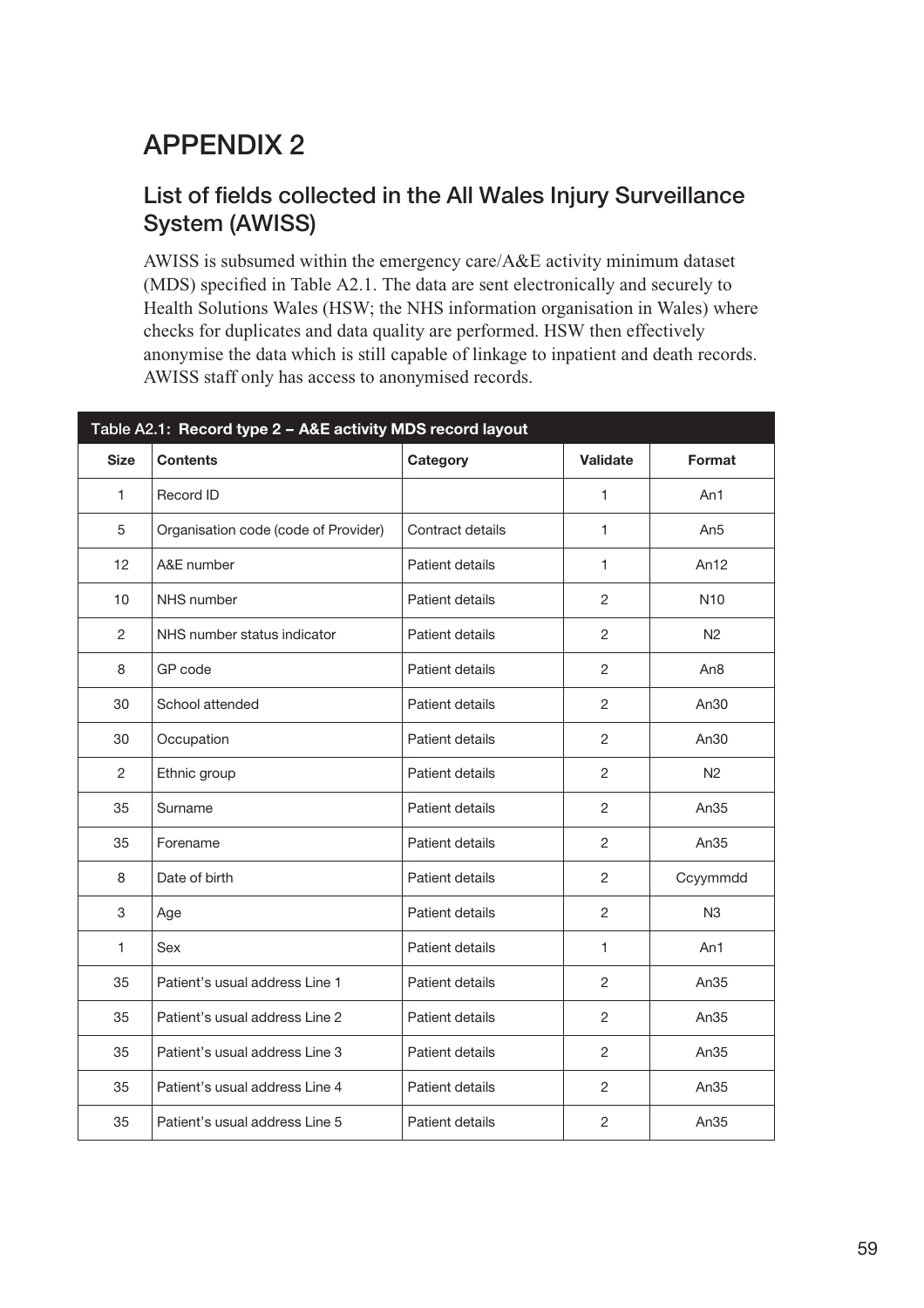| Size           | <b>Contents</b>             | Category           | <b>Validate</b> | Format           |
|----------------|-----------------------------|--------------------|-----------------|------------------|
| 8              | Postcode of usual address   | Patient details    | 1               | An <sub>8</sub>  |
| 2              | Referrer                    | Referrer details   | $\overline{2}$  | An2              |
| 2              | Arrival mode                | Referrer details   | $\overline{2}$  | N <sub>2</sub>   |
| 10             | Ambulance no.               | Referrer details   | $\overline{c}$  | A10              |
| 40             | Date of attendance          | Attendance details | $\mathbf{1}$    | An40             |
| 8              | Time of attendance          | Attendance details | $\mathbf{1}$    | An <sub>8</sub>  |
| 20             | Date of incident            | Attendance details | 2               | An $20$          |
| 20             | Time of incident            | Attendance details | $\overline{c}$  | An20             |
| 3              | Incident type               | Attendance details | 1               | An <sub>3</sub>  |
| 30             | RTA place                   | Attendance details | 2               | An <sub>30</sub> |
| 30             | <b>RTA</b> location         | Attendance details | $\overline{2}$  | An <sub>30</sub> |
| 30             | RTA road user               | Attendance details | $\overline{c}$  | An <sub>30</sub> |
| 30             | RTA safety device           | Attendance details | $\overline{c}$  | An <sub>30</sub> |
| $\overline{c}$ | Patient group               | Attendance details | 1               | An <sub>2</sub>  |
| 750            | Initial complaint 1         | Attendance details | $\overline{c}$  | 750              |
| 750            | Initial complaint 2         | Attendance details | $\overline{c}$  | 750              |
| 750            | Additional incident details | Attendance details | 2               | 750              |
| 750            | Additional where            | Attendance details | $\overline{c}$  | 750              |
| 750            | Additional what             | Attendance details | $\overline{2}$  | 750              |
| 750            | Additional how              | Attendance details | 2               | 750              |
| $\overline{c}$ | Follow-up indicator         | Attendance details | $\overline{c}$  | A2               |
|                | Date seen - triage          | Attendance details | $\overline{c}$  | Datetime         |
|                | Time seen - triage          |                    |                 |                  |
| $\overline{c}$ | Triage priority score       | Attendance details | $\overline{c}$  | A2               |
|                | Date seen - Dr/practitioner | Attendance details | $\overline{c}$  | Datetime         |
|                | Time seen - Dr/practitioner |                    |                 |                  |
| $\overline{c}$ | Investigation 1             | Attendance details | $\overline{c}$  | An <sub>2</sub>  |
| $\overline{c}$ | Investigation 2             | Attendance details | 2               | An <sub>2</sub>  |
| $\overline{c}$ | Investigation 3             | Attendance details | $\overline{2}$  | An <sub>2</sub>  |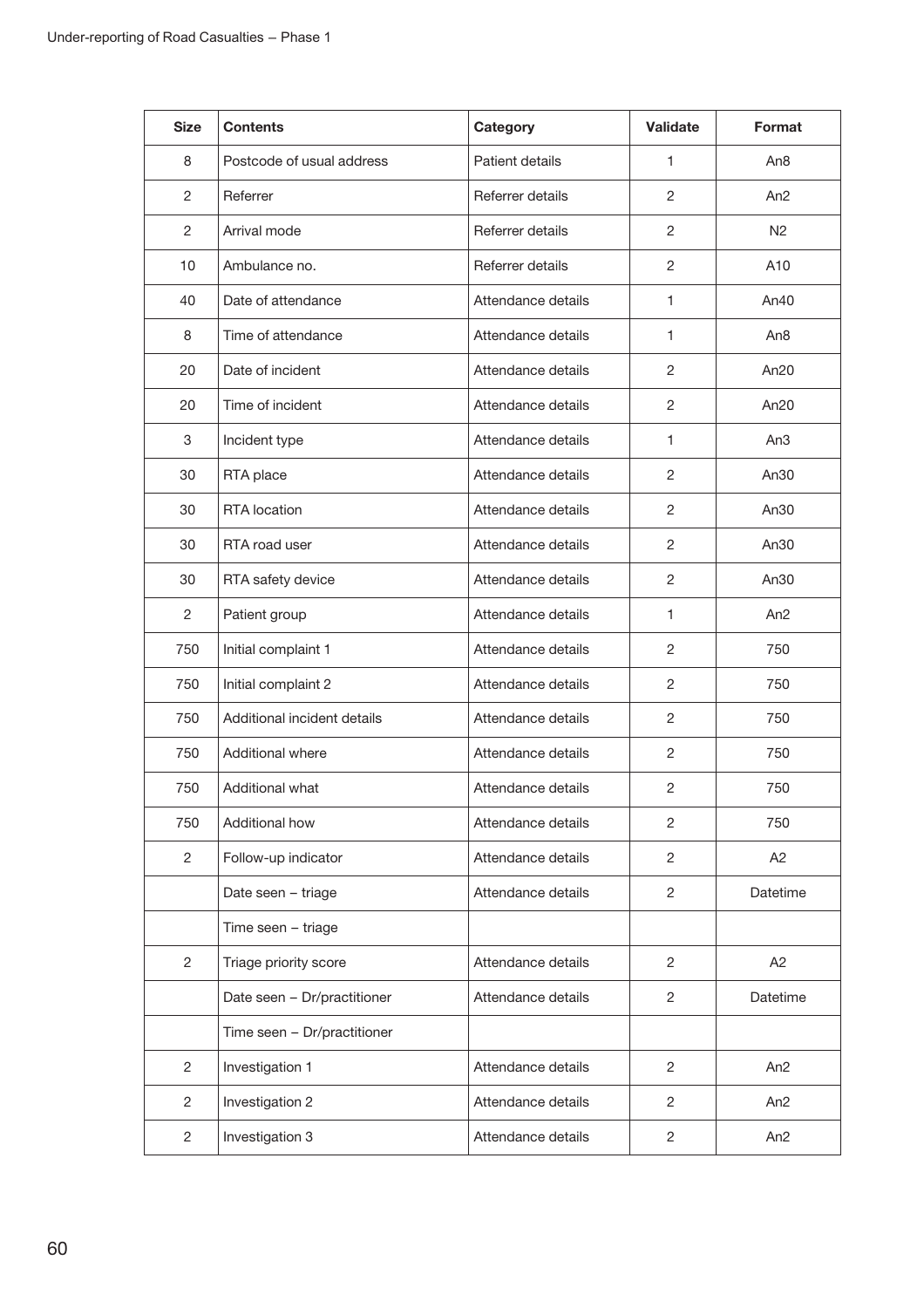| <b>Size</b>    | <b>Contents</b>   | Category           | <b>Validate</b> | Format          |
|----------------|-------------------|--------------------|-----------------|-----------------|
| $\overline{c}$ | Investigation 4   | Attendance details | $\overline{c}$  | An <sub>2</sub> |
| $\overline{c}$ | Investigation 5   | Attendance details | $\overline{c}$  | An2             |
| 2              | Investigation 6   | Attendance details | 2               | An2             |
| 3              | Diagnosis 1       | Attendance details | $\mathbf{2}$    | An3             |
| 3              | Diagnosis 2       | Attendance details | 2               | An3             |
| 3              | Diagnosis 3       | Attendance details | $\overline{2}$  | An3             |
| 3              | Diagnosis 4       | Attendance details | $\mathbf{2}$    | An3             |
| 3              | Diagnosis 5       | Attendance details | $\mathbf{2}$    | An3             |
| 3              | Diagnosis 6       | Attendance details | 2               | An3             |
| 3              | Anatomical site 1 | Attendance details | $\overline{2}$  | An3             |
| 3              | Anatomical site 2 | Attendance details | 2               | An3             |
| 3              | Anatomical site 3 | Attendance details | $\overline{2}$  | An <sub>3</sub> |
| 3              | Anatomical site 4 | Attendance details | 2               | An3             |
| 3              | Anatomical site 5 | Attendance details | $\overline{2}$  | An <sub>3</sub> |
| 3              | Anatomical site 6 | Attendance details | 2               | An <sub>3</sub> |
| 1              | Side of body 1    | Attendance details | $\overline{2}$  | An1             |
| 1              | Side of body 2    | Attendance details | $\overline{c}$  | An1             |
| 1              | Side of body 3    | Attendance details | $\overline{2}$  | An1             |
| 1              | Side of body 4    | Attendance details | $\overline{2}$  | An1             |
| 1              | Side of body 5    | Attendance details | $\overline{c}$  | An1             |
| 1              | Side of body 6    | Attendance details | $\overline{2}$  | An1             |
| $\overline{c}$ | Procedure 1       | Attendance details | $\overline{2}$  | An <sub>2</sub> |
| $\overline{2}$ | Procedure 2       | Attendance details | $\overline{2}$  | An <sub>2</sub> |
| $\overline{2}$ | Procedure 3       | Attendance details | $\overline{2}$  | An <sub>2</sub> |
| $\overline{2}$ | Procedure 4       | Attendance details | $\overline{2}$  | An <sub>2</sub> |
| $\overline{c}$ | Procedure 5       | Attendance details | $\overline{2}$  | An <sub>2</sub> |
| $\overline{2}$ | Procedure 6       | Attendance details | $\overline{2}$  | An <sub>2</sub> |
| 30             | Medication 1      | Attendance details | $\overline{2}$  | An30            |
| 30             | Medication 2      | Attendance details | $\overline{c}$  | An30            |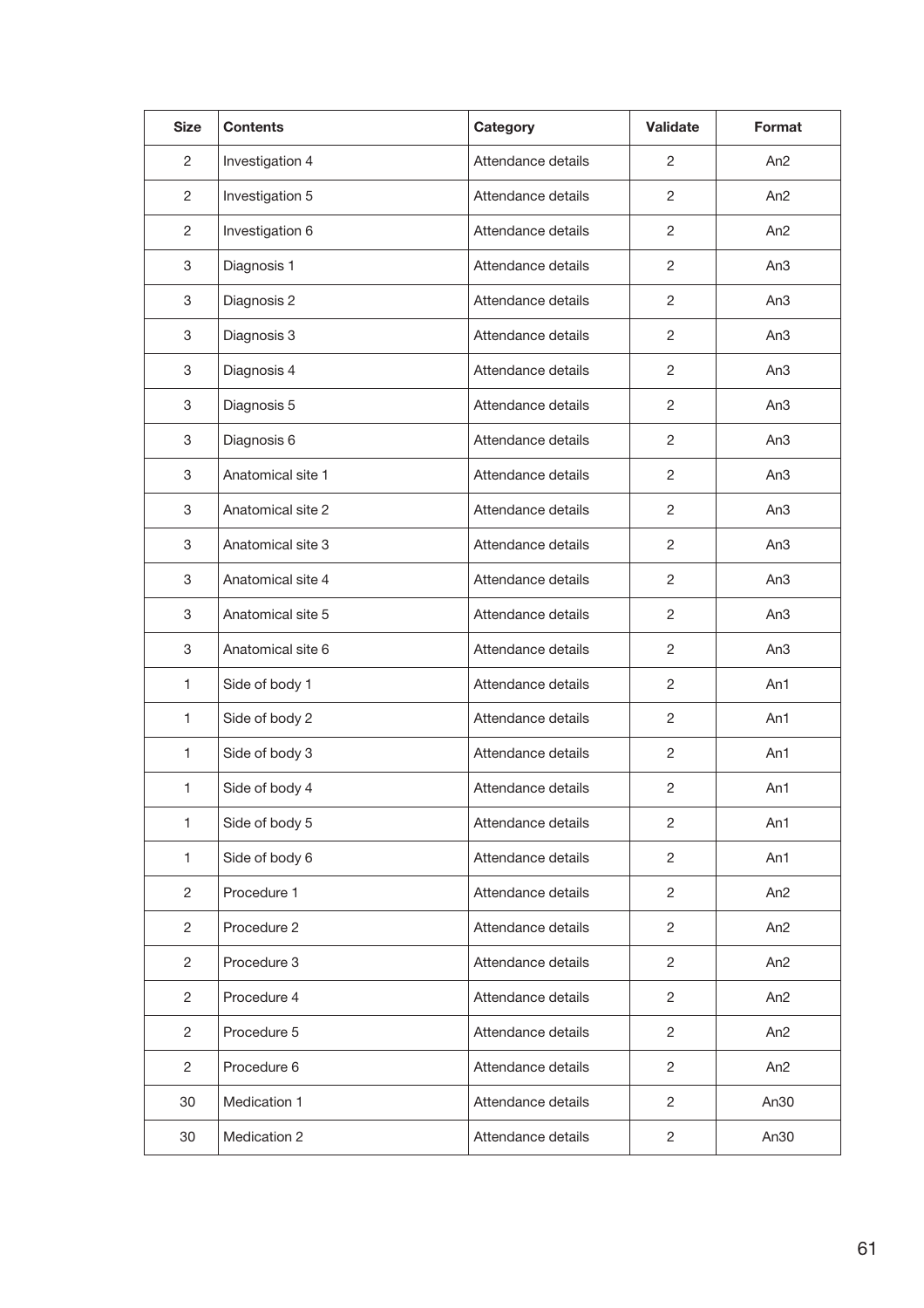| <b>Size</b> | <b>Contents</b>      | Category           | <b>Validate</b> | Format          |
|-------------|----------------------|--------------------|-----------------|-----------------|
| 30          | Medication 3         | Attendance details | 2               | An30            |
| 30          | Medication 4         | Attendance details | $\overline{2}$  | An30            |
| 30          | Medication 5         | Attendance details | 2               | An30            |
| 30          | Medication 6         | Attendance details | $\overline{2}$  | An30            |
| 3           | Injury group         | Attendance details | 2               | An <sub>3</sub> |
| 2           | Disposal             | Attendance details | 2               | An <sub>2</sub> |
| 40          | Date left department | Attendance details | 2               |                 |
| 8           | Time left department | Attendance details | $\overline{2}$  |                 |
| 1           | Attendance type      | Attendance details |                 | A1              |
| 8           | Attending Dr GMC     | Attendance details | 2               | 8               |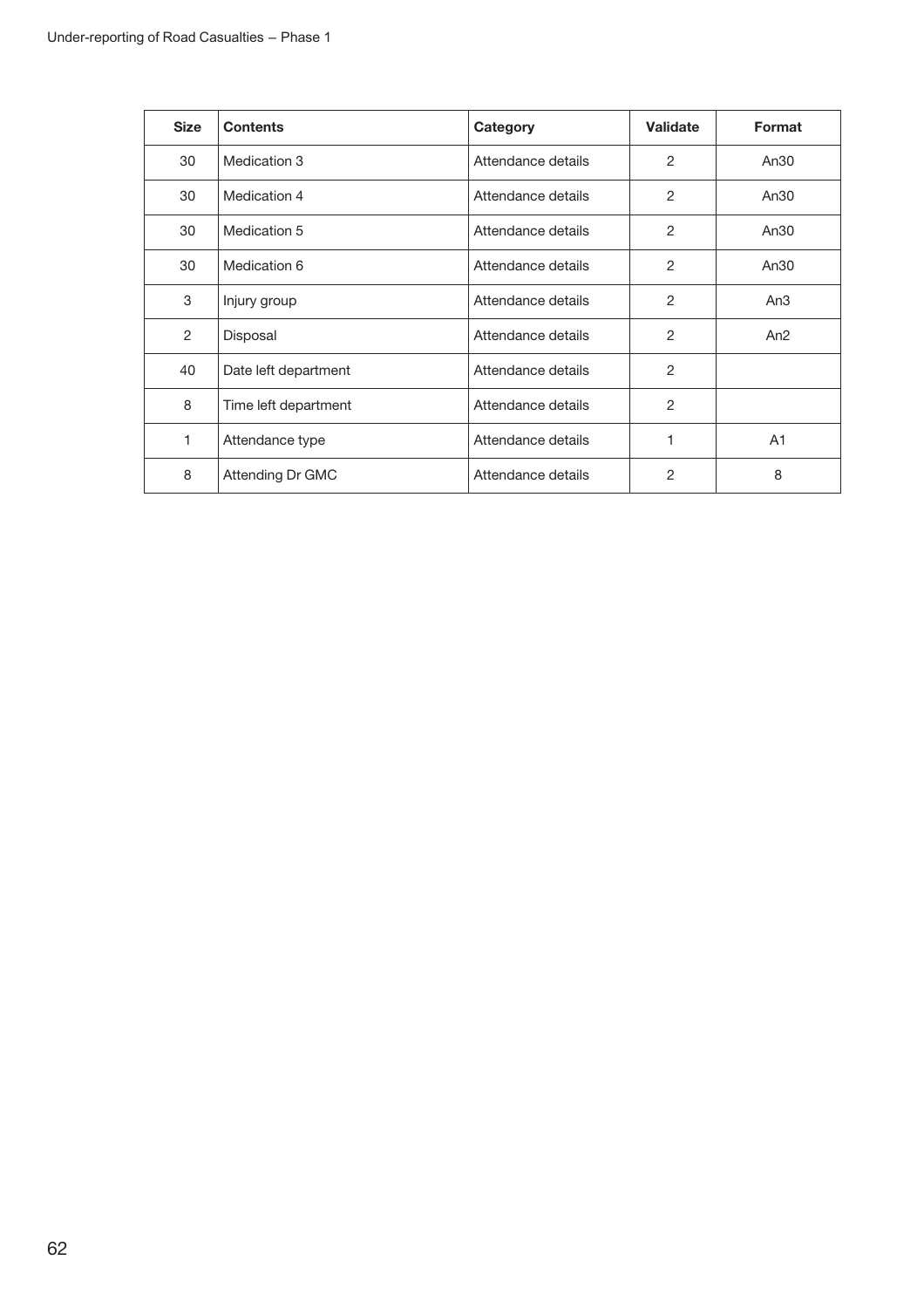## The new accident and emergency minimum dataset

### Accident and emergency attendance CDS data items (as at 22nd April 2004)

For those data items marked \* details of the codes used are given at the end of this document

#### Personal details of the patient

- Local patient identifier
- Organisation code (local patient identifier)
- Organisation code type
- NHS number
- Birth date
- Carer support indicator
- Ethnic category
- Marital status (psychiatric patients only)
- NHS number status indicator
- $\bullet$  Sex
- Name format code
- Patient name
- Address format code
- Patient usual address
- Postcode of usual address
- Organisation code (pct of residence)
- Organisation code type

#### Details of the patient's registered GMP

- GMP (code of registered or referring GMP)
- Code of GP practice (registered GMP)
- Organisation code type

#### Details of the A&E attendance

- A&E attendance number
- A&E arrival mode
- A&E attendance category
- A&E attendance disposal
- A&E incident location type\*
- A&E patient group\*
- Source of referral for A&E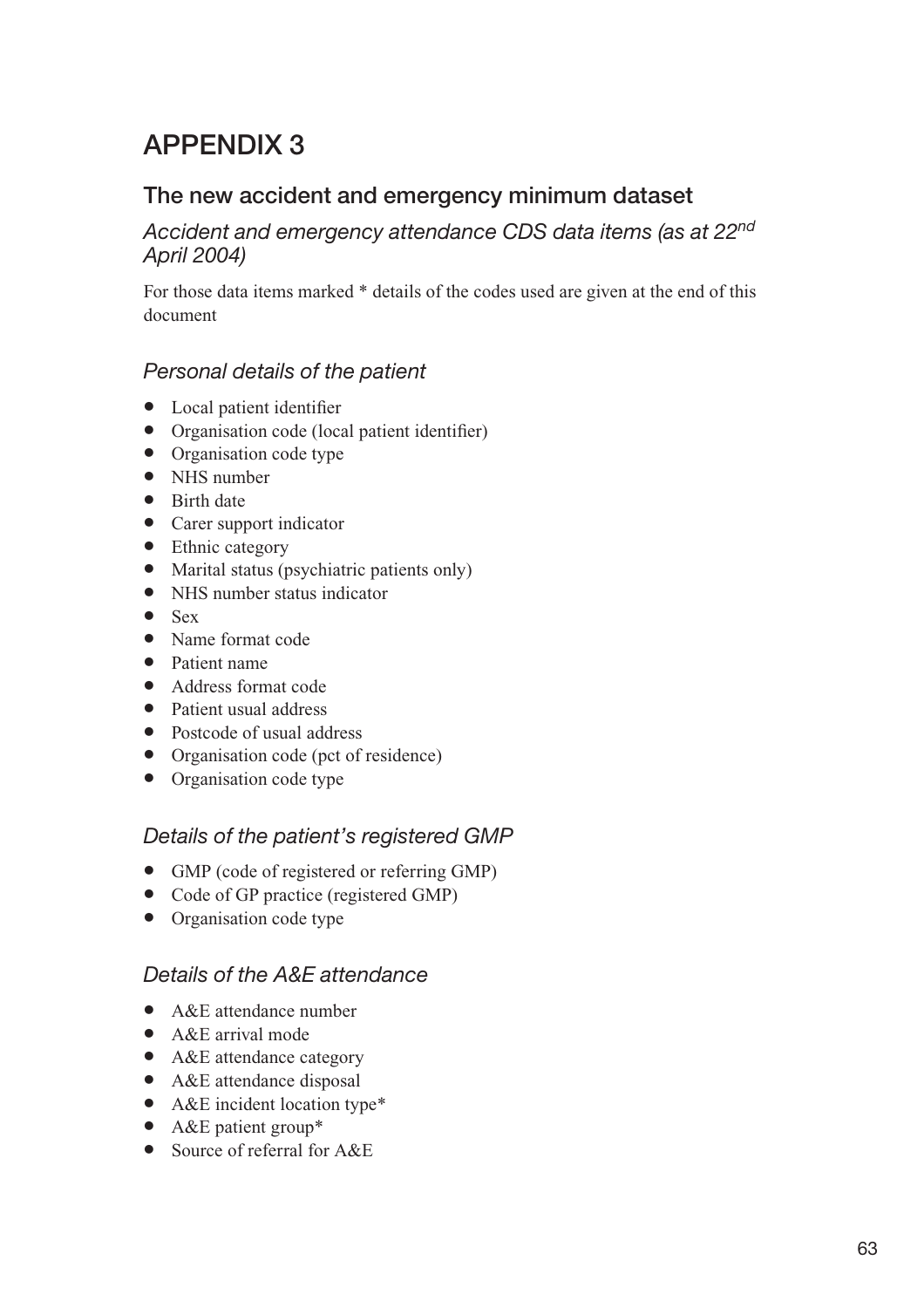- Arrival date
- A&E attendance conclusion time
- A&E departure time
- A&E initial assessment time (first and unplanned follow-up attendances only)
- A&E time seen for treatment
- Arrival time

#### Details of the Service Agreement for the A&E attendance

- Commissioning serial number
- NHS service agreement line number
- Provider reference number
- Commissioner reference number
- Organisation code (code of provider)
- Organisation code type
- Organisation code (code of commissioner)
- Organisation code type

#### Details of the responsible clinician

• A&E staff member code

#### Details of the coded diagnosis scheme and the diagnoses

- Diagnosis scheme in use\*
- A&E diagnosis first
- A&E diagnosis second

#### Details of the coded investigation activities undertaken

- Investigation scheme in use
- A&E investigation first
- A&E investigation second

#### Details of the coded treatment activities undertaken

- Procedure scheme in use
- $A & E$  treatment first
- A & E treatment second

#### Details of the Healthcare Resource Group (HRG)

- HRG code
- HRG code version number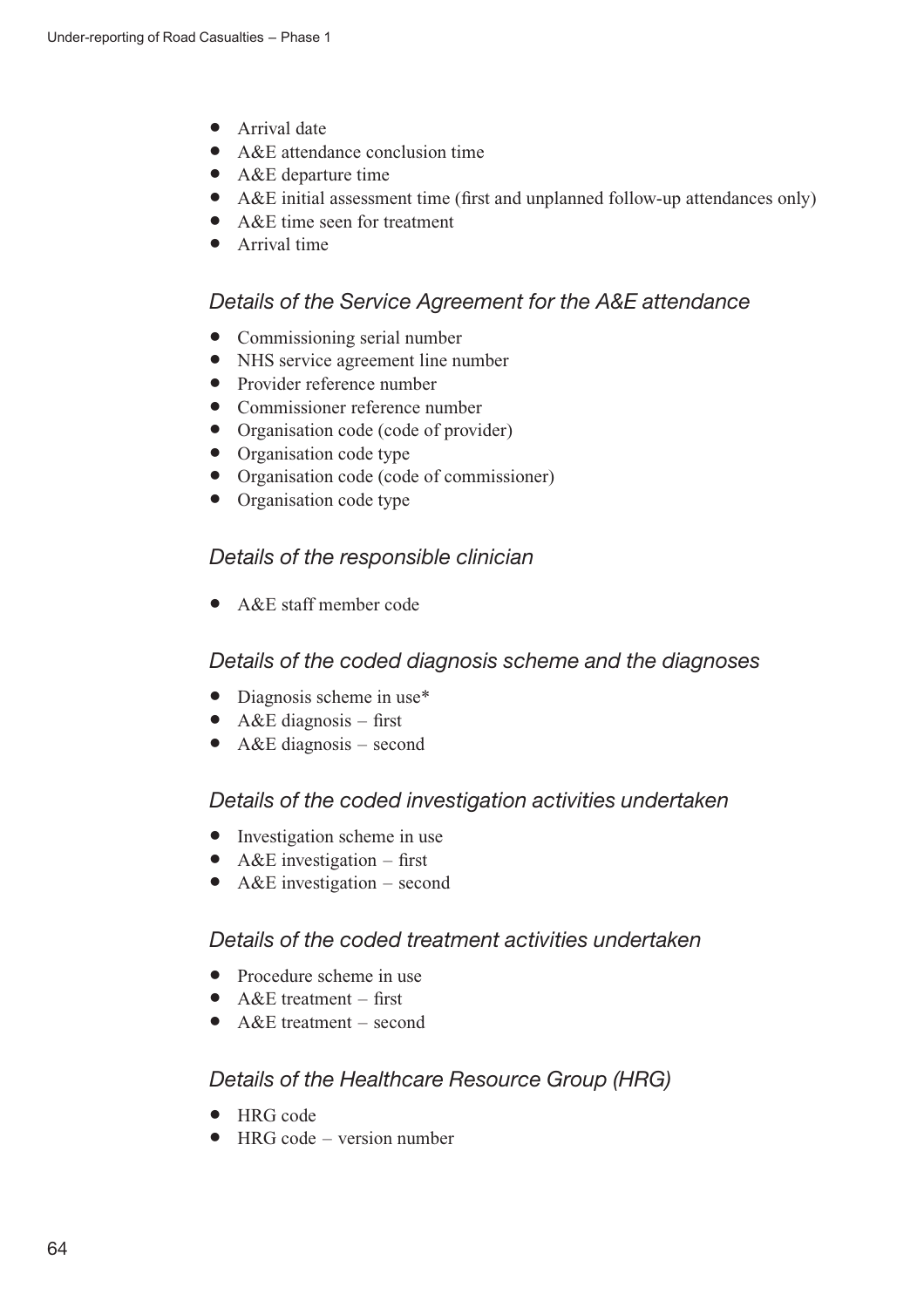#### Details of the HRG dominant grouping variable procedure (note that this will not apply when no operation was carried out)

- Procedure scheme in use
- HRG dominant grouping variable procedure

#### Codes used for data items marked\*

A&E incident location type:

- 10 Home
- 40 Work
- 50 Educational establishment
- 60 Public place
- 91 Other

A&E patient group:

- 10 Road traffic accident
- 20 Assault
- 30 Deliberate self-harm
- 40 Sports injury
- 50 Firework injury
- 60 Other accident
- 70 Brought in dead
- 80 Other than above

Diagnosis scheme in use:

- A&E diagnosis
- \* ICD-10
- \* Read version 1 (Read 4)
- \* Read version 2 (Read 5)
- \* Read version 3.0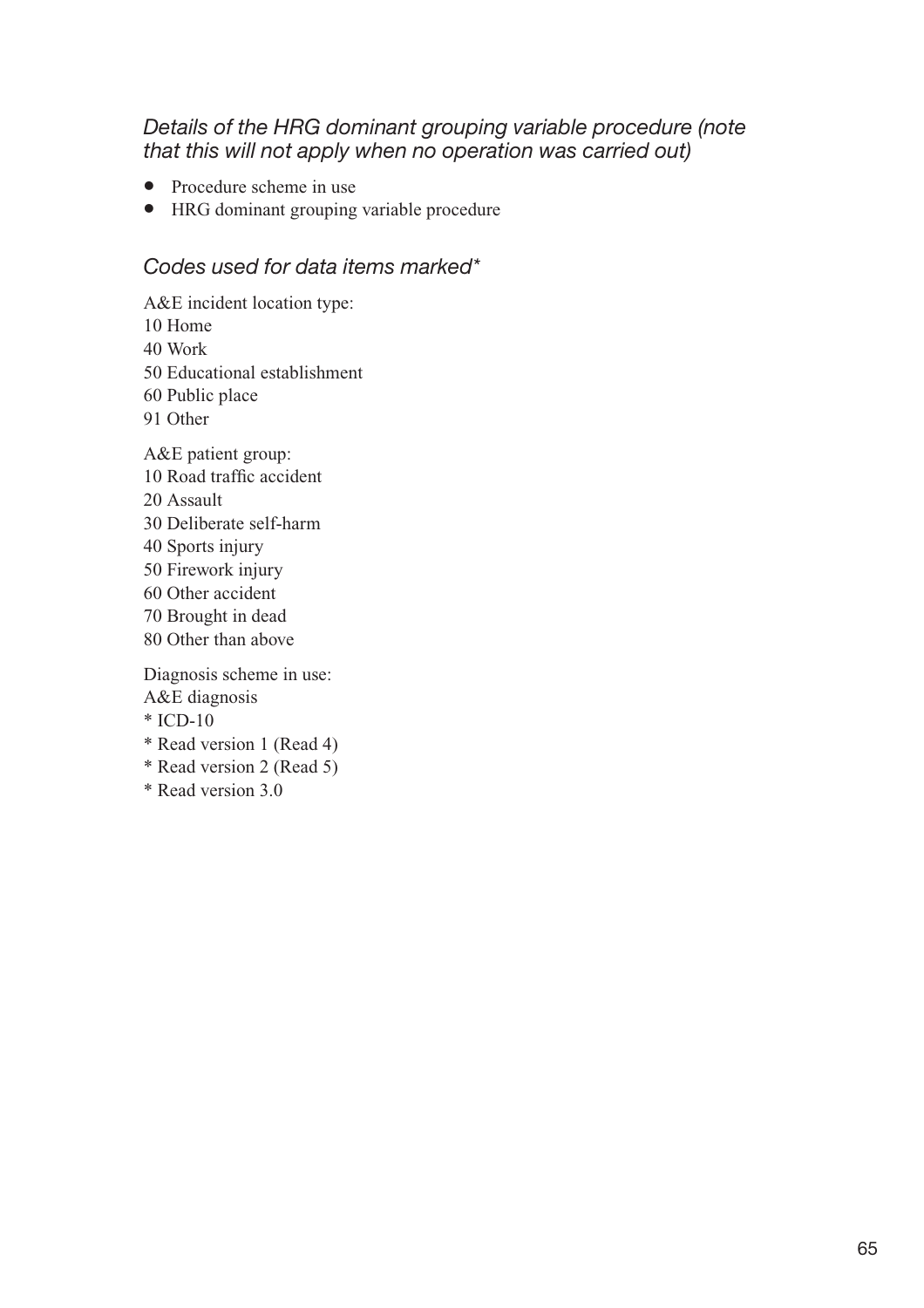## List of fields collected in the Health Episode Statistics

List of fields collected in the Health Episode Statistics (HES) – many of these are not needed for injury analysis of anonymised data but have been included as the data will also be used for other non injury studies.

### HES extract specification form

(Please either type or write in black ink, as this form will be photocopied)

#### Data years (please tick):  $\boxtimes$

 $1989/90$  h  $1990/91$  h  $1991/92$  h  $1992/93$  h  $1993/94$  h  $1994/95$  h  $1995/96$  h  $1996/97$  h  $1997/98$   $\boxtimes$   $1998/99$   $\boxtimes$   $1999/00$   $\boxtimes$  2000/01  $\boxtimes$  $2001/02 \boxtimes 2002/03 \boxtimes 2003/04 \boxtimes$ 

```
Filter details (See 2.3.1 to 2.4.2)
```
 $\text{CLASSPATH}$  < 6

#### **Patient**

- $\boxtimes$  Administrative & legal status of patient (category)<sup>(7)</sup>
- $\boxtimes$  Administrative category (admincat)<sup>(5)</sup>
- $\boxtimes$  Age at end of episode (endage)
- $\boxtimes$  Age at start of episode (startage)
- $\boxtimes$  Baby's age in days (neodur)
- $\Box$  Date of birth patient (dob)
- $\Box$  Month and year of birth (mydob)
- $\Box$  Date of birth check flag patient (dob\_cfl)
- $\Box$  Ethnic category (ethnos)<sup>(1)</sup>
- $\Box$  Legal category of patient (leglcat)<sup>(5)</sup>
- $\Box$  Legal group of patient (legalgpa)<sup>(8)</sup>
- $\Box$  Legal status classification (leglstat)
- $\Box$  Local patient identifier (lopatid)<sup>(4)</sup>
- $\Box$  Neonatal level of care (neocare)<sup>(3)</sup>
- $\Box$  NHS number (newnhsno)<sup>(4)</sup>
- $\Box$  NHS number indicator (nhsnoind)<sup>(4)</sup>
- $\Box$  Patient identifier HES generated (hesid)<sup>(4)</sup>
- $\Box$  Patient identifier (HES generated) basis of match (matchid)<sup>(4)</sup>
- $\Box$  Sex of patient (sex)<sup>(13)</sup>
- $\Box$  Well baby flag (wellbaby)<sup>(20)</sup>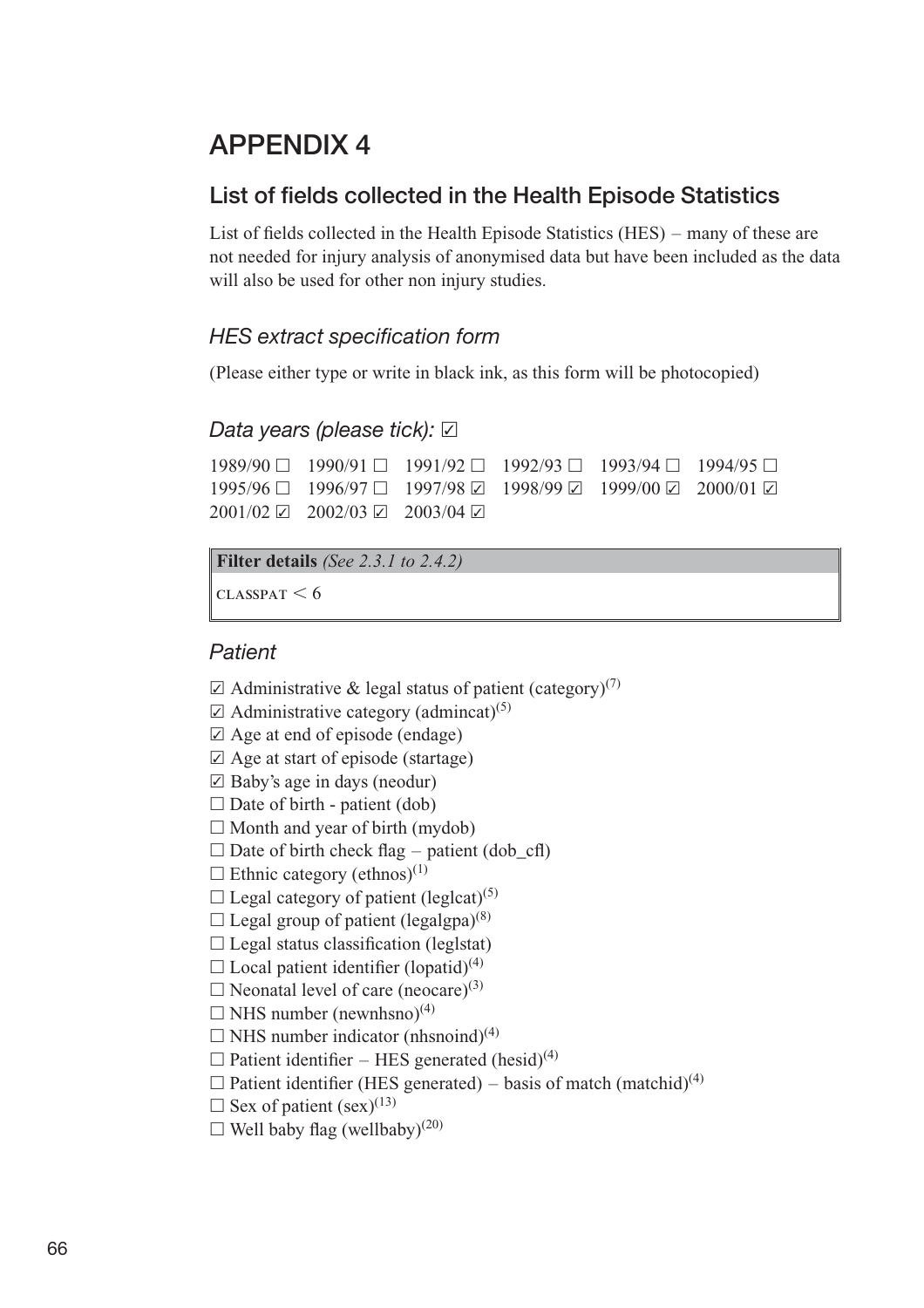#### Admission and discharge

 $\Box$  Admission date check flag (adm cfl)

 $\Box$  Date of admission (admidate)

 $\Box$  Date of decision to admit (elecdate)

 $\Box$  Date of decision to admit check flag (elec cfl)

 $\Box$  Date of discharge (disdate)

 $\Box$  Destination on discharge (disdest)

 $\Box$  Discharge date check flag (dis cfl)

 $\Box$  Method of admission (admimeth)

 $\Box$  Method of discharge (dismeth)

 $\Box$  Source of admission (admisorc)

 $\boxtimes$  Waiting time (elecdur)

#### Episodes and spells

 $\boxtimes$  Bed days within the year (bedyear)

 $\boxtimes$  Beginning of spell (spelbgin)

 $\boxtimes$  Date episode ended (epiend)

 $\boxtimes$  Date episode started (epistart)

 $\boxtimes$  Duration of spell (speldur)

 $\boxtimes$  End of spell (spelend)

 $\boxtimes$  Episode duration (epidur)

 $\boxtimes$  Episode order (epiorder)

 $\boxtimes$  Episode end date check flag (epie cfl)

 $\boxtimes$  Episode start date check flag (epis\_cfl)

 $\boxtimes$  First regular day or night admission (ftregad)

 $\boxtimes$  Hospital provider spell number (provspno)<sup>(4)</sup>

 $\boxtimes$  Intended management (intmanig)<sup>(4)</sup>

 $\boxtimes$  Main specialty (mainspef)

 $\boxtimes$  Patient classification (classpat)

 $\boxtimes$  Status of episode (epistat)

 $\boxtimes$  Treatment specialty (tretspef)

 $\boxtimes$  Type of episode (epitype)

 $\boxtimes$  Ward type at start of episode (wardstrt)<sup>(6)</sup>

#### Diagnoses (all unless specified)

 $\boxtimes$  Diagnosis (diag\_nn)

 $\boxtimes$  Diagnosis (primary) – first 3 characters (diag3)

 $\boxtimes$  Diagnosis (primary) – first 4 characters (diag4)

 $\boxtimes$  External cause code – first 3 characters (cause3)

 $\boxtimes$  External cause code – first 4 characters (cause4)

 $\boxtimes$  External cause of injury or poisoning (cause)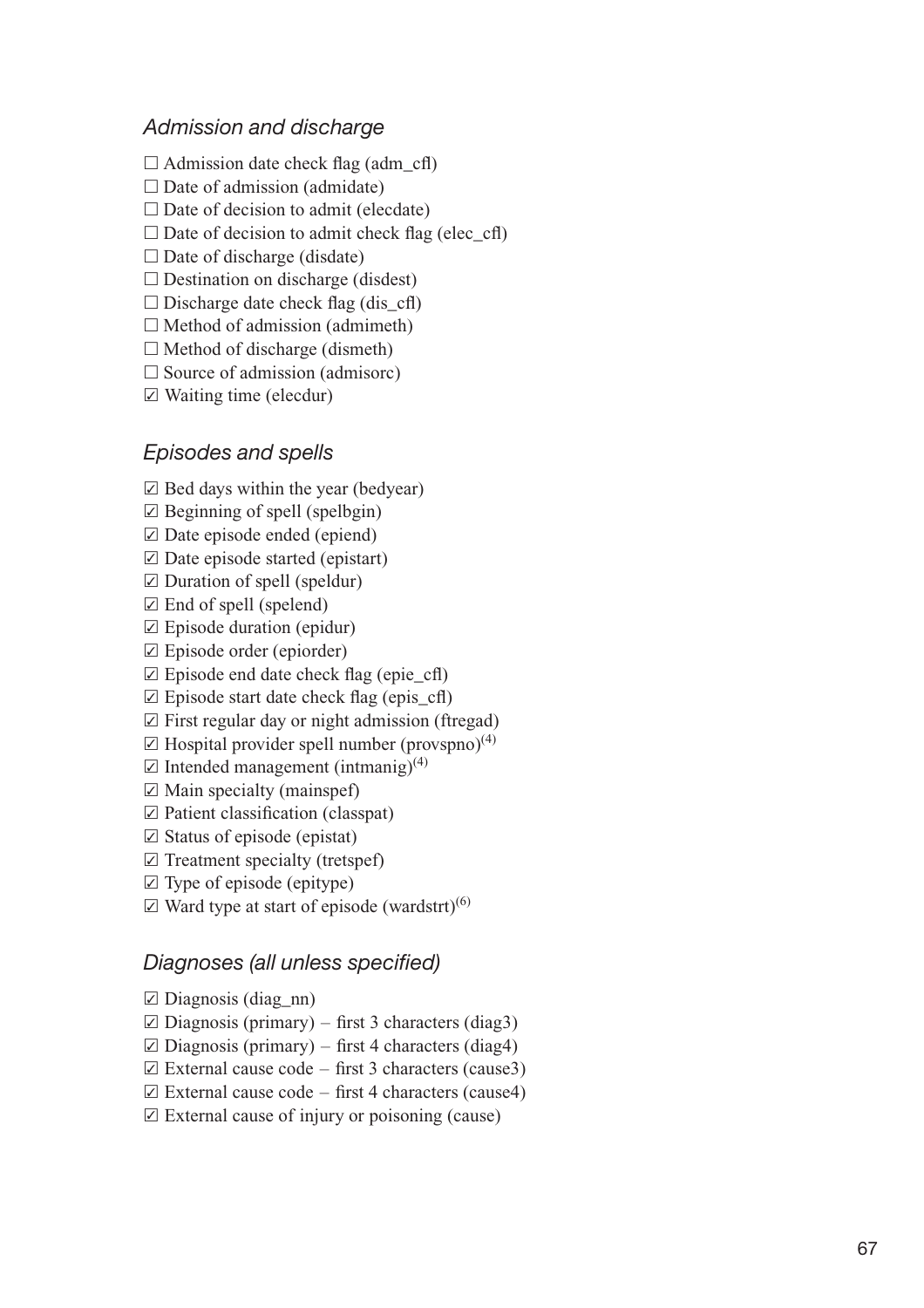#### Operative procedures

- $\Box$  Date of operation (opdte nn)
- $\Box$  Operation (main) first 3 characters (oper3)
- $\Box$  Operation status code (operstat)
- $\Box$  Operation codes (oper nn)
- $\Box$  Post-operation duration (posopdur)
- $\Box$  Pre-operation duration (preopdur)

#### **Organisations**

- $\Box$  Commissioner code (purcode)<sup>(14)</sup>
- $\square$  Commisioner code status (purval)<sup>(1)</sup>
- $\Box$  Commisioner's Regional Office (purro)
- $\Box$  Commissioner's Strategic Health Authority (purstha)
- $\Box$  Commissioning serial number (csnum)<sup>(5)</sup>
- $\Box$  Health authority area where patient's GP was registered (gppracha)<sup>(5)</sup>
- $\Box$  Primary care group (pcgcode)<sup>(9)</sup>
- $\Box$  Primary care group origin indicator (pcgorig)<sup>(9)</sup>
- $\Box$  Primary Care Trust of responsibility (pctcode)<sup>(10)</sup>
- $\Box$  Primary Care Trust of responsibility origin indicator (pctorig)<sup>(10)</sup>
- $\Box$  Primary Care Trust area where patient's GP was registered (gpprpct)<sup>(12)</sup>
- $\Box$  Provider code 3 and 5 character (procode)<sup>(15)</sup>
- $\Box$  Provider type (protype)<sup>(15)(19)</sup>
- $\Box$  Referring organisation code (referorg)
- $\Box$  Regional office area where patient's GP was registered (gppracro)<sup>(5)</sup>
- $\Box$  Site code of treatment (sitetret)<sup>(4)</sup>
- $\Box$  Strategic Health Authority area where patient's GP was registered (gpprstha)<sup>(12)</sup>

#### Geographical (derived)

- $\Box$  County of residence (rescty)
- $\Box$  Current electoral ward (currward & resladst)
- $\Box$  Government office region of residence (resgor)
- $\Box$  Government office region of treatment (gortreat)
- $\Box$  Health authority of residence (resha)
- $\Box$  Health authority of treatment (hatreat)
- $\Box$  Local authority district (resladst)
- $\Box$  Patient's Census Output Area (oacode)<sup>(19)</sup>
- $\boxtimes$  Output area first 6 characters (oaward)<sup>(19)</sup>
- $\boxtimes$  Patient's electoral ward in 1981 (ward81)
- $\boxtimes$  Patient's electoral ward in 1991 (ward91)<sup>(3)</sup>
- $\boxtimes$  Patient's health authority of residence provided by NHS (har)
- $\boxtimes$  Patient's Primary Care Trust of residence (respct)<sup>(11)</sup>
- $\boxtimes$  Patient's Strategic Health Authority of residence (resstha)<sup>(11)</sup>
- $\boxtimes$  Postcode district of patient's residence (postdist)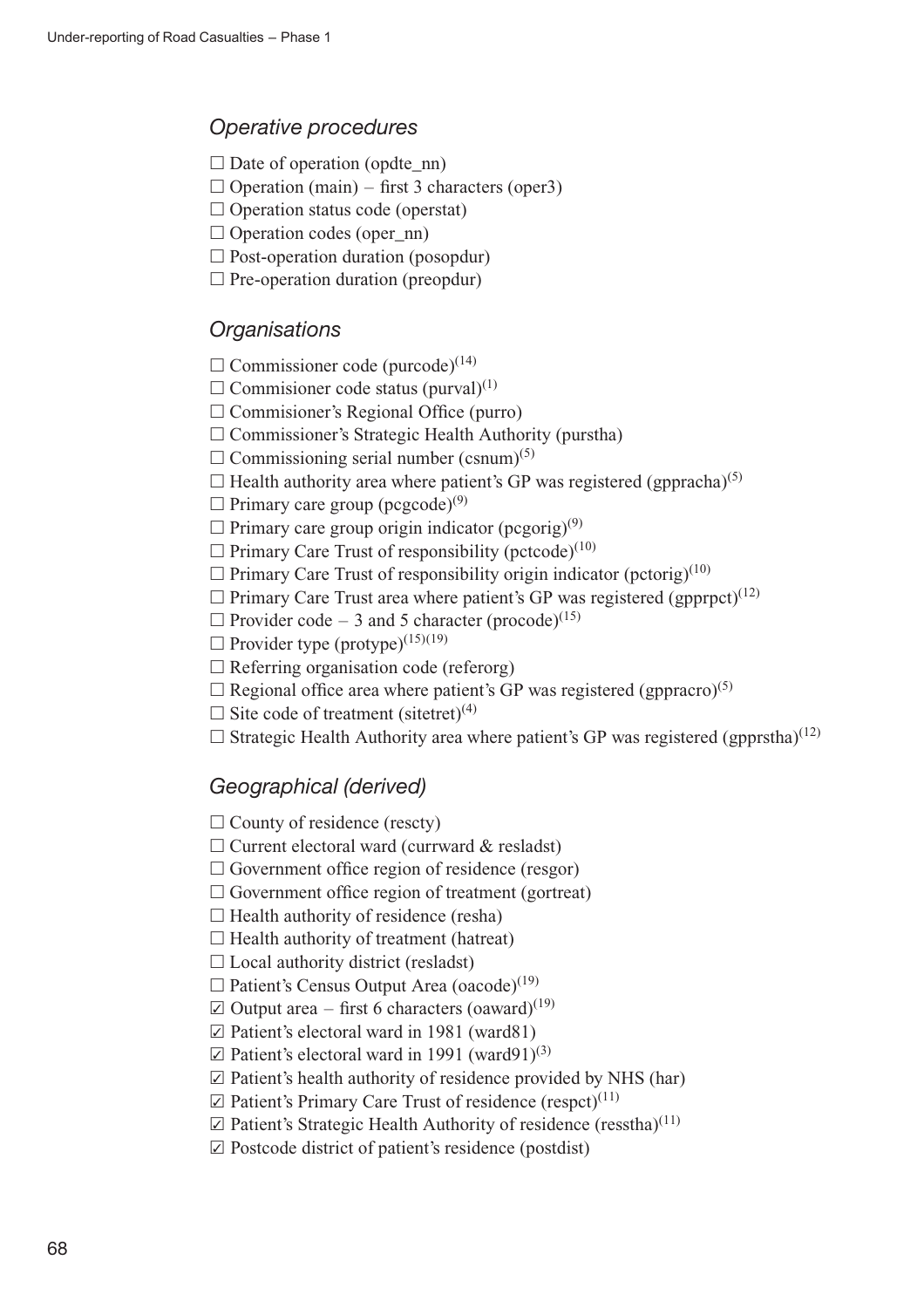- $\Box$  Postcode of patient (homeadd)
- $\Box$  Primary Care Trust area of treatment (pcttreat)<sup>(12)</sup>
- $\Box$  Regional Office of residence (resro)
- $\Box$  Region of treatment (rotreat)
- $\Box$  Strategic Health Authority area of treatment (sthatret)<sup>(12)</sup>

#### **Practitioner**

- $\Box$  Consultant code (consult)<sup>(4)</sup>
- $\Box$  GP practice code (gpprac)<sup>(4)</sup>
- $\Box$  Patient's general medical practitioner (reggmp)<sup>(4)</sup>
- $\Box$  Person referring patient (referrer)<sup>(4)</sup>

#### Augmented care (up to 9 per record) $(4)$

- $\boxtimes$  Augmented care location (acploc)
- $\boxtimes$  Augmented care period data quality indicator (acpdqind)<sup>(8)</sup>
- $\boxtimes$  Augmented care period disposal (acpdisp)
- $\boxtimes$  Augmented care period end date (acpend)
- $\boxtimes$  Augmented care period planned indicator (acpplan)
- $\Box$ Augmented care period local ID (acplcid)
- $\boxtimes$  Augmented care period number (acpn)
- $\boxtimes$  Augmented care period outcome indicator (acpout)
- $\boxtimes$  Augmented care period source (acpsour)
- $\boxtimes$  Augmented care period speciality function code (acpspef)
- $\boxtimes$  Augmented care period start date (acpstar)
- $\boxtimes$  High dependency care level (depdays)
- $\boxtimes$  Intensive care level days (intdays)
- $\boxtimes$  Number of augmented care periods within episode (numacp)
- $\boxtimes$  Number of organ systems supported (orgsup)

#### Maternity (up to 9 per record)

- $\Box$  Anaesthetic during labour (delpren)
- $\Box$  Anaesthetic post-delivery (delposn)
- $\Box$  Antenatal days of stay (antedur)

#### $\Box$  Birth date (baby) (dobbaby)

- $\boxtimes$  Birth order (birordr)
- $\boxtimes$  Birth weight (birweit)
- $\boxtimes$  Change of delivery place (delchan)
- $\boxtimes$  Delivery method (delmeth)
- $\boxtimes$  Delivery place (delplac)
- $\boxtimes$  First antenatal assessment date (anadate)
- $\boxtimes$  Gestation period in weeks at first antenatal assessment (anagest)
- $\boxtimes$  Intended type of delivery place (delintn)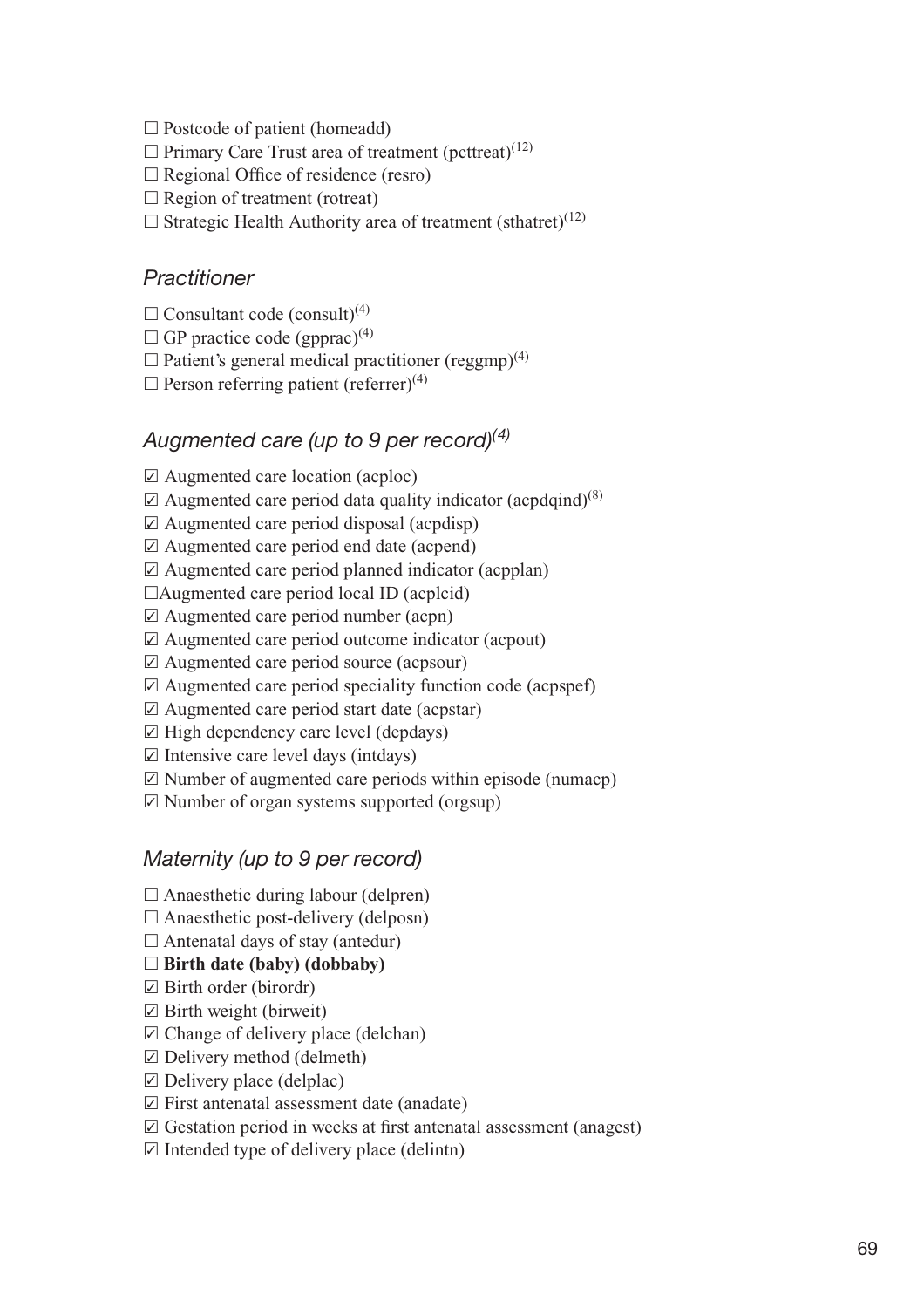- $\boxtimes$  Length of gestation (gestat)
- $\boxtimes$  Live or still birth (birstat)
- $\boxtimes$  Method to induce labour (delonse)
- $\boxtimes$  Mother's age at delivery (matage)
- $\Box$  Mother's date of birth (motdob)
- $\boxtimes$  Number of babies (numbaby)
- $\boxtimes$  Number of previous pregnancies (numpreg)
- $\boxtimes$  Postnatal stay (postdur)
- $\boxtimes$  Resuscitation method (biresus)
- $\boxtimes$  Sex of baby (sexbaby)
- $\boxtimes$  Status of person conducting delivery (delstat)
- $\boxtimes$  V code indicator (vind)

#### **Psychiatric**

- $\boxtimes$  Age at psychiatric census date (censage)
- $\boxtimes$  Carer support indicator (carersi)<sup>(4)</sup>
- $\boxdot$  Date detention commenced (detndat)
- $\boxtimes$  Date detention commenced check flag (det\_cfl)
- $\Box$  Detention category (detncat)<sup>(5)</sup>
- $\boxtimes$  Duration of care to psychiatric census date (cendur)
- $\boxtimes$  Duration of detention (detdur)
- $\Box$  Legal group of patient (psychiatric) (legalgpc)<sup>(8)</sup>
- $\boxtimes$  Marital status psychiatric (marstat)
- $\boxtimes$  Mental category (mentcat)
- $\boxtimes$  Psychiatric patient status (admistat)<sup>(3)</sup>
- $\boxtimes$  Status of patient included in psychiatric census (censtat)
- $\boxtimes$  V code indicator (vind)<sup>(2)</sup>
- $\boxtimes$  Ward type at psychiatric census date (cenward)

#### HRG and  $costs^{(16)}$

- $\boxtimes$  Dominant procedure code assigned by NHS during HRG derivation (domproc)
- $\boxtimes$  Healthcare resource group latest version (hrglate)<sup>(1)</sup>
- $\boxtimes$  Healthcare resource group original version (hrgorig)<sup>(1)</sup>
- $\boxtimes$  Healthcare resource group version 3.5 (hrg35)<sup>(19)</sup>
- $\boxtimes$  NHS generated HRG code (hrgnhs)
- $\boxtimes$  NHS generated HRG code version number (hrgnhsvn)

#### **System**

- $\boxtimes$  Combined grossing factor (gross b)<sup>(17)</sup>
- $\boxtimes$  Coverage grossing factor (gross\_a)<sup>(17)</sup>
- $\boxtimes$  Date data received by NHS wide clearing service (subdate)
- $\boxtimes$  Record identifier (epikey)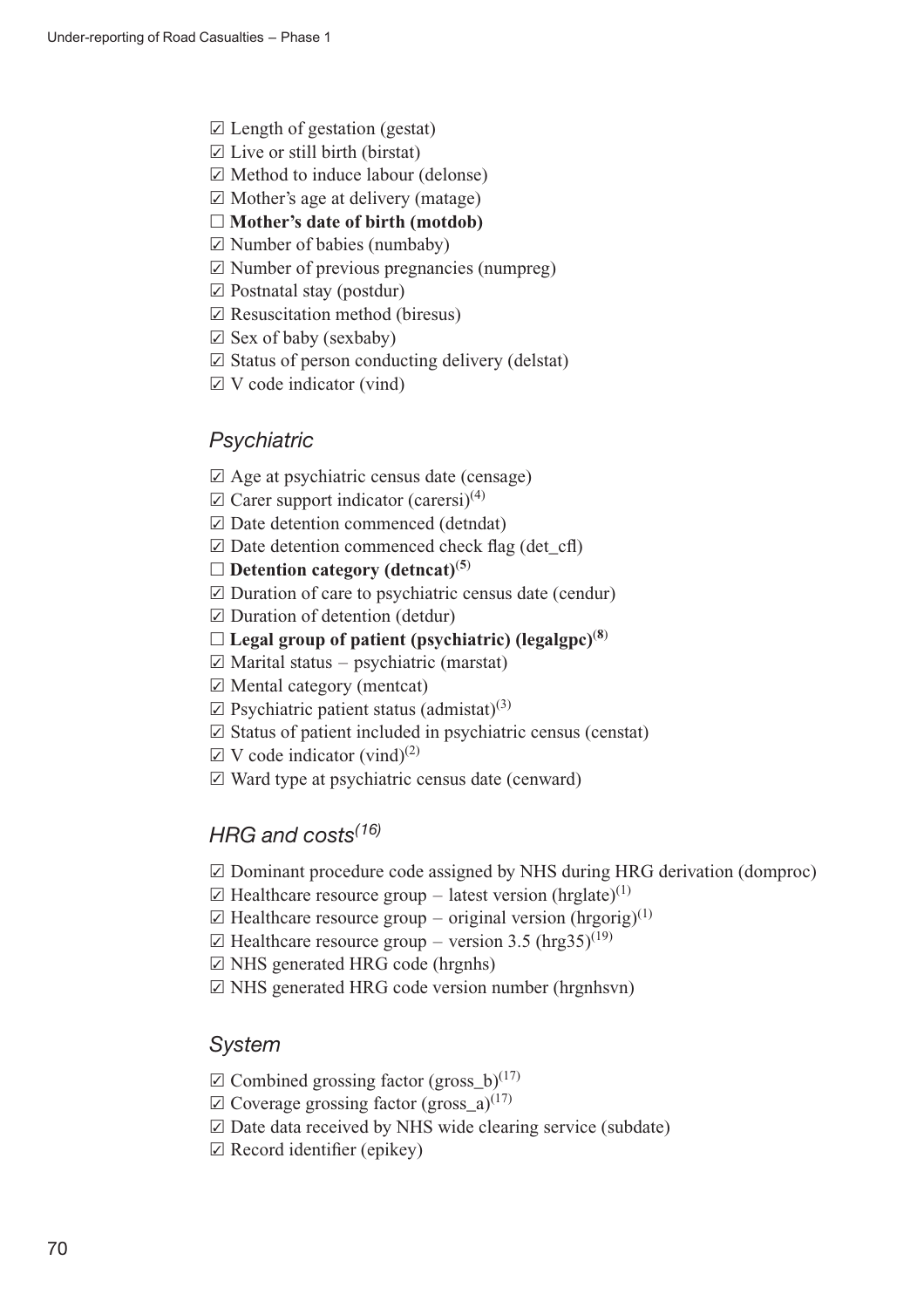#### ONS mortality data

 $\Box$  Death Date<sup>(18)</sup>

 $(1)$ From 1995–96 onwards. (2)Up to 1995–96, then replaced by ADMISTAT and NEOCARE.<br>(3)From 1996–97 onwards.

 $^{(4)}$ From 1997–98 onwards.

 $^{(5)}$ From 2000–01 onwards

 ${}^{(6)}$ Up to 2000–01 inclusive

 $^{(7)}$ Up to 2001–02 inclusive  $(8)$ From 2002–03 onwards

 $^{(9)}$ PCGCODE field retained for years 1999–2000 to 2001–02.

 $(10)$ Field historically derived for years from 1997–98 to 2001–02 on the same basis as for 2002–03.

 $(11)$ Field historically derived for years from 1996–97 to 2001–02 on the same basis as for 2002–03.

 $(12)$ Field historically derived for years from 1999–2000 to 2001–02 on the same basis as for 2002–03.

(13)The field sex will be sensitive when combined with DOB and HOMEADD. (14)Please refer to 3.2 on page 9 of the HES application form.

 $(15)$ PROCODE3 (previously known as PRODMUT) identifies an individual hospital provider by using the first 3 characters of PROCODE. From 2003–04, PROCODET contains the 3-character code except where 5 characters are required to identify a distinct organisation and protype contains a summarised description of the organisation type. Applicants will need to determine whether 3- or 5-character procode is required.

<sup>(16)</sup>Fields providing relative costs of treatment and costs per day (TREAT, HOTEL and TOTCOST), that were used for economic modelling, have now been removed from the available list.

 $(17)$ Not yet available for 2002–03 or 2003–04.

(18)Please refer to 3.1 on page 9 of the HES application form.

 $^{(19)}$ From 2003–04 onwards.

(20)The well baby flag indicates which episodes relate to healthy live infants.

 $\Box$  Fields in bold are sensitive and will need SCAG approval.

#### Other details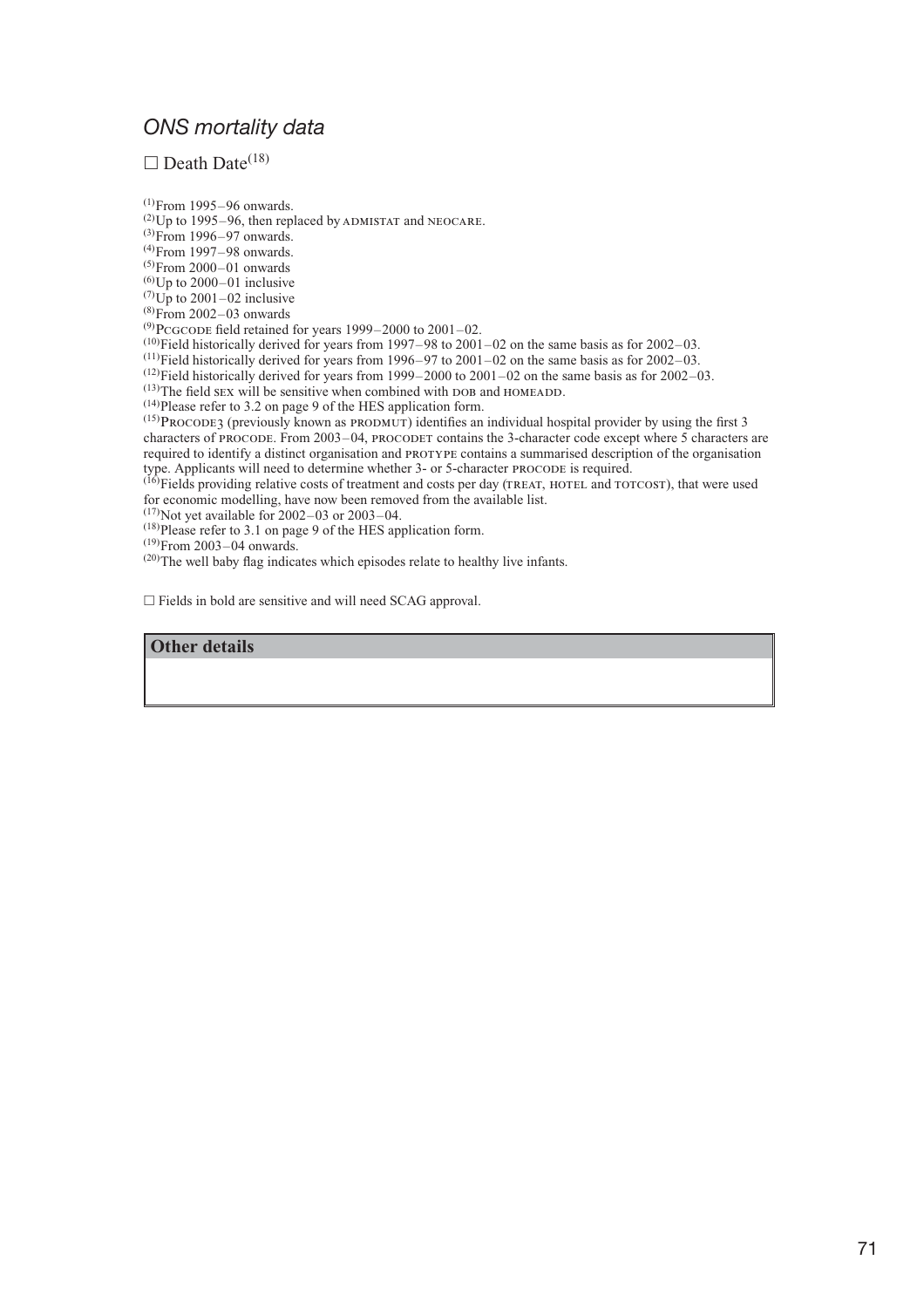## List of fields collected in the Scottish Morbidity Record

List of fields collected in Scottish Morbidity Record (SMR) which could be used for road injury analyses of anonymised data.

## Table A5.1: Analysis of Scottish hospital and mortality data for the Department for Transport/Scottish Executive study of trends in fatalities from road accidents. Linked database – (a) discharges and (b) deaths (a) Discharges Records required: all anonymous records in which the person was admitted to hospital between 1997 and 2004 as a result of a transport accident – ICD-10 codes VO1–V99 or died from a transport accident (ICD-10 codes VO1–V99 and ICF 9 codes E800–E848) Fields required (from COPPISH SMR01 – Record Type 01B) Personal identifier – (link number) Date of admission Date of discharge Record type  $= 01B = SMR01$  record (1997 Q2 onwards) Date of linkage Continuous inpatient stay Summarised admission code Summarised discharge code Sex Ethnic group Location **Speciality** Admission type Admission reason Admission transfer from Discharge type Discharge/transfer to Main condition

Other condition 1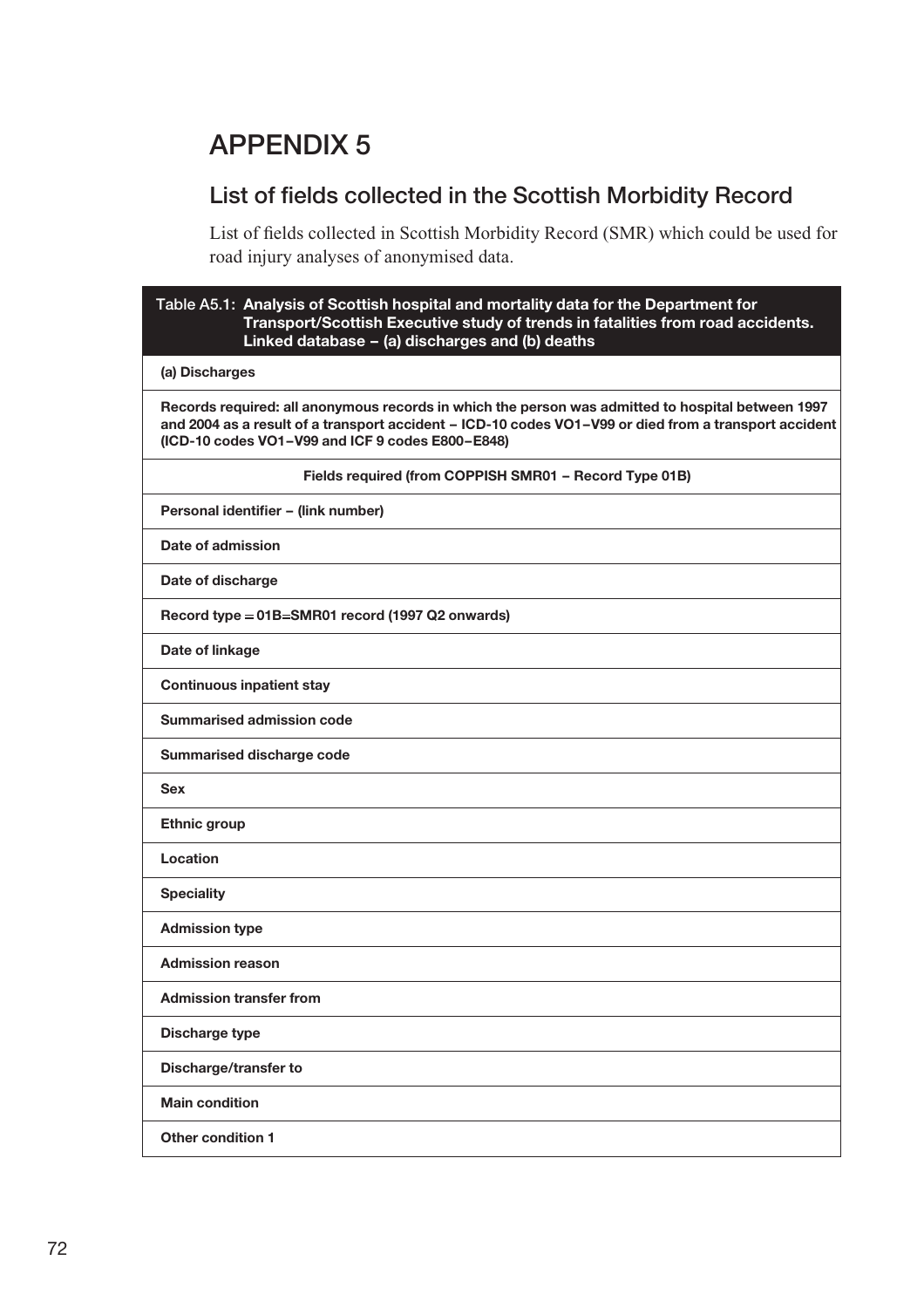| <b>Other condition 2</b>                   |
|--------------------------------------------|
| <b>Other condition 3</b>                   |
| Other condition 4                          |
| <b>Other condition 5</b>                   |
| Main operation - A                         |
| Main operation - B                         |
| Date of main operation                     |
| Other operation 1 - A                      |
| Other operation $1 - B$                    |
| Other operation 2 - A                      |
| Other operation 2 - B                      |
| Other operation 3 - A                      |
| Other operation 3 - B                      |
| Inpatient/day case marker                  |
| 1991 Carstairs Deprivation Category        |
| <b>1991 Carstiars Deprivation Quintile</b> |
| <b>1991 Carstiars Deprivation Score</b>    |
| <b>Electoral ward</b>                      |
| <b>Council area</b>                        |
| Health board of residence number           |
| <b>Health board of treatment number</b>    |
| Age in years                               |
| <b>Healthcare Resource Group</b>           |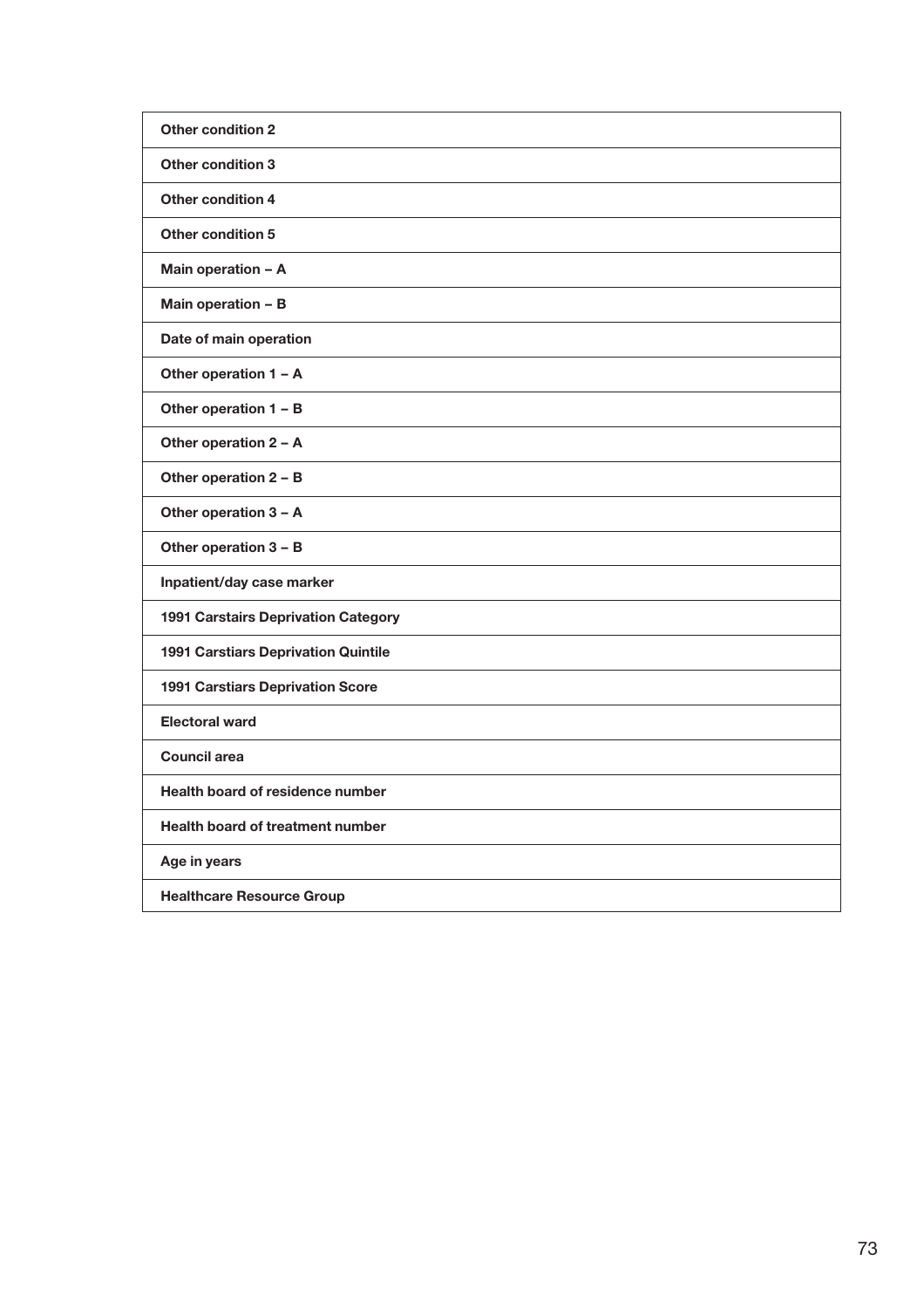#### (b) Deaths

#### Records required: all anonymous records in which a person died from a transport accident (ICD-10 codes VO1–V99 and ICF 9 codes E800–E848)

| Fields required from GRO death records |
|----------------------------------------|
| Personal identifier - (Link number)    |
| Date of event                          |
| <b>Record type</b>                     |
| Date of linkage                        |
| <b>Institution</b>                     |
| Primary cause of death                 |
| Secondary cause 0                      |
| Secondary cause 1                      |
| Secondary cause 2                      |
| Secondary cause 3                      |
| Secondary cause 4                      |
| Secondary cause 5                      |
| Secondary cause 6                      |
| Secondary cause 7                      |
| <b>Secondary Cause 8</b>               |
| <b>Secondary Cause 9</b>               |
| Age                                    |
| <b>Sex</b>                             |
| <b>Country of residence code</b>       |
| <b>Social class</b>                    |
| <b>Council area</b>                    |
| <b>Health board area</b>               |
| Place of occurrence code               |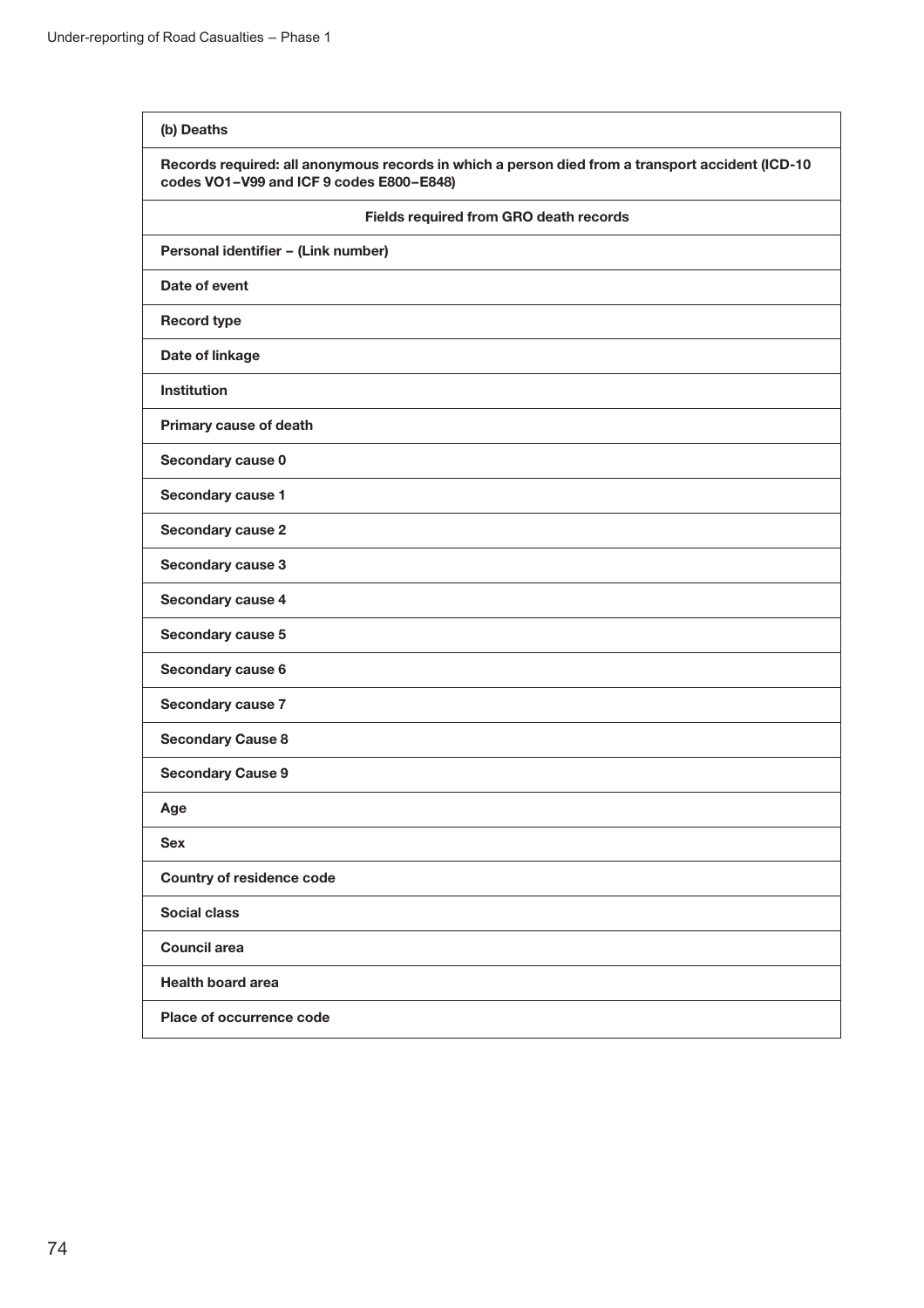# APPENDIX 6

## Tables of matched data for an English hospital for 1996 and 1998–2004

| Table A6.1: Composite data for 1996 after matching casualties for an English hospital and<br>STATS <sub>19</sub> |                                                                                    |                |           |            |                       |  |
|------------------------------------------------------------------------------------------------------------------|------------------------------------------------------------------------------------|----------------|-----------|------------|-----------------------|--|
| 1996                                                                                                             |                                                                                    | <b>Serious</b> | Slight    | All police | <b>All casualties</b> |  |
|                                                                                                                  | Casualties known only<br>to the police<br>Casualties known only<br>to the hospital | 14             | 175       | 189        | 189                   |  |
| Admitted/transferred                                                                                             | 38                                                                                 | 18             | 19        | 37         | 75                    |  |
| Clinic/follow-up                                                                                                 | 17                                                                                 | 5              | 16        | 21         | 38                    |  |
| Discharged/sent to<br>GP/did not wait                                                                            | 295                                                                                | 8              | 158       | 166        | 461                   |  |
| All hospital                                                                                                     | 350                                                                                | 31             | 193       | 224        | 574                   |  |
| All casualties<br><b>Reporting rate</b>                                                                          | 350                                                                                | 45<br>69       | 368<br>52 | 418        | 987                   |  |

#### Table A6.2: Composite data for 1998 after matching casualties for an English hospital and STATS19

| 1998                  |                                                                                    | <b>Serious</b> | Slight | All police | <b>All casualties</b> |
|-----------------------|------------------------------------------------------------------------------------|----------------|--------|------------|-----------------------|
|                       | Casualties known only<br>to the police<br>Casualties known only<br>to the hospital | 11             | 165    | 176        | 176                   |
| Admitted/transferred  | 22                                                                                 | 8              | 15     | 23         | 45                    |
| Clinic/follow-up      | 38                                                                                 |                | 21     | 22         | 60                    |
| Discharged/sent to    | 243                                                                                |                | 135    | 136        | 379                   |
| GP/did not wait       |                                                                                    |                |        |            |                       |
| All hospital          | 303                                                                                | 10             | 171    | 181        | 484                   |
| All casualties        | 303                                                                                | 21             | 336    | 357        | 660                   |
| <b>Reporting rate</b> |                                                                                    | 48             | 51     |            |                       |

| STATS <sub>19</sub>                     |                                                                                    | -              |           | -          |                       |
|-----------------------------------------|------------------------------------------------------------------------------------|----------------|-----------|------------|-----------------------|
| 1999                                    |                                                                                    | <b>Serious</b> | Slight    | All police | <b>All casualties</b> |
|                                         | Casualties known only<br>to the police<br>Casualties only known<br>to the hospital | 13             | 184       | 197        | 197                   |
| Admitted/transferred                    | 24                                                                                 | 15             | 14        | 29         | 53                    |
| Clinic/follow-up                        | 35                                                                                 | $\overline{2}$ | 20        | 22         | 57                    |
| Discharged/sent to<br>GP/did not wait   | 295                                                                                | 6              | 151       | 157        | 452                   |
| All hospital                            | 354                                                                                | 23             | 185       | 208        | 562                   |
| All casualties<br><b>Reporting rate</b> | 354                                                                                | 36<br>64       | 369<br>50 | 405        | 759                   |

Table A6.3: Composite data for 1999 after matching casualties for an English hospital and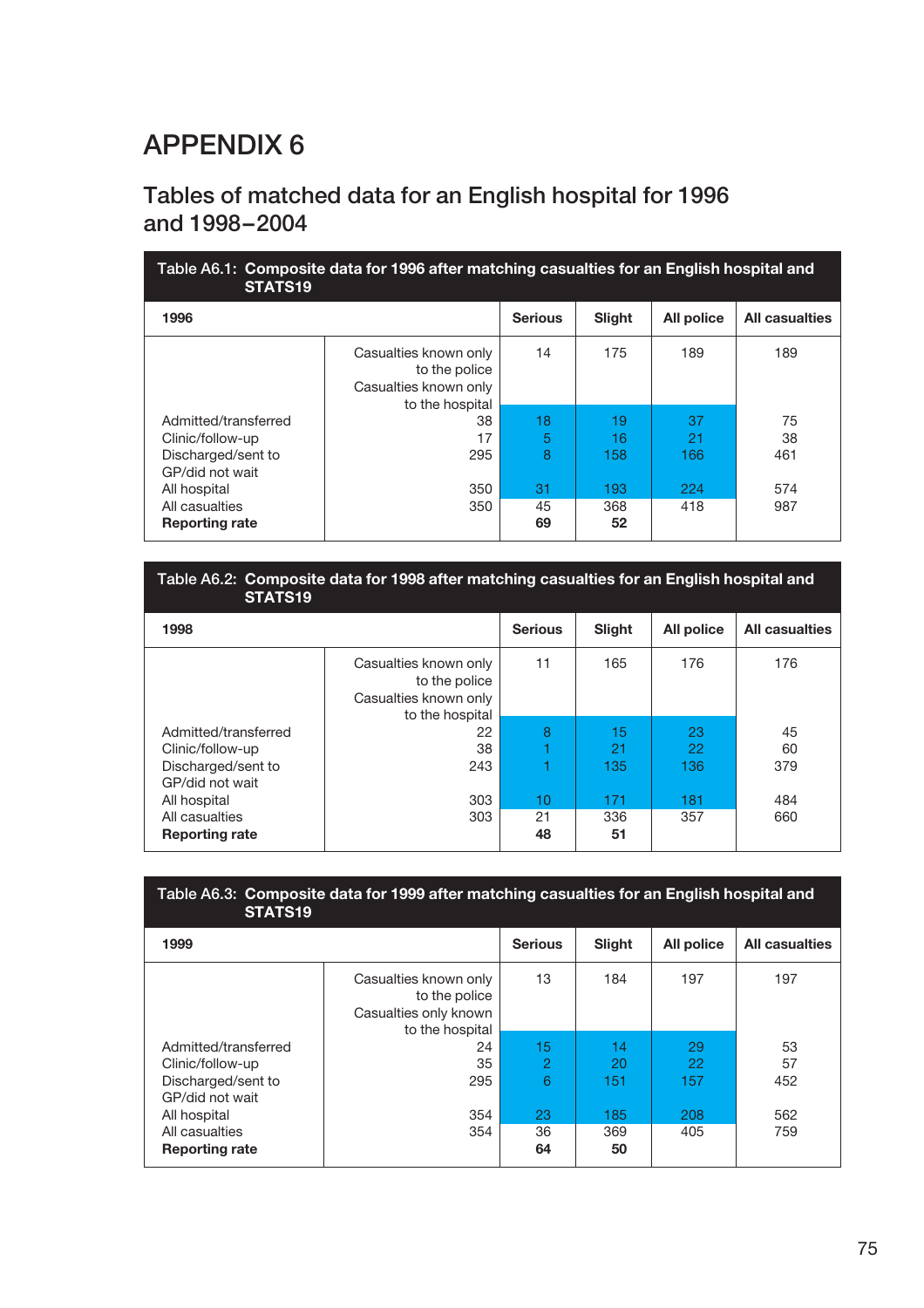#### Table A6.4: Composite data for 2000 after matching casualties for an English hospital and STATS<sub>19</sub>

| 2000                                    |                                                                                    | <b>Serious</b> | Slight    | All police | <b>All casualties</b> |
|-----------------------------------------|------------------------------------------------------------------------------------|----------------|-----------|------------|-----------------------|
|                                         | Casualties known only<br>to the police<br>Casualties known only<br>to the hospital | 22             | 196       | 218        | 218                   |
| Admitted/transferred                    | 28                                                                                 | 12             | 14        | 26         | 54                    |
| Clinic/follow-up                        | 26                                                                                 |                | 19        | 20         | 46                    |
| Discharged/sent to<br>GP/did not wait   | 303                                                                                | 11             | 134       | 145        | 448                   |
| All hospital                            | 357                                                                                | 22             | 167       | 189        | 546                   |
| All casualties<br><b>Reporting rate</b> | 357                                                                                | 46<br>52       | 363<br>46 | 407        | 764                   |

#### Table A6.5: Composite data for 2001 after matching casualties for an English hospital and STATS19

| 2001                  |                                                                                    | <b>Serious</b> | Slight | <b>All Police</b> | <b>All casualties</b> |
|-----------------------|------------------------------------------------------------------------------------|----------------|--------|-------------------|-----------------------|
|                       | Casualties known only<br>to the police<br>Casualties only known<br>to the hospital | 21             | 192    | 213               | 213                   |
| Admitted/transferred  | 14                                                                                 | 20             | 15     | 35                | 49                    |
| Clinic/follow-up      | 26                                                                                 | 6              | 15     | 21                | 47                    |
| Discharged/sent to    | 296                                                                                | 11             | 161    | 172               | 468                   |
| GP/did not wait       |                                                                                    |                |        |                   |                       |
| All hospital          | 336                                                                                | 37             | 191    | 228               | 564                   |
| All casualties        | 336                                                                                | 58             | 383    | 441               | 777                   |
| <b>Reporting rate</b> |                                                                                    | 64             | 50     |                   |                       |

#### Table A6.6: Composite data for 2002 after matching casualties for an English hospital and STATS<sub>19</sub>

| 2002                  |                                                                                    | <b>Serious</b> | Slight | All police | <b>All casualties</b> |
|-----------------------|------------------------------------------------------------------------------------|----------------|--------|------------|-----------------------|
|                       | Casualties known only<br>to the police<br>Casualties only known<br>to the hospital | 18             | 209    | 227        | 227                   |
| Admitted/transferred  | 25                                                                                 | 14             | 15     | 29         | 54                    |
| Clinic/follow-up      | 23                                                                                 | 5              | 12     | 17         | 40                    |
| Discharged/sent to    | 235                                                                                | 15             | 117    | 132        | 367                   |
| GP/did not wait       |                                                                                    |                |        |            |                       |
| All hospital          | 283                                                                                | 34             | 144    | 178        | 461                   |
| All casualties        | 283                                                                                | 52             | 353    | 405        | 688                   |
| <b>Reporting rate</b> |                                                                                    | 65             | 41     |            |                       |